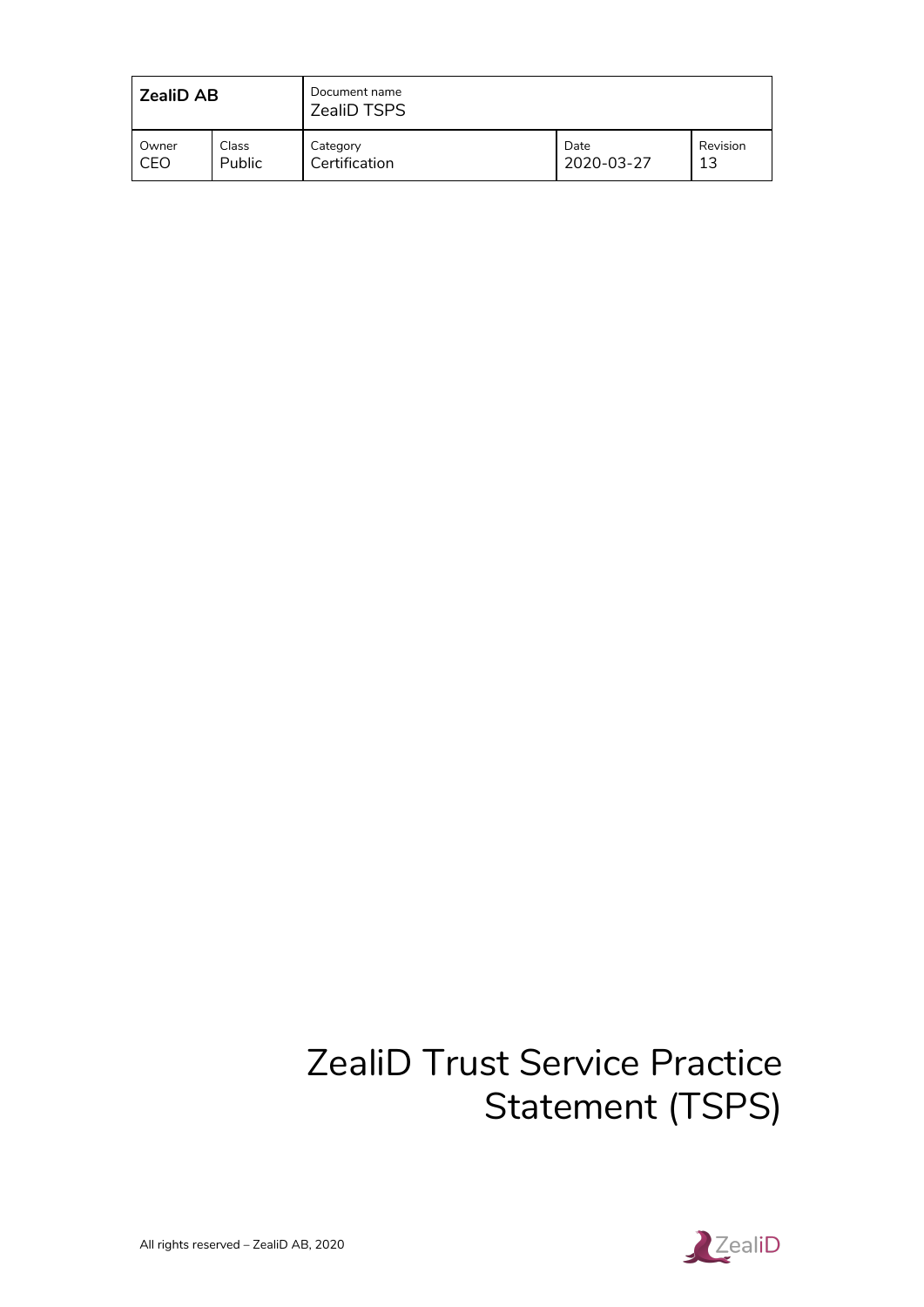| <b>ZealiD AB</b> |        | Document name<br><b>ZealiD TSPS</b> |            |          |
|------------------|--------|-------------------------------------|------------|----------|
| Owner            | Class  | Category                            | Date       | Revision |
| CEO              | Public | Certification                       | 2020-03-27 | 13       |

No part of this TSPS may be modified, reproduced or distributed in any form or by any means without the prior written consent of ZealiD AB. However, this document may be reproduced and/or distributed in its entirety without ZealiD AB's prior written consent thereto provided that: (i) neither any content or the structure (including, but not limited to, the headings) of this document is modified or deleted in any way; and (ii) such reproduction or distribution is made at no cost.

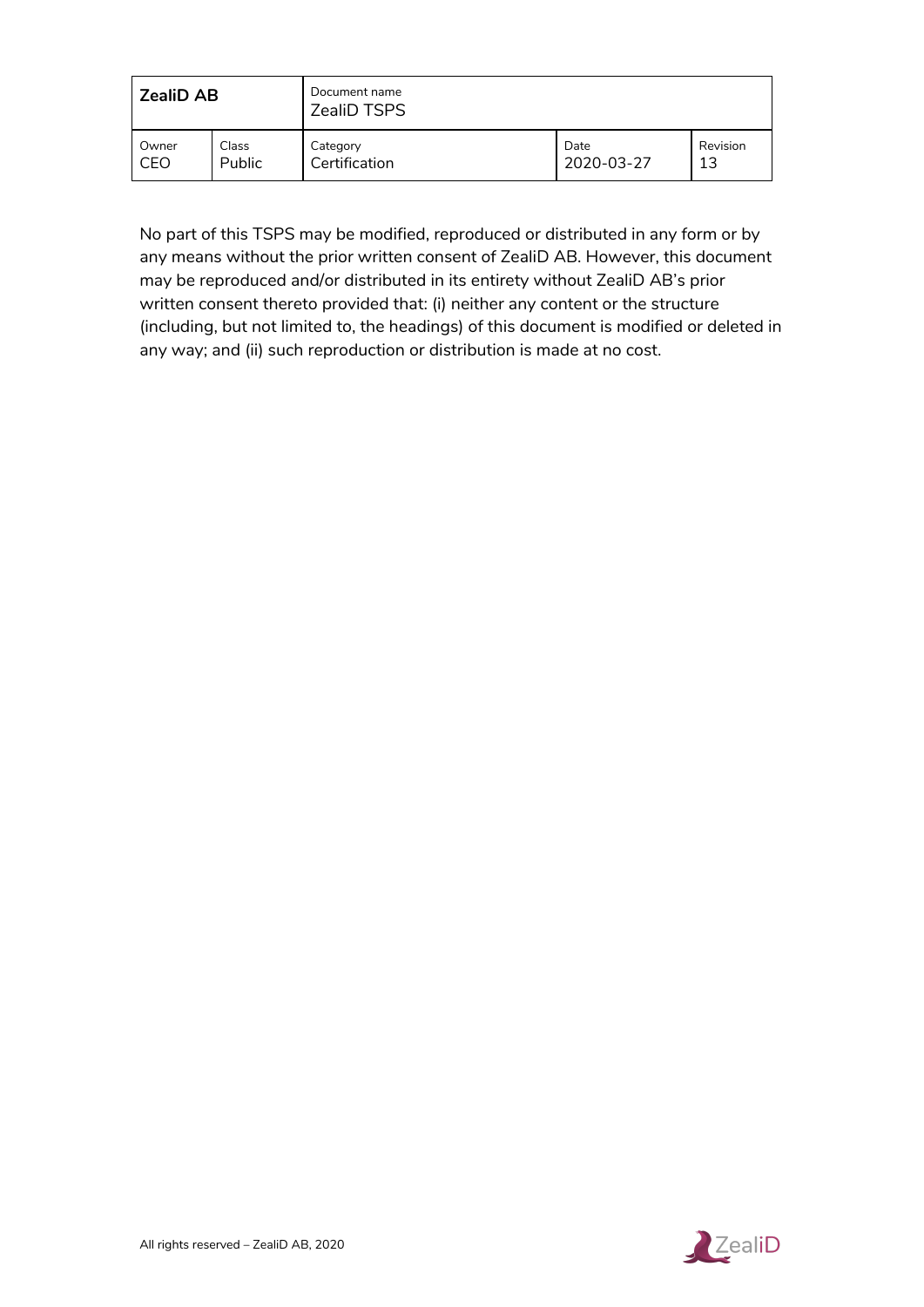| <b>ZealiD AB</b> |               | Document name<br><b>ZealiD TSPS</b> |            |          |
|------------------|---------------|-------------------------------------|------------|----------|
| Owner            | Class         | Category                            | Date       | Revision |
| CEO              | <b>Public</b> | Certification                       | 2020-03-27 | 13       |

## **Table of Contents**

| <b>Revision History</b>                                    | 8  |
|------------------------------------------------------------|----|
| Introduction                                               | 9  |
| Overview                                                   | 9  |
| <b>TRA Service Objective</b>                               | 9  |
| eIDAS Legality, ETSI standards and German State-of-the-art | 10 |
| Document name and identification                           | 11 |
| PKI participants                                           | 11 |
| <b>Certification Authorities (CA)</b>                      | 11 |
| <b>Registration Authority (RA)</b>                         | 11 |
| <b>Subscribers</b>                                         | 12 |
| Relying parties                                            | 12 |
| Other participants                                         | 13 |
| Certificate usage                                          | 13 |
| Appropriate certificate uses                               | 13 |
| Prohibited certificate uses                                | 13 |
| Policy administration                                      | 13 |
| Organization administering the document                    | 13 |
| Contact person                                             | 13 |
| Person determining PS suitability for the policy           | 14 |
| PS approval procedures                                     | 14 |
| Definitions and acronyms                                   | 14 |
| <b>Publication and repository responsibilities</b>         | 16 |
| Repositories                                               | 16 |
| Publication of certification information                   | 16 |
| Time or frequency of publication                           | 16 |
| Access controls on repositories                            | 17 |
| <b>Identification and authentication</b>                   | 17 |
| Naming                                                     | 17 |
| Types of names                                             | 17 |
| Need for names to be meaningful                            | 17 |
| Anonymity or pseudonymity of subscribers                   | 18 |
| Rules for interpretation of name forms                     | 18 |
| Uniqueness of names                                        | 18 |

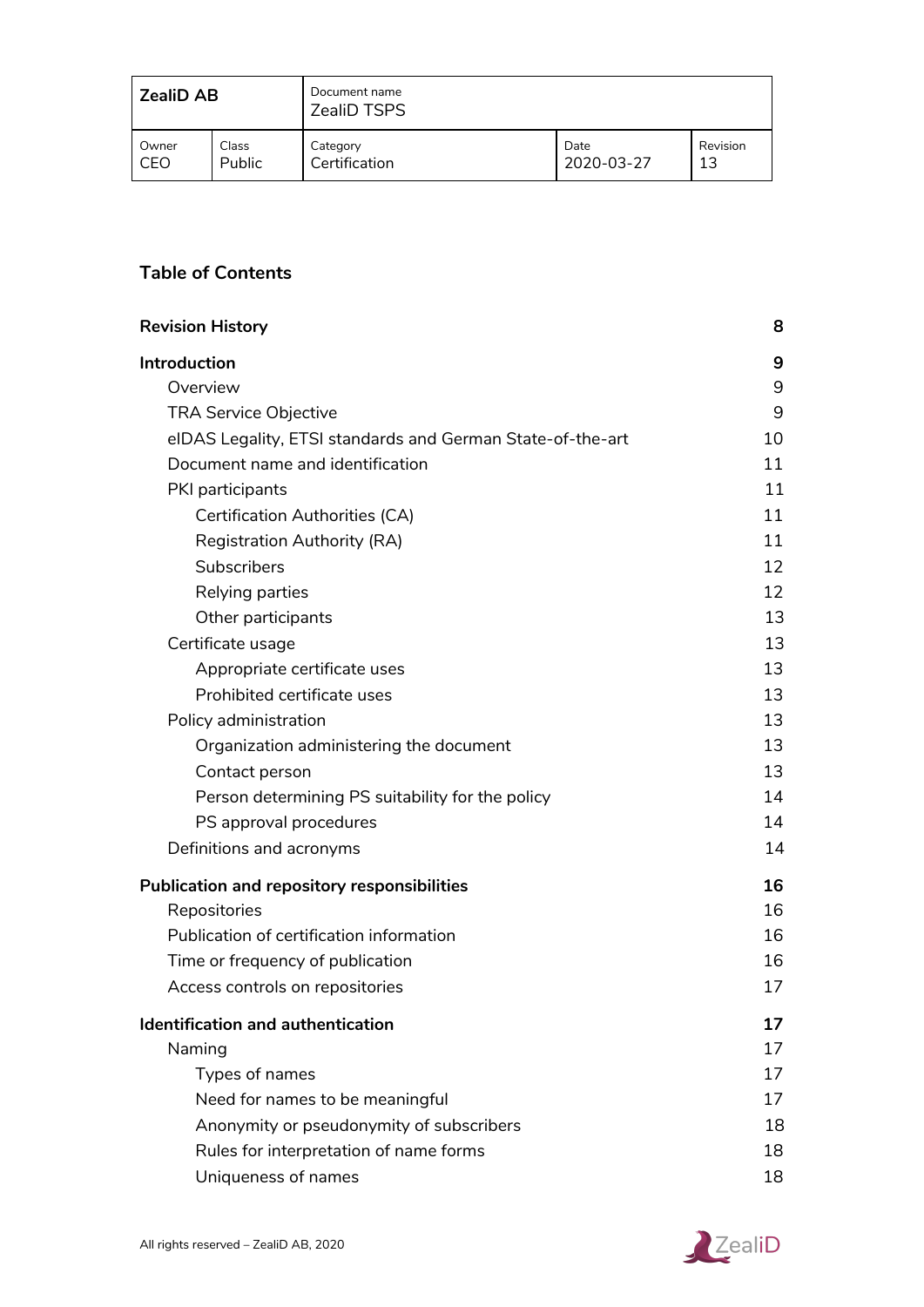| <b>ZealiD AB</b> |               | Document name<br><b>ZealiD TSPS</b> |            |          |
|------------------|---------------|-------------------------------------|------------|----------|
| Owner            | Class         | Category                            | Date       | Revision |
| CEO              | <b>Public</b> | Certification                       | 2020-03-27 | 13       |

| Recognition, authentication and role of trademarks       | 19 |
|----------------------------------------------------------|----|
| Initial identity validation                              | 19 |
| Method to prove possession of private key                | 19 |
| Authentication of organization identity                  | 19 |
| Authentication of individual identity                    | 19 |
| Non-verified subscriber information                      | 21 |
| Validation of authority                                  | 21 |
| Criteria for interoperation                              | 21 |
| Identification and authentication for re-key requests    | 21 |
| Identification and authentication for revocation request | 21 |
| Certificate life-cycle operational requirements          | 21 |
| <b>Facility, management, and operational controls</b>    | 22 |
| Physical controls                                        | 22 |
| Site location and construction                           | 22 |
| <b>Physical Access</b>                                   | 24 |
| Power and air conditioning                               | 24 |
| Water exposures                                          | 24 |
| Fire prevention and protection                           | 25 |
| Media storage                                            | 25 |
| Waste disposal                                           | 25 |
| Off-site backup                                          | 25 |
| Procedural controls                                      | 25 |
| <b>Trusted roles</b>                                     | 26 |
| Number of persons required per task                      | 28 |
| Identification and authentication for each role          | 28 |
| Roles requiring separation of duties                     | 29 |
| Conflict of Interest                                     | 29 |
| Personnel controls                                       | 29 |
| Qualifications, experience, and clearance requirements   | 29 |
| Background check procedures                              | 30 |
| Training requirements                                    | 31 |
| Retraining frequency and requirements                    | 31 |
| Job rotation frequency and sequence                      | 31 |
| Sanctions for unauthorized actions                       | 32 |
| Independent contractor requirements                      | 32 |
| Documentation supplied to personnel                      | 32 |
| Audit logging procedures                                 | 32 |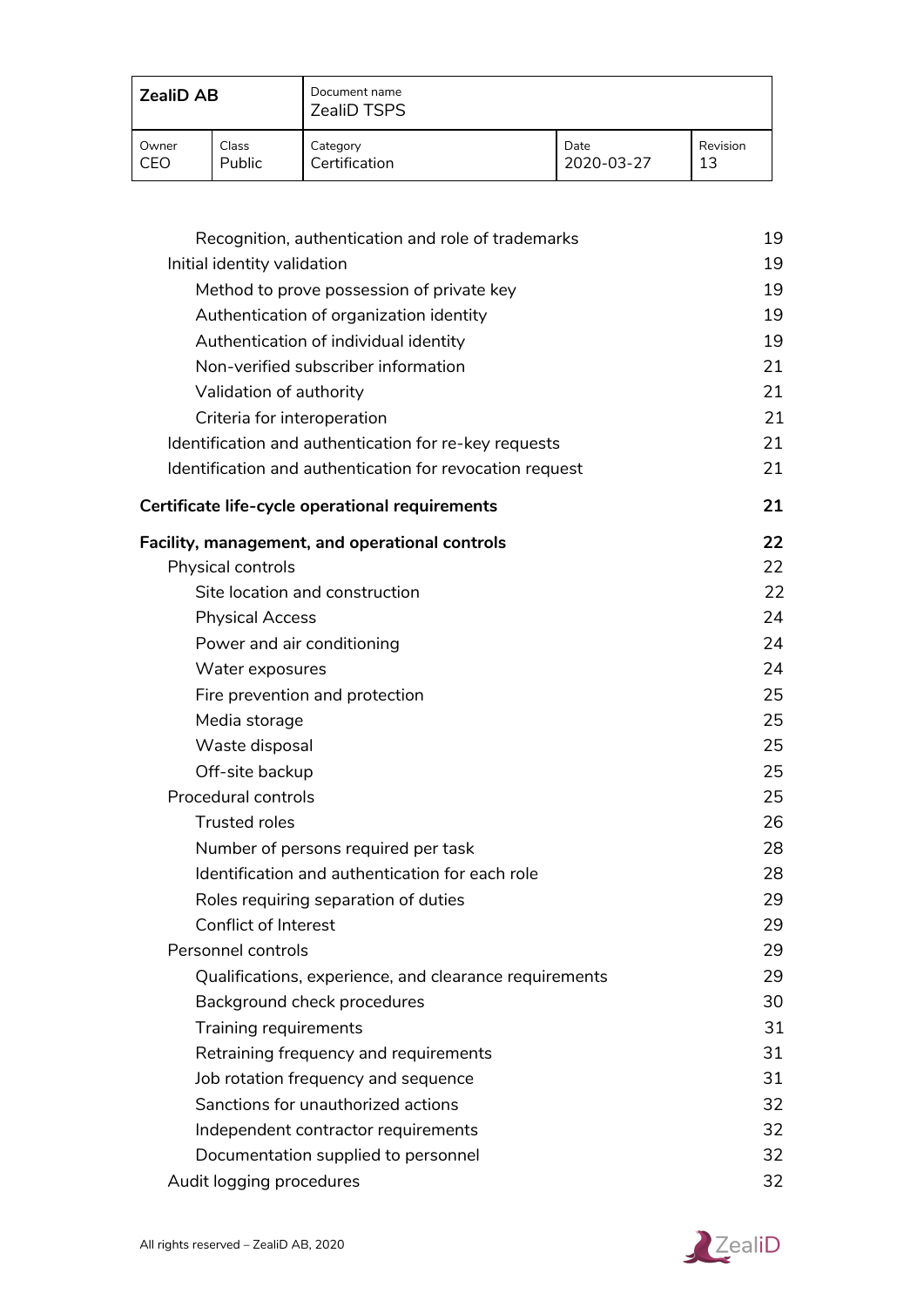| <b>ZealiD AB</b> |               | Document name<br><b>ZealiD TSPS</b> |            |          |
|------------------|---------------|-------------------------------------|------------|----------|
| Owner            | Class         | Category                            | Date       | Revision |
| CEO              | <b>Public</b> | Certification                       | 2020-03-27 | 13       |

| Types of events recorded                                             | 32 |
|----------------------------------------------------------------------|----|
| Frequency of processing log                                          | 35 |
| Retention period for audit log                                       | 35 |
| Protection of audit log                                              | 35 |
| Audit log backup procedures                                          | 35 |
| Audit collection system (internal vs. external)                      | 35 |
| Notification to event-causing subject                                | 36 |
| Vulnerability assessments                                            | 36 |
| Records archival                                                     | 36 |
| Types of records archived                                            | 36 |
| Retention period for archive                                         | 37 |
| Protection of archive                                                | 37 |
| Archive backup procedures                                            | 37 |
| Requirements for time-stamping of records                            | 37 |
| Archive collection system (internal vs. external)                    | 37 |
| Procedures to obtain and verify archive information                  | 38 |
| Key changeover                                                       | 38 |
| Compromise and disaster recovery                                     | 38 |
| Incident and compromise handling procedures                          | 38 |
| Computing resources, software, and/or data are corrupted             | 39 |
| Entity private key compromise procedures                             | 39 |
| Business continuity capabilities after a disaster                    | 39 |
| CA or RA termination                                                 | 40 |
| <b>RA Termination</b>                                                | 40 |
| <b>CA Termination</b>                                                | 40 |
| <b>Technical security controls</b>                                   | 40 |
| Key pair generation and installation                                 | 40 |
| Private key protection and cryptographic module engineering controls | 40 |
| Other aspects of key pair management                                 | 40 |
| Activation data                                                      | 40 |
| Computer security controls                                           | 41 |
| Specific computer security technical requirements                    | 41 |
| Computer security rating                                             | 43 |
| Life cycle technical controls                                        | 43 |
| System development controls                                          | 43 |
| Security management controls                                         | 44 |
| Life cycle security controls                                         | 44 |
|                                                                      |    |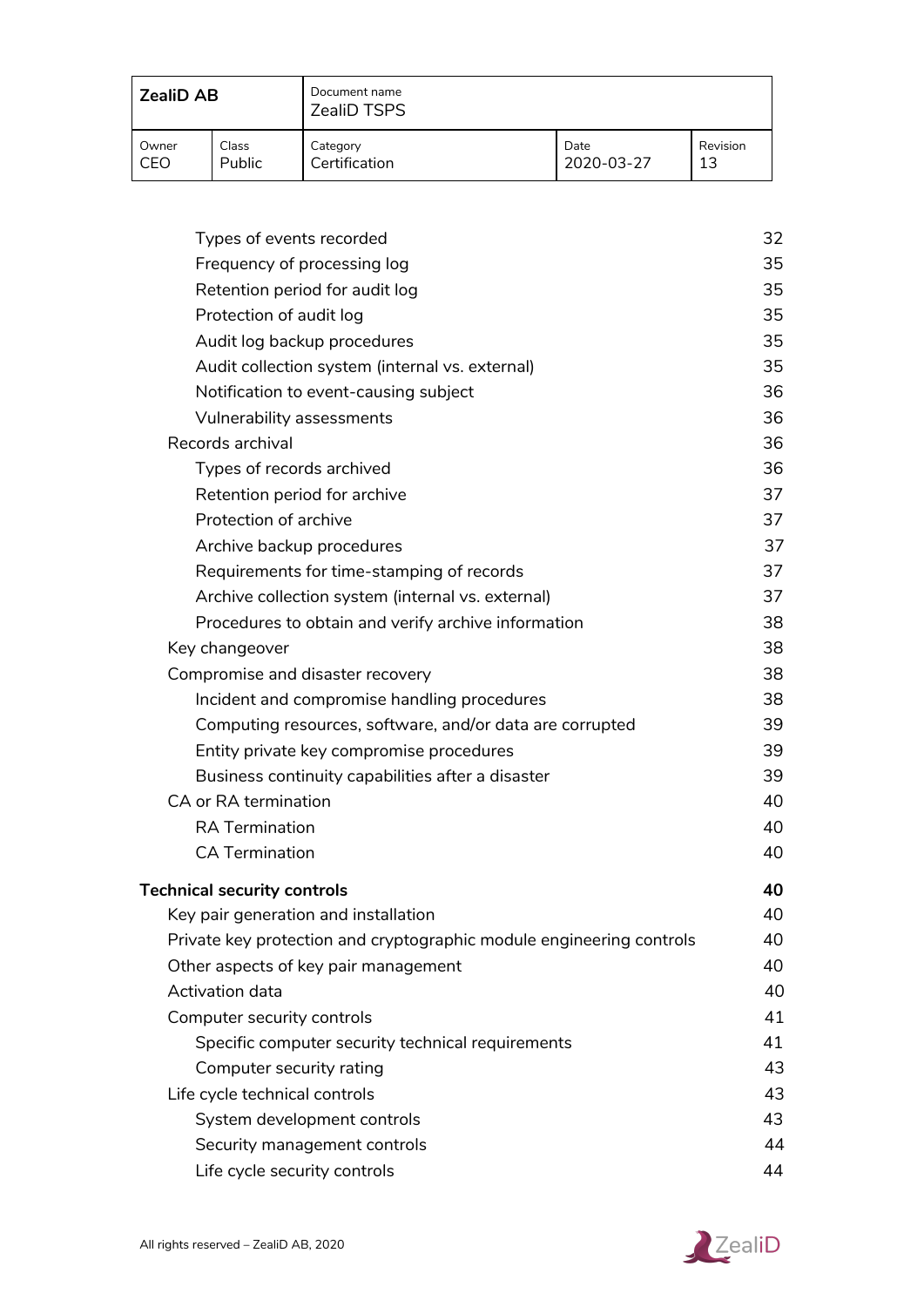| <b>ZealiD AB</b> |               | Document name<br><b>ZealiD TSPS</b> |            |          |
|------------------|---------------|-------------------------------------|------------|----------|
| Owner            | Class         | Category                            | Date       | Revision |
| CEO              | <b>Public</b> | Certification                       | 2020-03-27 | 13       |

| Network security controls                                    | 44 |
|--------------------------------------------------------------|----|
| Time-stamping                                                | 46 |
| <b>Certificate, CRL, and OCSP profiles</b>                   | 46 |
| <b>Compliance audit and other assessments</b>                | 46 |
| Frequency or circumstances of assessment                     | 46 |
| Identity / qualifications of assessor                        | 46 |
| Assessor's relationship to assessed entity                   | 47 |
| Topics covered by assessment                                 | 47 |
| Actions taken as a result of deficiency                      | 47 |
| <b>Communication of results</b>                              | 48 |
| <b>Other business and legal matters</b>                      | 48 |
| Fees                                                         | 48 |
| Financial responsibility                                     | 48 |
| Insurance coverage                                           | 49 |
| Other assets                                                 | 49 |
| Insurance or warranty coverage for end-entities              | 49 |
| Confidentiality of business information                      | 49 |
| Scope of confidential information                            | 49 |
| Information not within the scope of confidential information | 49 |
| Responsibility to protect confidential information           | 50 |
| Privacy of personal information                              | 50 |
| Privacy plan                                                 | 50 |
| Information treated as private                               | 50 |
| Information not deemed private                               | 51 |
| Responsibility to protect private information                | 51 |
| Notice and consent to use private information                | 51 |
| Disclosure pursuant to judicial or administrative process    | 51 |
| Other information disclosure circumstances                   | 51 |
| Intellectual property rights                                 | 51 |
| Representations and warranties                               | 52 |
| CA representations and warranties                            | 52 |
| RA representations and warranties                            | 52 |
| Subscriber representations and warranties                    | 55 |
| Relying party representations and warranties                 | 55 |
| Representations and warranties of other participants         | 55 |
| Disclaimers of warranties                                    | 55 |

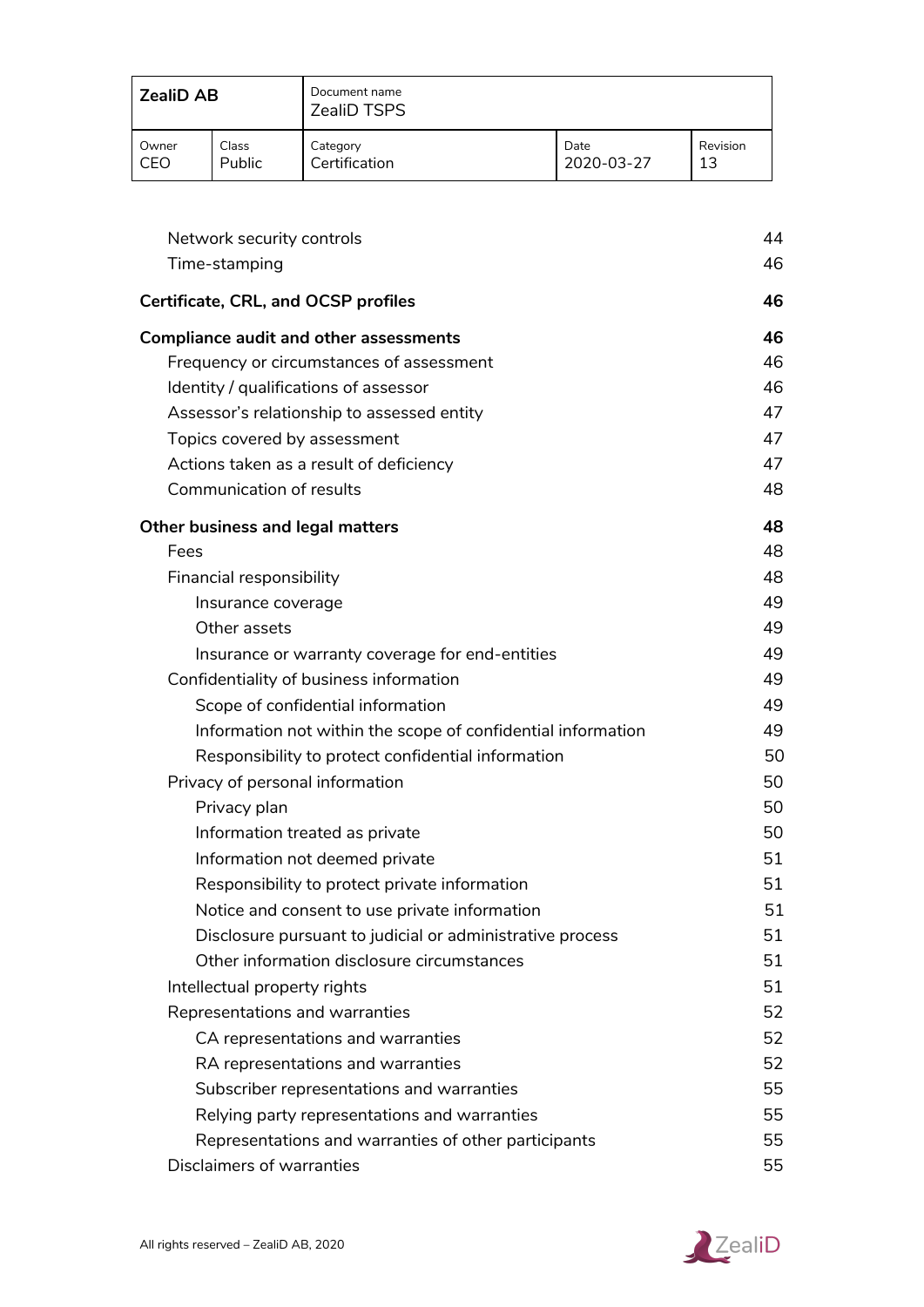| <b>ZealiD AB</b> |               | Document name<br><b>ZealiD TSPS</b> |            |          |
|------------------|---------------|-------------------------------------|------------|----------|
| Owner            | Class         | Category                            | Date       | Revision |
| CEO              | <b>Public</b> | Certification                       | 2020-03-27 | 13       |

| Limitations of liability                                | 55 |
|---------------------------------------------------------|----|
| Indemnities                                             | 55 |
| Indemnification by Subscribers                          | 56 |
| Term and termination                                    | 56 |
| Term                                                    | 56 |
| <b>Termination</b>                                      | 56 |
| Effect of termination and survival                      | 56 |
| Individual notices and communications with participants | 57 |
| Amendments                                              | 57 |
| Procedure for amendment                                 | 57 |
| Notification mechanism and period                       | 57 |
| Circumstances under which OID must be changed           | 57 |
| Dispute resolution provisions                           | 58 |
| Governing law                                           | 58 |
| Compliance with applicable law                          | 58 |
| Miscellaneous provisions                                | 59 |
| Entire agreement                                        | 59 |
| Assignment                                              | 59 |
| Severability                                            | 59 |
| Enforcement (attorneys' fees and waiver of rights)      | 59 |
| Force Majeure                                           | 59 |
| Other provisions                                        | 60 |

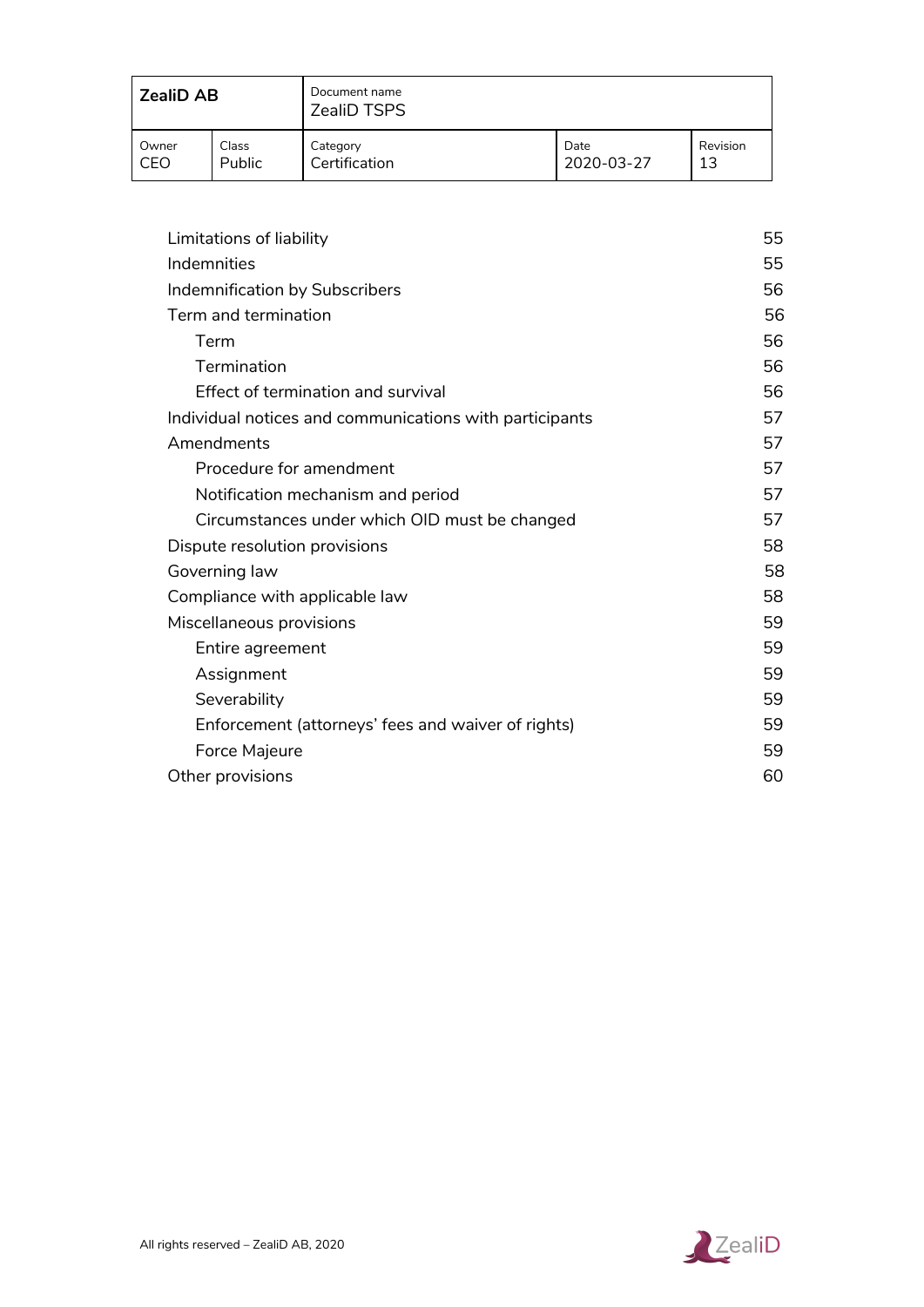| <b>ZealiD AB</b> |               | Document name<br><b>ZealiD TSPS</b> |            |          |
|------------------|---------------|-------------------------------------|------------|----------|
| Owner            | Class         | Category                            | Date       | Revision |
| CEO              | <b>Public</b> | Certification                       | 2020-03-27 | 13       |

## <span id="page-7-0"></span>Revision History

| Version | Date       | <b>Change comment</b>                    | Author                 |
|---------|------------|------------------------------------------|------------------------|
| 00B     | 2018-09-01 | First Re-Draft from other format         | Multiple               |
| 00B     | 2019-01-18 | Work document                            | Multiple               |
| 01      | 2019-02-01 | Updates                                  | Philip Hallenborg      |
| 01      | 2019-02-06 | Updates                                  | <b>Robert Arnesson</b> |
| 02      | 2019-02-09 | <b>Updates</b>                           | May-Lis Farnes         |
| 03      | 2019-02-10 | Updates                                  | Philip Hallenborg      |
| 04      | 2019-02-15 | Small updates                            | May-Lis Farnes         |
| 05      | 2019-02-25 | Wording, Errors                          | Pihlip Hallenborg      |
| 06      | 2019-05-08 | Update after CAB document review         | May-Lis Farnes, Tomas  |
|         |            |                                          | Zuoza                  |
| 07      | 2019-05-27 | Update to conform with template          | Tomas Zuoza            |
| 08      | 2019-06-15 | Updates deviation. Change name to TRA PS | Philip Hallenborg /    |
|         |            |                                          | Tomas Zuoza            |
| 09      | 2019-06-16 | Updates structural changes               | Philip Hallenborg      |
| 10      | 2019-06-17 | Formatting                               | Tomas Zuoza            |
| 11      | 2019-06-18 | 6.7 more details added                   | Tomas Zuoza            |
| 12      | 2020-01-12 | Multiple updates                         | Philip Hallenborg /    |
|         |            |                                          | Tomas Zuoza            |
| 13      | 2020-03-27 | Multiple updates                         | Tomas Zuoza            |

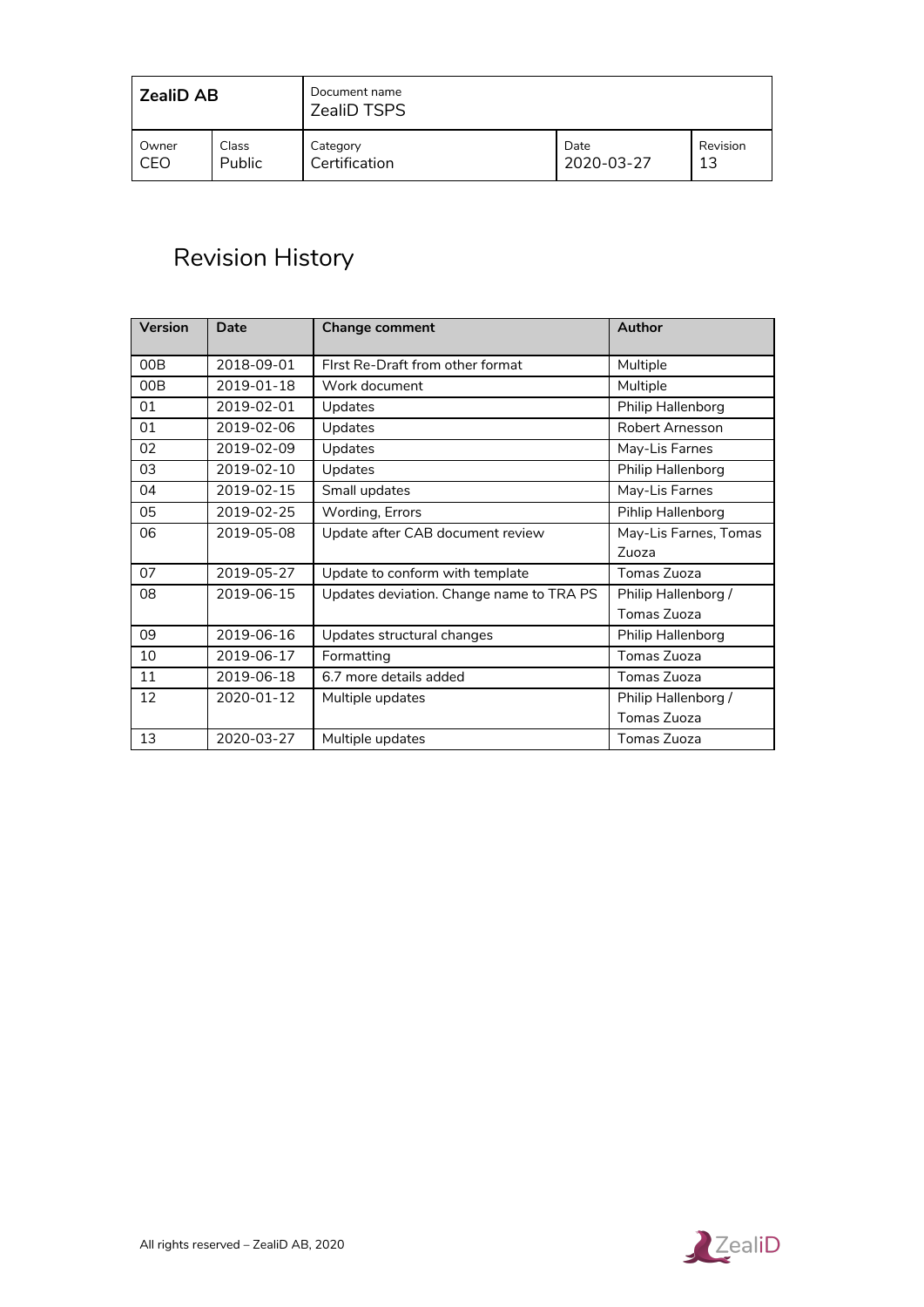| <b>ZealiD AB</b> |               | Document name<br><b>ZealiD TSPS</b> |            |          |
|------------------|---------------|-------------------------------------|------------|----------|
| Owner            | Class         | Category                            | Date       | Revision |
| CEO              | <b>Public</b> | Certification                       | 2020-03-27 | 13       |

## <span id="page-8-0"></span>1. Introduction

## <span id="page-8-1"></span>1.1. Overview

ZealiD is a Registration Authority (RA) and identifies subscribers requesting qualified electronic signatures based on qualified certificates from a Certificate Authority (CA).

The purpose of the RA service is to provide CAs and in specific eIDAS Trust Service Providers (e.g. QTSP CAs) with compliant subscriber registration.

The ZealiD service under this Practice Statement (PS) is referred to as a Trusted Registration Authority and the PS as a Trust Service Practice Statement (TSPS). The RA Service is referred to as "trusted" in that it complies with eIDAS and thus is coined "TRA Service". This TSPS is structured according to RFC 3647.

ZealiD performs identification of subscribers where the subscriber is a natural person and the qualified certificates are issued for the purpose of the subscriber signing documents on its own behalf.

The CA issues certificates, performs identification and authentication of subscribers and initiates or passes along revocation requests for certificates.

## <span id="page-8-2"></span>1.2. TRA Service Objective

TRA Service shall perform a successful identification of the natural person in a remote (online) environment. TRA Service determines that the subscriber is physically present with a level of assurance at least at the level of a human face-to-face identity verification session. The TRA Service will:

● Check for actual existence of the person in real life

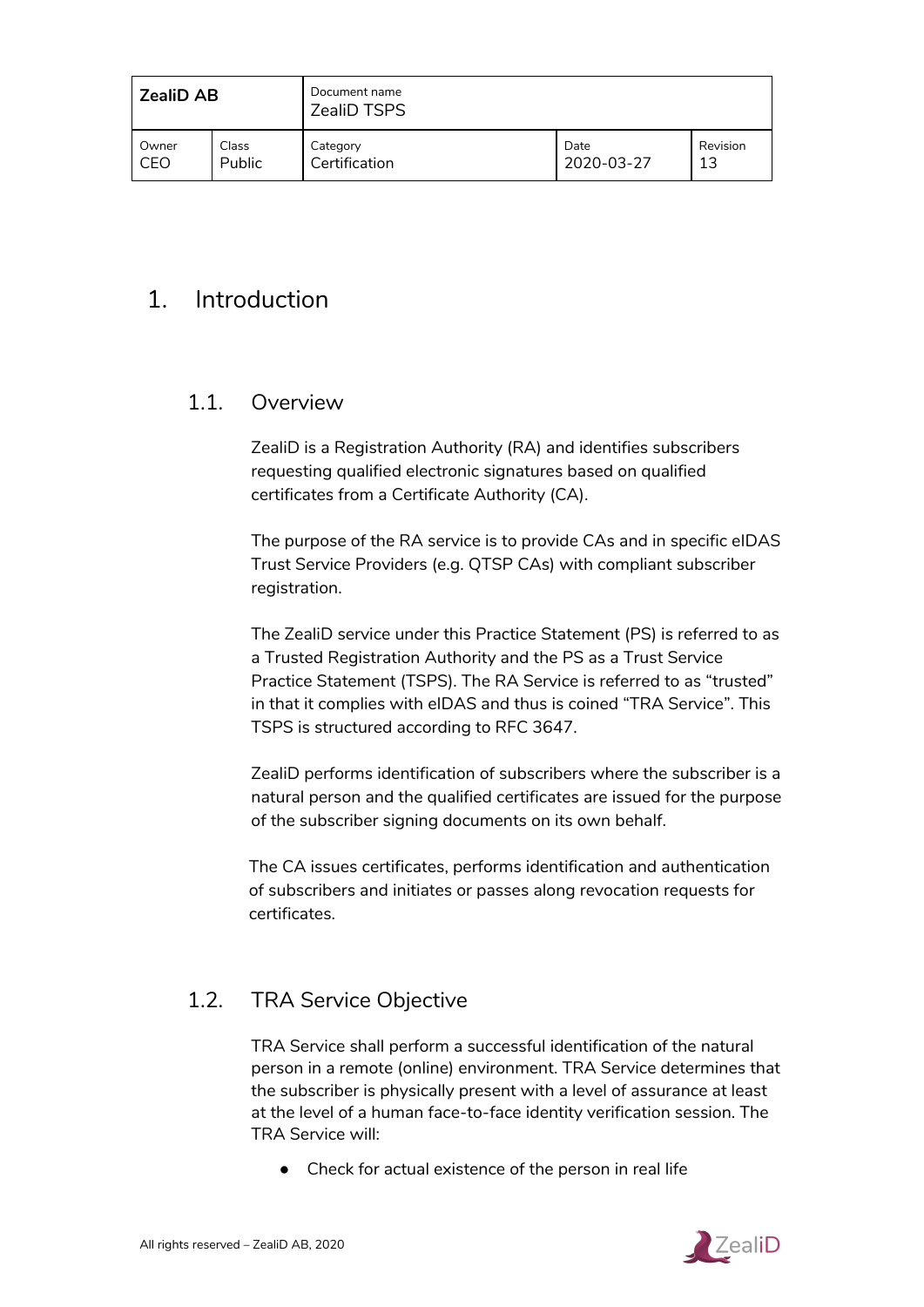| <b>ZealiD AB</b> |        | Document name<br>ZealiD TSPS |            |          |
|------------------|--------|------------------------------|------------|----------|
| Owner            | Class  | Category                     | Date       | Revision |
| CEO              | Public | Certification                | 2020-03-27 | 13       |

- Use dual sources of identification to verify whether the ID document belongs to the natural person
- Prove that the identified natural person is the same as specified
- Check the legal authenticity of a national official ID document

## <span id="page-9-0"></span>1.3. eIDAS Legality, ETSI standards and German State-of-the-art

The ZealiD Certificate Policy governing this TSPS consist of the eIDAS designated standards:

- ETSI 319 401,
- ETSI 319 411-1
- ETSI 319 411-2

ZealiD identification services support the identification of natural persons following the policy QCP-n-qscd.

ZealiD performs identity verification on natural persons only, where the subscriber and the subject are identical.

ZealiD uses an automated verification of identity method supported by mandatory identification vetting performed by a natural person (Registration Officer) and continuously benchmarked with traditional video identification methods.

In doing so, ZealiD provides an identification method conforming to eIDAS article 24, paragraph 1d, providing equivalent assurance in terms of reliability to physical presence, which has been confirmed by a German conformity assessment body.

The TRA Service fulfills related requirements under German Law (state-of-the-art):

● Verfügung gemäß § 11 Absatz 1 VDG (Mitteilung Nr. 208 des Amtsblatts-Nr. 11/2018 der Bundesnetzagentur)

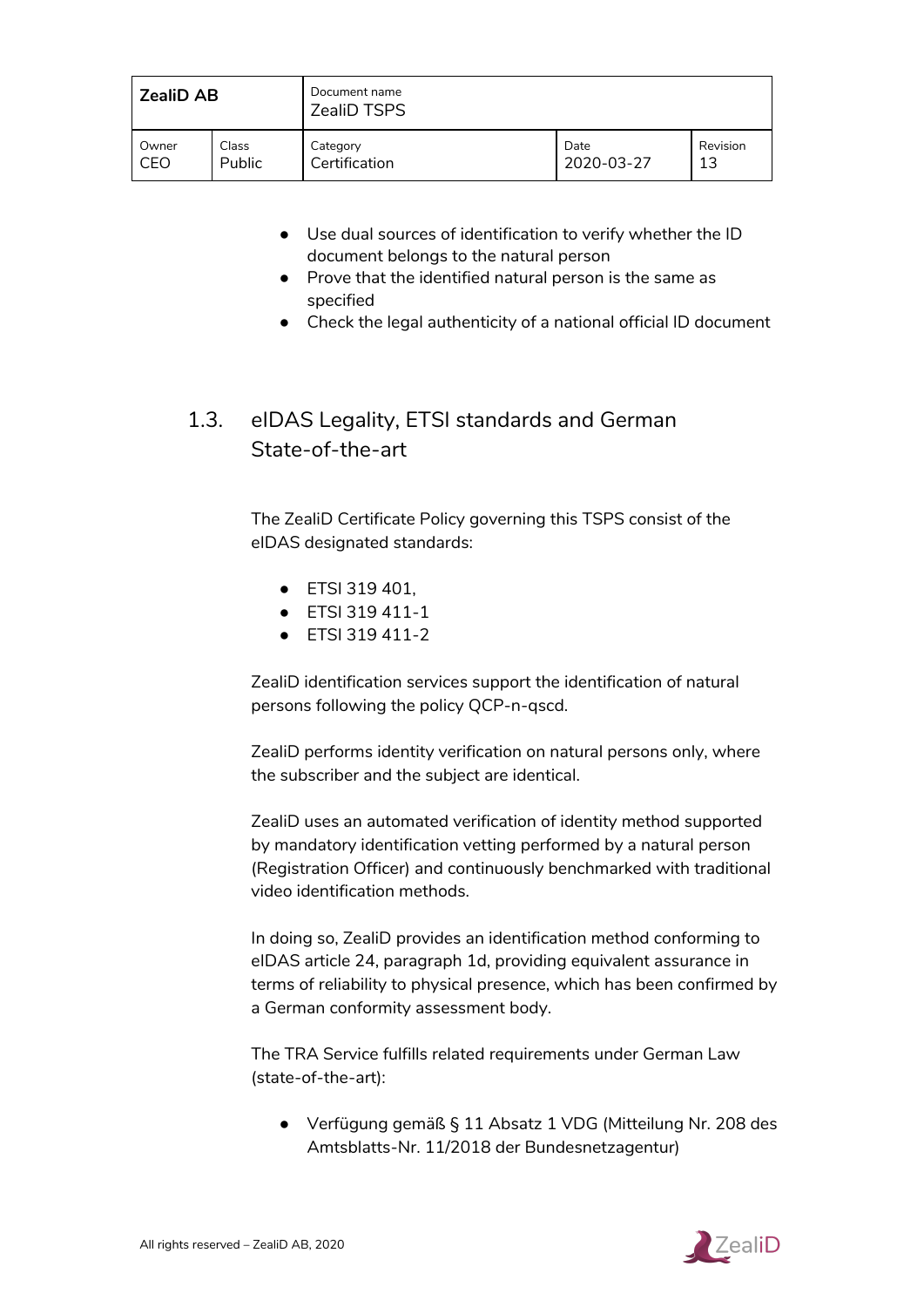| <b>ZealiD AB</b> |               | Document name<br><b>ZealiD TSPS</b> |            |          |
|------------------|---------------|-------------------------------------|------------|----------|
| Owner            | Class         | Category                            | Date       | Revision |
| CEO              | <b>Public</b> | Certification                       | 2020-03-27 | 13       |

## <span id="page-10-0"></span>1.4. Document name and identification

This practice statement is titled ZealiD Trusted Registration Authority Practice Statement (ZealiD TSPS).

## <span id="page-10-1"></span>1.5. PKI participants

ZealiD can provide their ZealiD TRA Service as a standalone to CAs or include the service in its own CA.

All participating CAs need to comply with this TSPS and any CA's Certificate Practice Statement needs to comply with this TSPS and relevant regulations, standards and PSs.

#### <span id="page-10-2"></span>1.5.1. Certification Authorities (CA)

The requirements for the TRA Service will additionally be stated in the CA's PS and are met under the same standards:

- ETSI EN 319 411-2,
- ETSI EN 319 411-1
- ETSI EN 319 401
- CEN EN 419 241-1

The CA will have its name in the "Issuer" field of the Issuing CA certificates.

<span id="page-10-3"></span>1.5.2. Registration Authority (RA)

ZealiD will perform a number of duties vis-a-vis the CA. These duties are:

- Control that all TRA Service operational procedures are performed in compliance with the present registration policy
- Allow subscribers to apply for certificates via the TRA service
- Report all security incidents to the CA

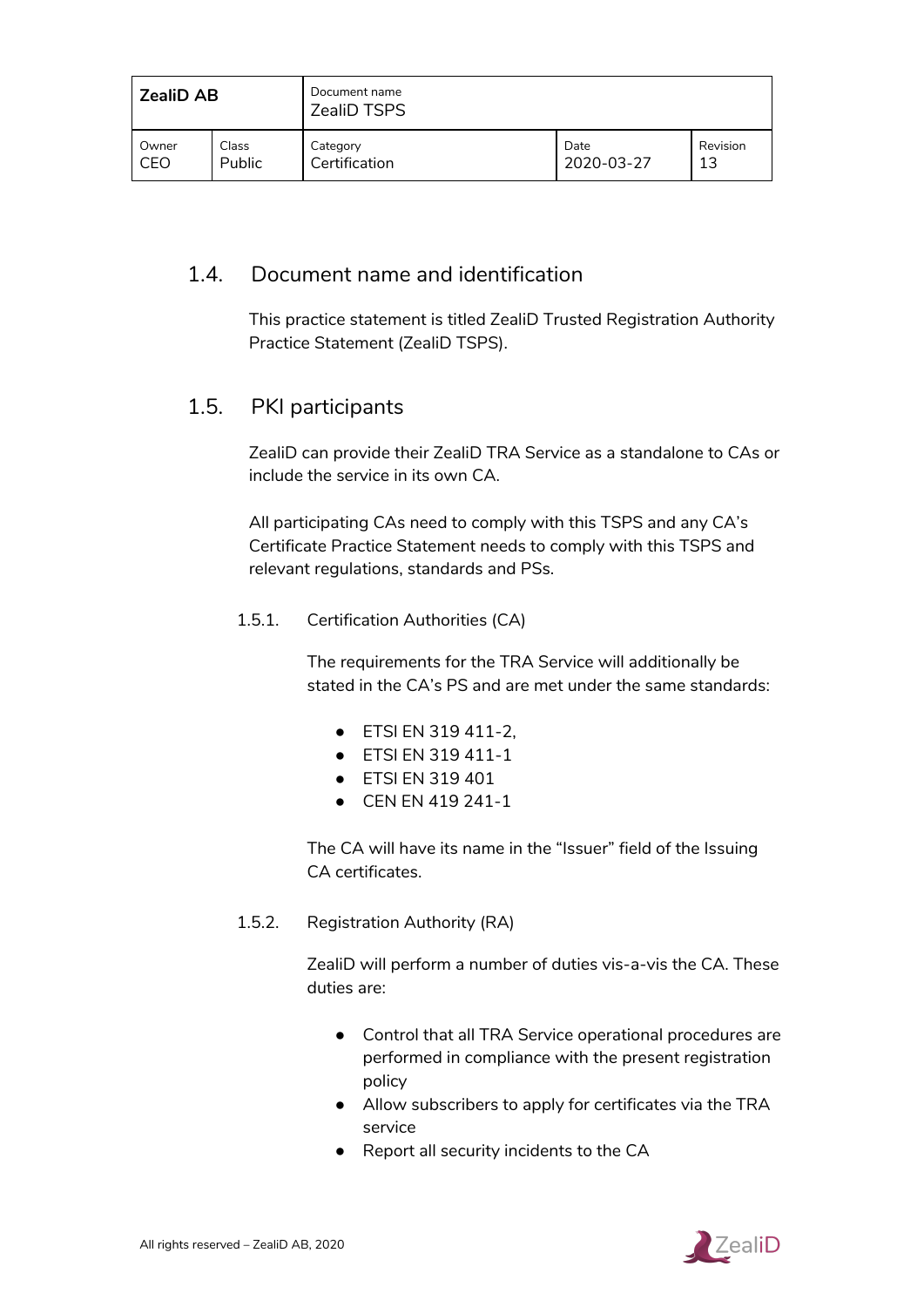| <b>ZealiD AB</b> |        | Document name<br><b>ZealiD TSPS</b> |            |          |
|------------------|--------|-------------------------------------|------------|----------|
| . Owner          | Class  | Category                            | Date       | Revision |
| CEO              | Public | Certification                       | 2020-03-27 | 13       |

● Manage the changes within this document upon validation of the CA,

ZealiD is acting as the RA in the following way:

- Provide full and comprehensive compiling of all identity verification above and forward to the CA
- On behalf of a relying party forwarding documents that need an electronic signature
- On behalf of the subscriber as an intermediary to request a qualified certificate to be issued by a CA,
- On behalf of the subscriber as an intermediary to request the electronic signature of one or more documents
- On behalf of the subscriber as an intermediary while setting up a smartphone app based electronic identity

#### <span id="page-11-0"></span>1.5.3. Subscribers

The subscribers identified in for ZealiD TRA Services are natural persons wishing to:

- request an identity verification for a qualified trust service
- request a qualified certificate to be issued by a CA,
- request the electronic signature of one or more electronic documents

#### <span id="page-11-1"></span>1.5.4. Relying parties

Relying parties are regulated service providers that will

- forward subscribers to the TRA Service
- forward documents to a CA that need an electronic signature using TRA Service as intermediary
- forward strong authentication requests to the CA with TRA Service as intermediary
- request full and comprehensive packaging of all identity checks

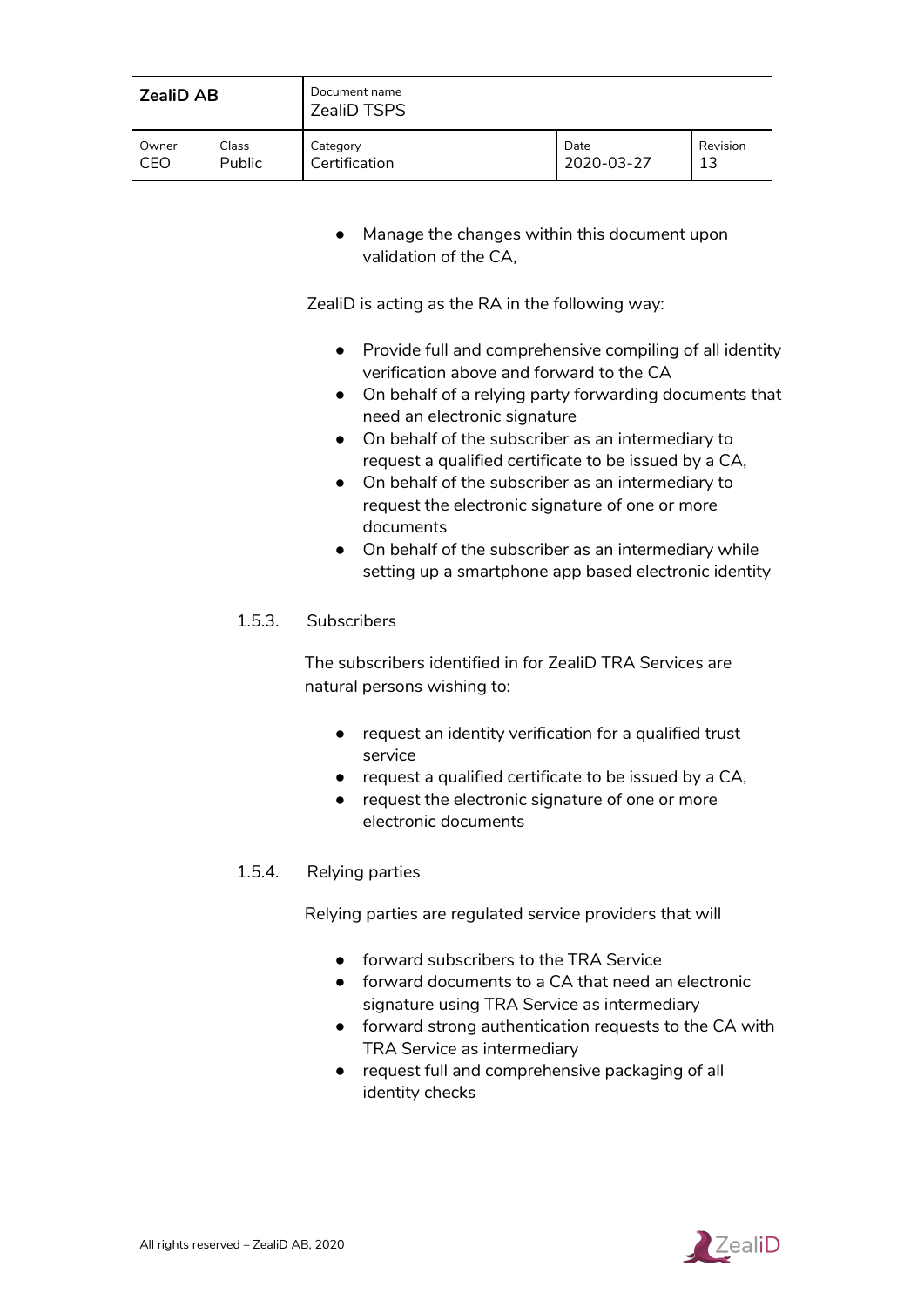| <b>ZealiD AB</b> |               | Document name<br><b>ZealiD TSPS</b> |            |          |
|------------------|---------------|-------------------------------------|------------|----------|
| Owner            | Class         | Category                            | Date       | Revision |
| CEO              | <b>Public</b> | Certification                       | 2020-03-27 | 13       |

#### <span id="page-12-0"></span>1.5.5. Other participants

No stipulation.

## <span id="page-12-2"></span><span id="page-12-1"></span>1.6. Certificate usage

1.6.1. Appropriate certificate uses

Certificates issued as a result of the ZealiD TRA Service are issued by the CA to:

● Subscribers for authentication and non-repudiation signing.

The exact details of certificate usage will be defined by the CA in its PS.

<span id="page-12-3"></span>1.6.2. Prohibited certificate uses

No Stipulation.

## <span id="page-12-4"></span>1.7. Policy administration

1.7.1. Organization administering the document

The TSPS has been implemented in the entire organization following a decision by the Management Board. This document is published and maintained by ZealiD AB Sweden. Policies set out by this TSPS are implemented throughout ZealiD organization. This TSPS is published and communicated to personnel and external parties.

<span id="page-12-5"></span>1.7.2. Contact person

Mailing address: ZealiD AB Box 3437 11156 Stockholm

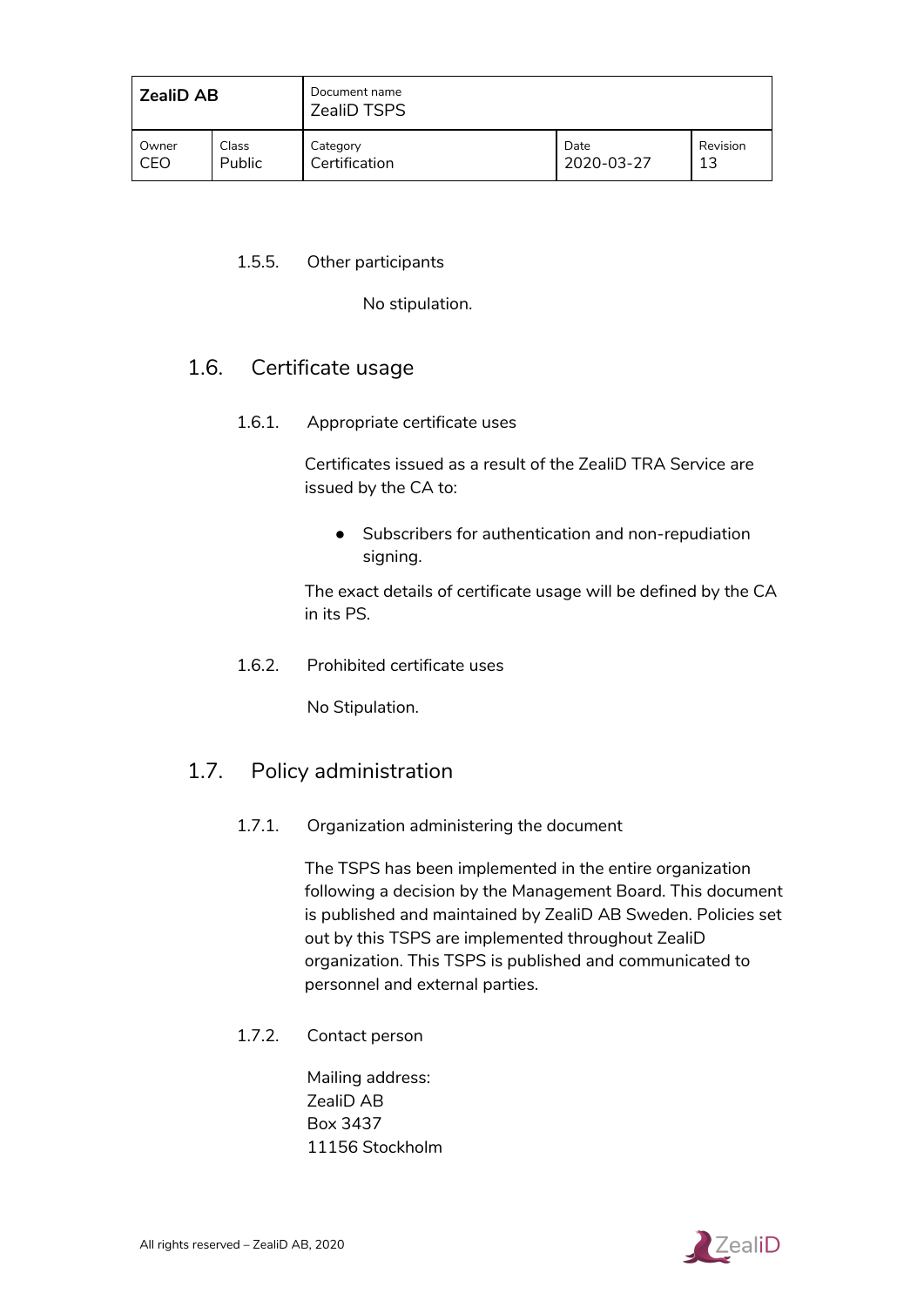| <b>ZealiD AB</b> |               | Document name<br><b>ZealiD TSPS</b> |            |          |
|------------------|---------------|-------------------------------------|------------|----------|
| Owner            | Class         | Category                            | Date       | Revision |
| CEO              | <b>Public</b> | Certification                       | 2020-03-27 | 13       |

Visiting address: Jakobsbergsgatan 16 111 44 Stockholm Sweden

Contact: email: [support@zealid.com,](mailto:support@zealid.com) [legal@zealid.com](mailto:legal@zealid.com) telephone: +46 (0)10-199 40 00 (EN, SE), +370 5 2078882 (EN, LT)

<span id="page-13-0"></span>1.7.3. Person determining PS suitability for the policy

ZealiD Compliance Manager

<span id="page-13-1"></span>1.7.4. PS approval procedures

The Management Board Decision Routine describes the PS approval process. This process is monitored by the ZealiD Compliance Manager.

## <span id="page-13-2"></span>1.8. Definitions and acronyms

| CA<br>CRL<br>Control Panel | <b>Certification Authority</b><br><b>Certificate Revocation List</b><br>The Control Panel is the front end och<br>application for the RPs to configure the<br>TRA Service and receive data |
|----------------------------|--------------------------------------------------------------------------------------------------------------------------------------------------------------------------------------------|
| Customer                   | Customer is a RP, typically a finance<br>service provider                                                                                                                                  |
| 7ealiD                     | Is the trading brand name of the legal<br>entity ZealiD AB                                                                                                                                 |
| <b>ZealiD TRA</b>          | <b>ZealiD Trusted Registration Authority</b>                                                                                                                                               |
| <b>ZealiD TRA Service</b>  | <b>ZealiD Trusted Registration Authority</b><br>Service                                                                                                                                    |
| <b>ZealiD TSPS</b>         | <b>ZealiD Trusted Registration Authority</b><br><b>Practice Statement</b>                                                                                                                  |
| ISO                        | International Organization for<br>standardization                                                                                                                                          |

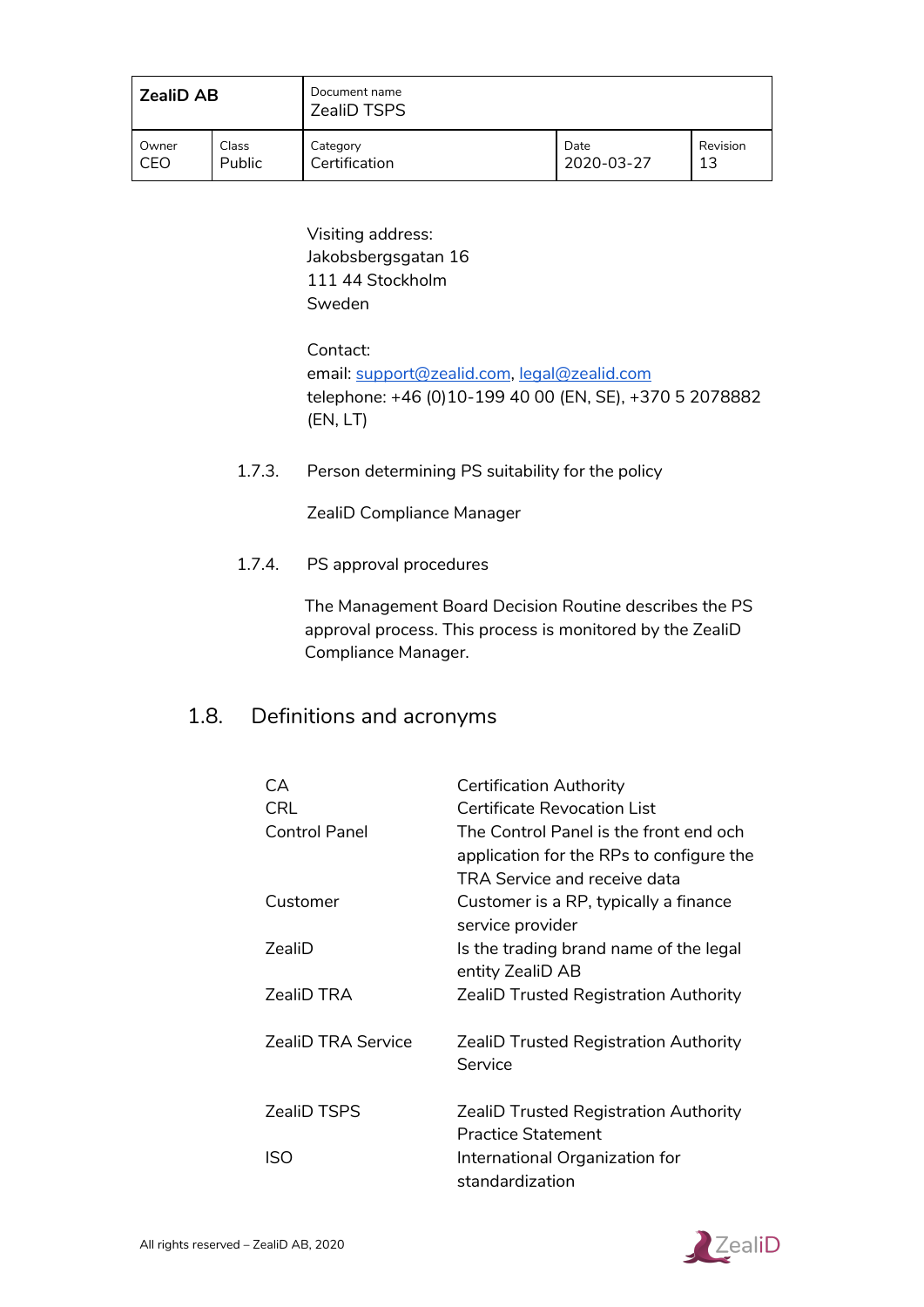| <b>ZealiD AB</b> |               | Document name<br><b>ZealiD TSPS</b> |            |          |
|------------------|---------------|-------------------------------------|------------|----------|
| Owner            | Class         | Category                            | Date       | Revision |
| CEO              | <b>Public</b> | Certification                       | 2020-03-27 | 13       |

| OID<br><b>Management System</b>     | <b>Object Identifier Designation</b><br>Management System is ZealiDs internal<br>Policies, Routines etc based on ISO<br>27001 and complies with relevant<br>regulation and ETSI standards     |
|-------------------------------------|-----------------------------------------------------------------------------------------------------------------------------------------------------------------------------------------------|
| Relying Party                       | Relying parties (RA) are service<br>providers in need of electronically<br>signed documents, strong<br>authentication and anti-money<br>laundering compliant remote<br>identification         |
| <b>PKCS</b>                         | Public Key Cryptography Standards                                                                                                                                                             |
| PKI                                 | Public Key Infrastructure                                                                                                                                                                     |
| <b>PKIX</b>                         | Public Key Infrastructure X.509                                                                                                                                                               |
| <b>RFC</b>                          | <b>Request For Comments</b>                                                                                                                                                                   |
| <b>SIS</b>                          | Swedish Standards Institute                                                                                                                                                                   |
| Subscriber                          | Subscribers is a natural person seeking<br>to sign documents electronically, set up<br>an electronic identity, signing-in with<br>strong authentication and perform<br>remote identification. |
| <b>Trusted 3rd Party</b><br>Account | An existing account belonging to the<br>subscriber behind secure remote<br>e-authentication, accessed as a first<br>process step of the TRA Service.                                          |

| URI   | Uniform Resource Identifier   |
|-------|-------------------------------|
| URL   | Uniform Resource Locator      |
| UUID. | Universally Unique Identifier |

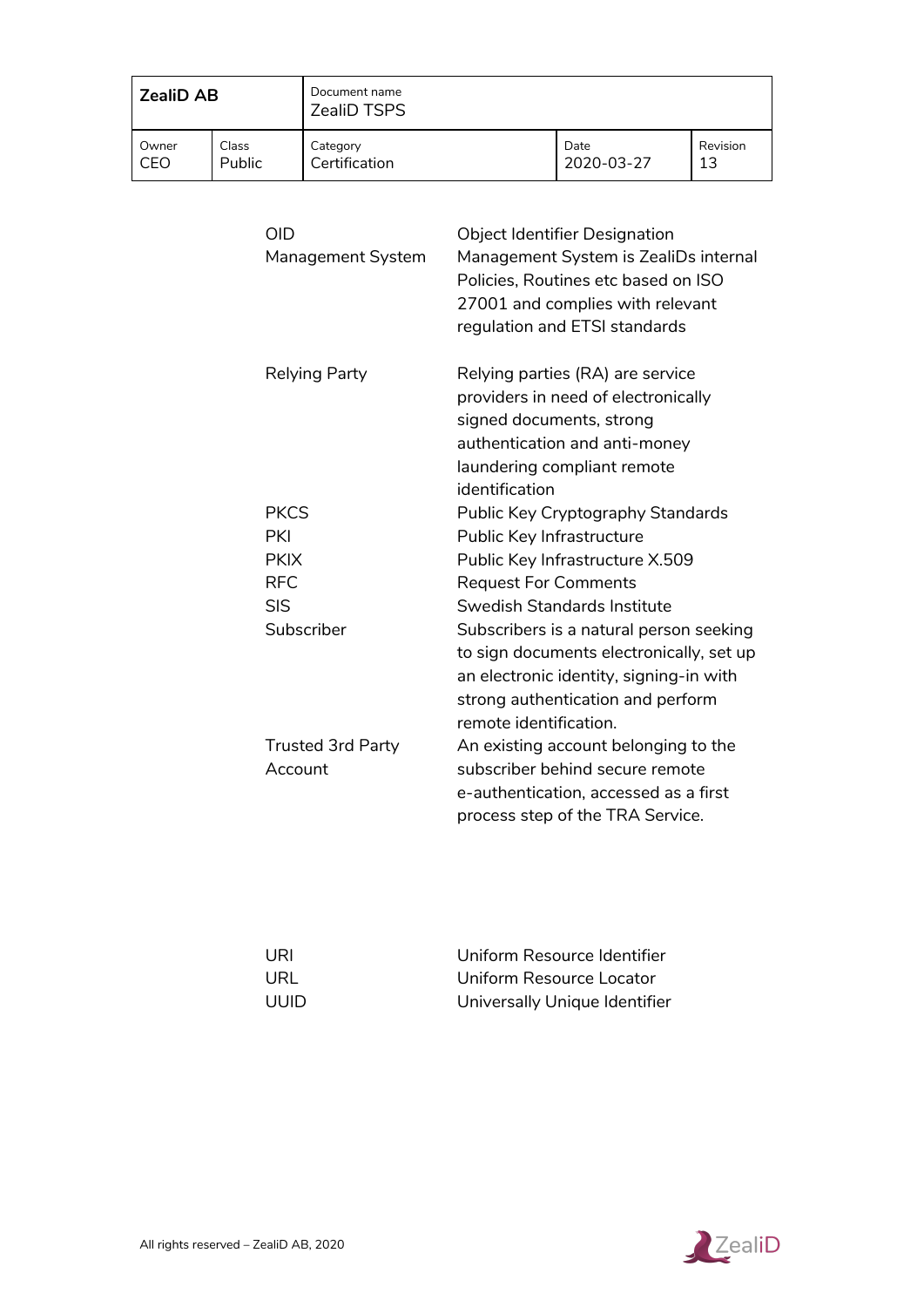| <b>ZealiD AB</b> |               | Document name<br><b>ZealiD TSPS</b> |            |          |
|------------------|---------------|-------------------------------------|------------|----------|
| Owner            | Class         | Category                            | Date       | Revision |
| CEO              | <b>Public</b> | Certification                       | 2020-03-27 | 13       |

## <span id="page-15-1"></span><span id="page-15-0"></span>2. Publication and repository responsibilities

## 2.1. Repositories

ZealiD publishes to its publicly available repository [\(https://zealid.com/repository\)](https://zealid.com/repository) the following documents:

- ZealiD TSPS (this document)
- **•** TRA Service Description
- Subscriber Terms and Conditions
- Where applicable: Links to the repository of CA PS
- **Evidence of certification**

## <span id="page-15-2"></span>2.2. Publication of certification information

ZealiD makes the following documents publicly available:

- Trust Service Practice Statement (this TSPS)
- Audit Results
- Insurance Policies
- Terms and Conditions TRA Service

## <span id="page-15-3"></span>2.3. Time or frequency of publication

Documentation listed under Repositories above are reviewed, updated and published with minimum delay when:

- any change is made or at least once per year
- any legal, regulatory or otherwise mandatory requirement calls for an update

Upcoming significant changes will be made public minimum 14 days in advance.

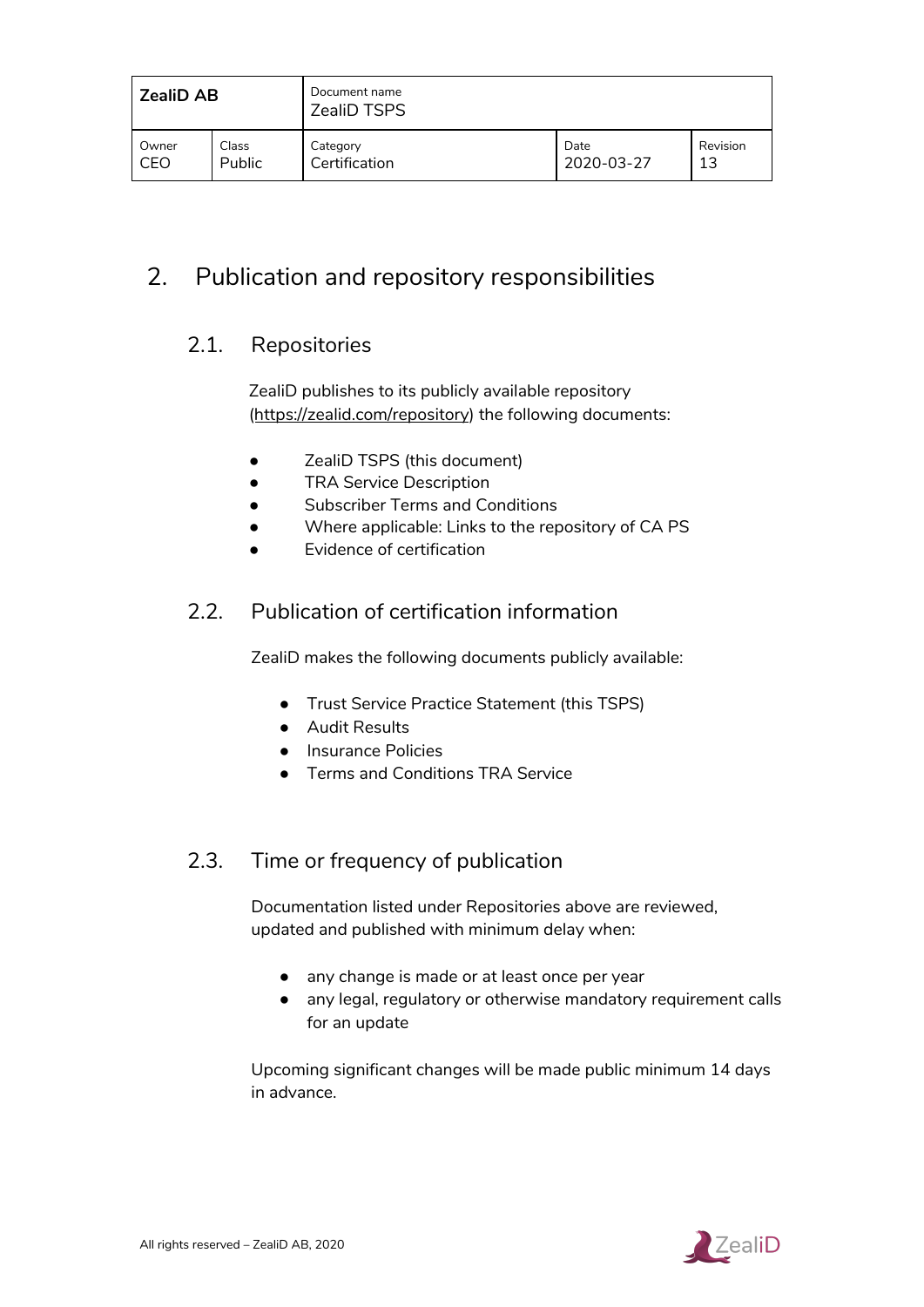| <b>ZealiD AB</b> |               | Document name<br><b>ZealiD TSPS</b> |            |          |
|------------------|---------------|-------------------------------------|------------|----------|
| Owner            | Class         | Category                            | Date       | Revision |
| CEO              | <b>Public</b> | Certification                       | 2020-03-27 | 13       |

Subscribers and relying parties will be notified via the ZealiD public repository and further according to the ZealiD Routine External Communication choice of appropriate channel.

## <span id="page-16-0"></span>2.4. Access controls on repositories

Information published in ZealiD's repository is public and not considered confidential information.

ZealiD has implemented all necessary security measures and enforced access control in order to prevent unauthorized access to add, delete, or modify entries into its repository. All TSPS versions are subject to final confirmation and approval by the ZealiD Management Board before publication. Publishing into ZealiD's repository is restricted to authorized employees of ZealiD with multi-factor authentication access.

## 3. Identification and authentication

## <span id="page-16-1"></span>3.1. Naming

3.1.1. Types of names

No stipulation

<span id="page-16-2"></span>3.1.2. Need for names to be meaningful

Within the ZealiD TRA Service, identification of a natural is verified. This includes the name of the subscriber being checked against a copy of a government issued national ID document and against data from a trusted third party account.

ZealiD collects the data of the user and checks it.

The following data will be collected, interpreted and vetted as a minimum:

- **Full Name**
- Date of Birth

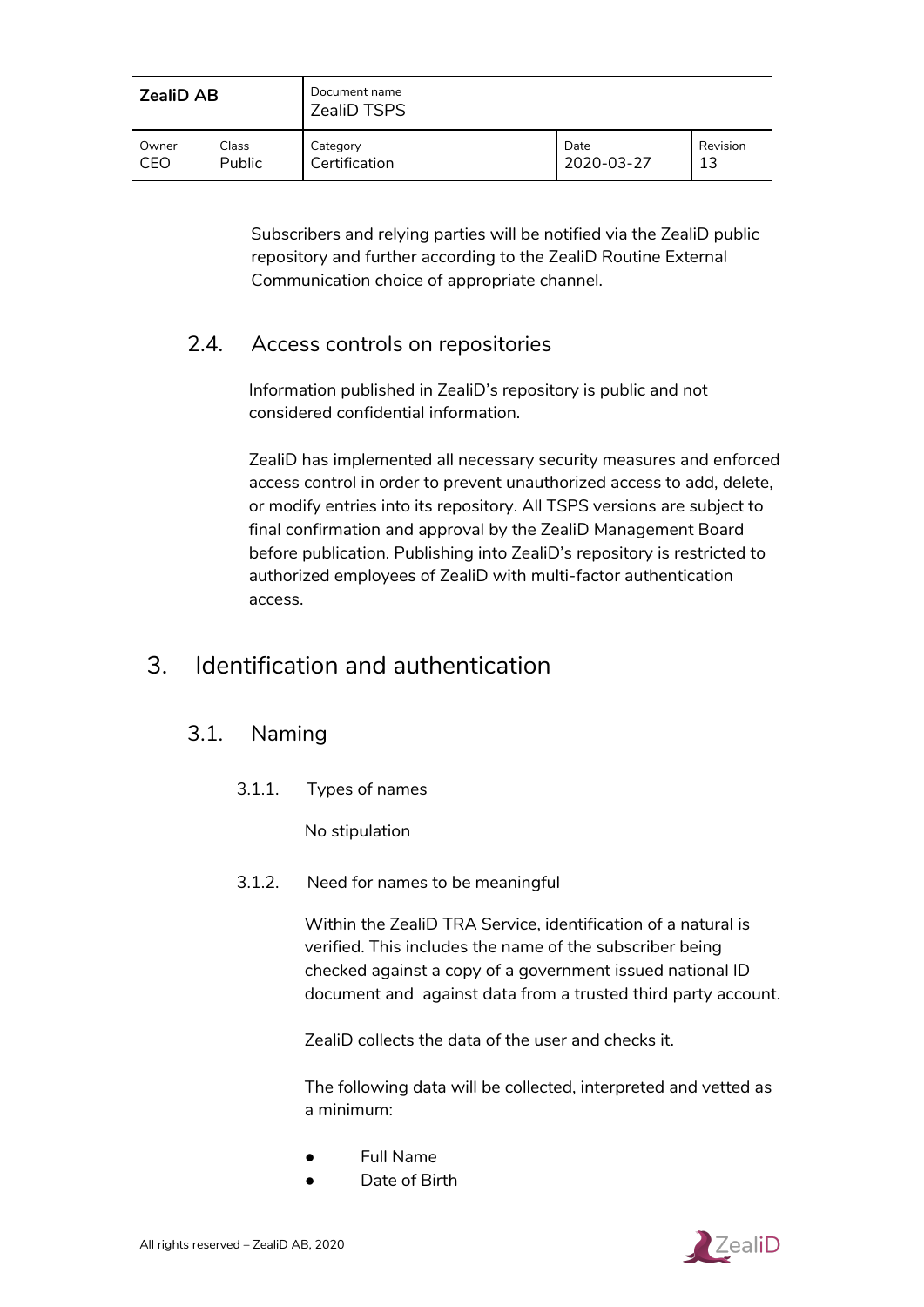| <b>ZealiD AB</b> |               | Document name<br><b>ZealiD TSPS</b> |            |          |
|------------------|---------------|-------------------------------------|------------|----------|
| Owner            | Class         | Category                            | Date       | Revision |
| CEO              | <b>Public</b> | Certification                       | 2020-03-27 | 13       |

- Place of Birth
- IBAN number (last 6 digits)
- Government issued national ID document
- Issuing country
- **•** Nationality
- Type of identity number
- Phone number
- ID document issuing and expiry dates
- Biometric picture and signature on ID Document

In addition to this data, email and/or mobile number of the subscriber is additionally collected.

<span id="page-17-0"></span>3.1.3. Anonymity or pseudonymity of subscribers

All names are real names and have been checked against evidence in the form of a smartphone photo of the ID document, relayed to the TRA Service, and the data on a trusted 3rd party account, accessed via the TRA Service. Anonymity or pseudonymity is not accepted by ZealiD.

<span id="page-17-1"></span>3.1.4. Rules for interpretation of name forms

The subject name must contain the full name of the (identical) subscriber. The name used is the name of the subject at the time the certificate was issued. The name of the subject used for the qualified certificate will always be taken from the identity document used to identify the subscriber provided it is verified also by the 3rd party account data.

#### <span id="page-17-2"></span>3.1.5. Uniqueness of names

The uniqueness of each subject name is ensured by providing the full name of the subscriber together with two unique identifiers:

- Personal or ID Document number and
- Unique ZealiD number

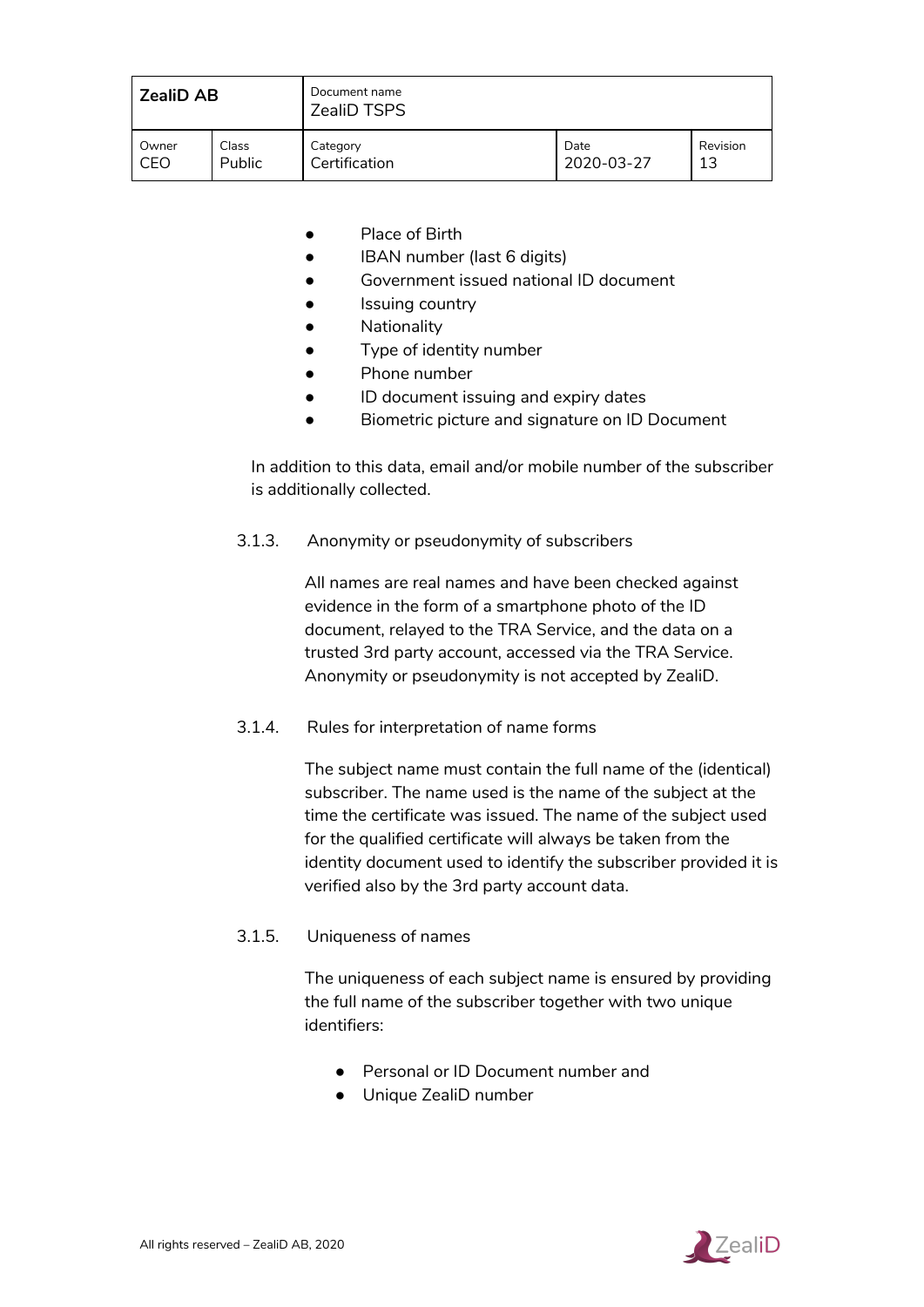| <b>ZealiD AB</b> |               | Document name<br><b>ZealiD TSPS</b> |            |          |
|------------------|---------------|-------------------------------------|------------|----------|
| Owner            | Class         | Category                            | Date       | Revision |
| CEO              | <b>Public</b> | Certification                       | 2020-03-27 | 13       |

#### <span id="page-18-0"></span>3.1.6. Recognition, authentication and role of trademarks

No Stipulation.

## <span id="page-18-1"></span>3.2. Initial identity validation

3.2.1. Method to prove possession of private key

No stipulation.

<span id="page-18-2"></span>3.2.2. Authentication of organization identity

No stipulation.

<span id="page-18-3"></span>3.2.3. Authentication of individual identity

ZealiD will authenticate the natural person remotely based on a subscriber self-service online process interacting with a machine followed by a mandatory manual process in the TRA Service.

The full name, the date and the place of birth and other data (see 3.1.2) are provided as evidence by the subscriber to ZealiD.

This is achieved by a module based approach. There are five modules in the TRA Service:

- 1. Third Party Bank Account
- 2. Liveness
- 3. Identification Document
- 4. Manual Vetting
- 5. Video Conference

The modules can be accessed by the subscriber via ZealiD App (iTunes or AppStore).

1. Subscriber selects language and country

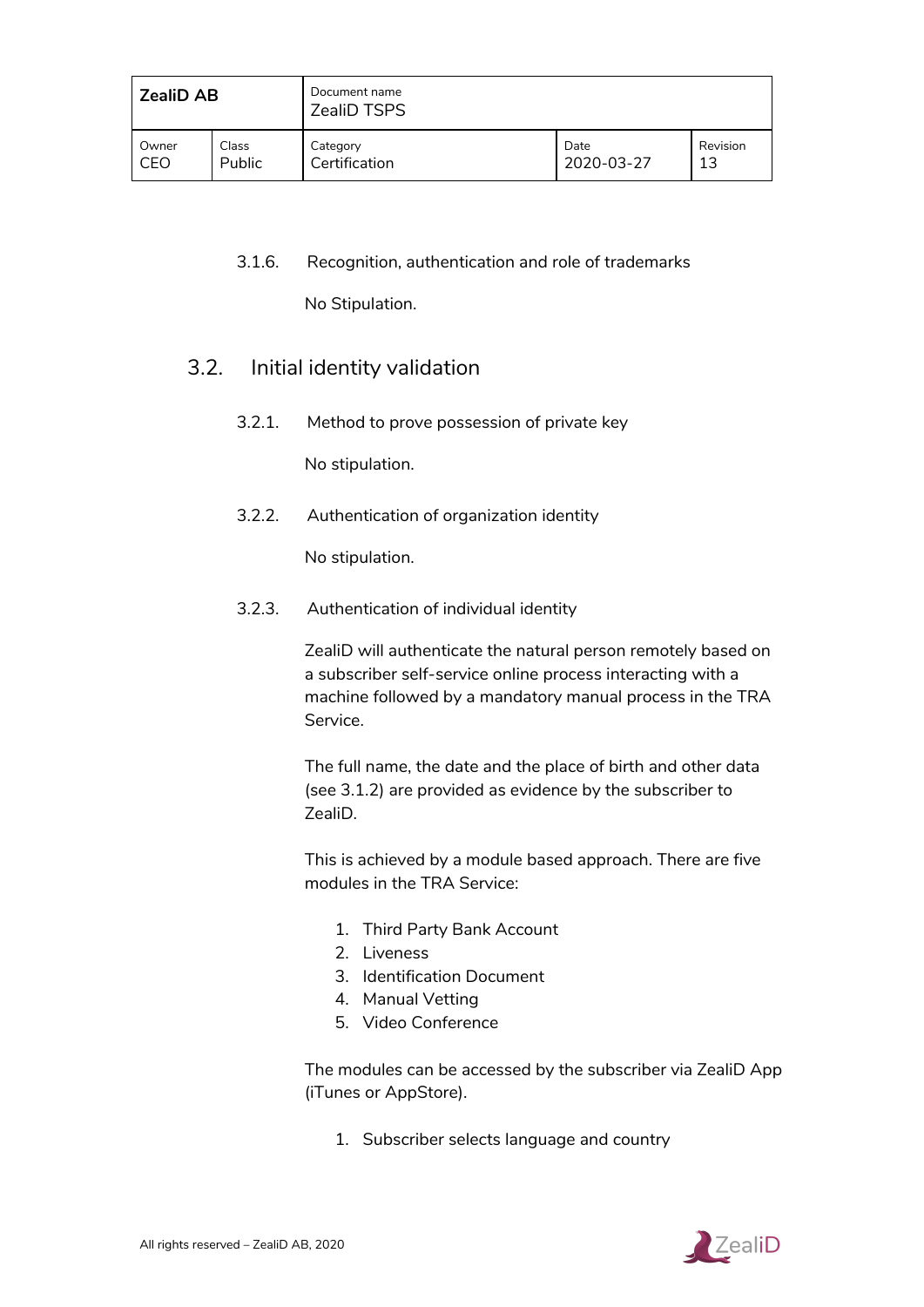| <b>ZealiD AB</b> |               | Document name<br><b>ZealiD TSPS</b> |            |          |
|------------------|---------------|-------------------------------------|------------|----------|
| Owner            | Class         | Category                            | Date       | Revision |
| CEO              | <b>Public</b> | Certification                       | 2020-03-27 | 13       |

- 2. Subscriber selects Third Party Account Provider and authenticates to the account in order to release identification data
- 3. Subscriber performs a Liveness check according to instructions
- 4. Subscriber uses a smartphone to take a picture of a valid government issued ID document
- 5. Subscriber confirms the submitted information

The data from the third party account, combined with a unique identifier extracted from the ID document is checked for validity according to national government ID issuing standards or where applicable ICAO standards.

All verification steps and their results are documented and stored by ZealiD.

If the identity of the person is based on a subsequent remote authentication, the authentication is provided by the CA and uses at least two factor authentication as defined in ISO 29115 (knowledge, inherence or possession).

Any secret information exchanged in authentication protocols are cryptographically protected in transit. Two or more credentials implementing different authentication factors shall be used.

In the case of chain of remote authentication, the authentication factors are created during the initial identification which was performed in a way that provides equivalent assurance in terms of reliability to the physical presence.

If one of the authentication factors becomes unavailable (e.g. the user forgets a password), the user must perform a new identification process in the TRA service.

The TRA Service is open and accessible to the public (any natural person) with only the requirement to be capable of performing the identity verification process.

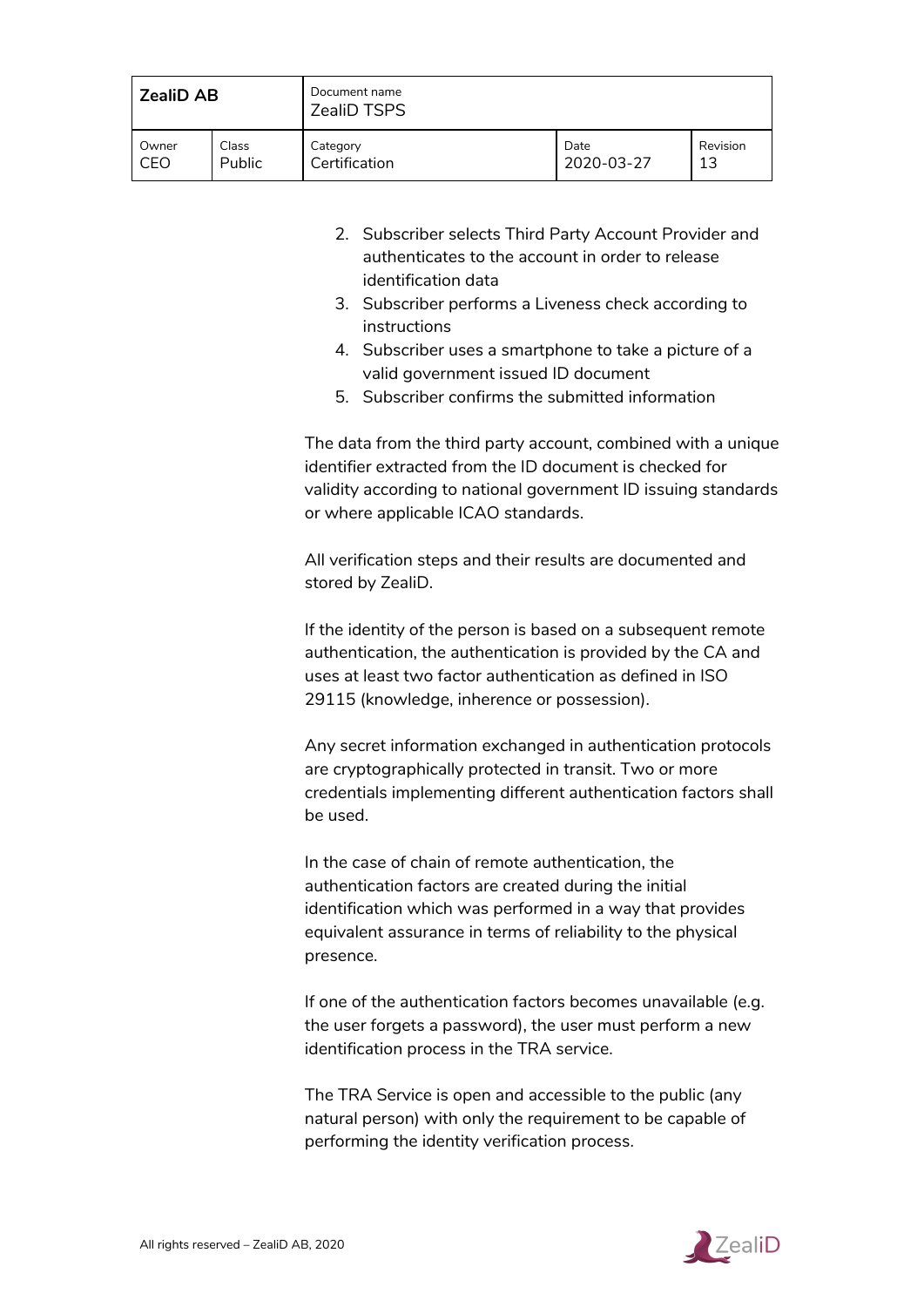| <b>ZealiD AB</b> |               | Document name<br><b>ZealiD TSPS</b> |            |          |
|------------------|---------------|-------------------------------------|------------|----------|
| Owner            | Class         | Category                            | Date       | Revision |
| CEO              | <b>Public</b> | Certification                       | 2020-03-27 | 13       |

Acceptance and processing of natural persons is based only on the objective criteria stated in the field of operation of this TSPS and subject to the natural persons abiding by the obligations in the TRA Service Terms and Conditions.

The TRA Service is designed with disabled people in mind. Deaf users and blind users with tailored devices can complete the TRA Service requirements. The video conferencing module includes additional measures to support subscribers with disabilities (e.g. chat).

<span id="page-20-0"></span>3.2.4. Non-verified subscriber information

No stipulation.

<span id="page-20-1"></span>3.2.5. Validation of authority

No stipulation.

<span id="page-20-2"></span>3.2.6. Criteria for interoperation

Certificates generated based on the information provided by ZealiD are compliant with ETSI EN 319 411-2 with trust service policy QCP-n-qscd.

- 3.3. Identification and authentication for re-key requests No stipulation.
- <span id="page-20-3"></span>3.4. Identification and authentication for revocation request No stipulation.
- 4. Certificate life-cycle operational requirements

No stipulation.

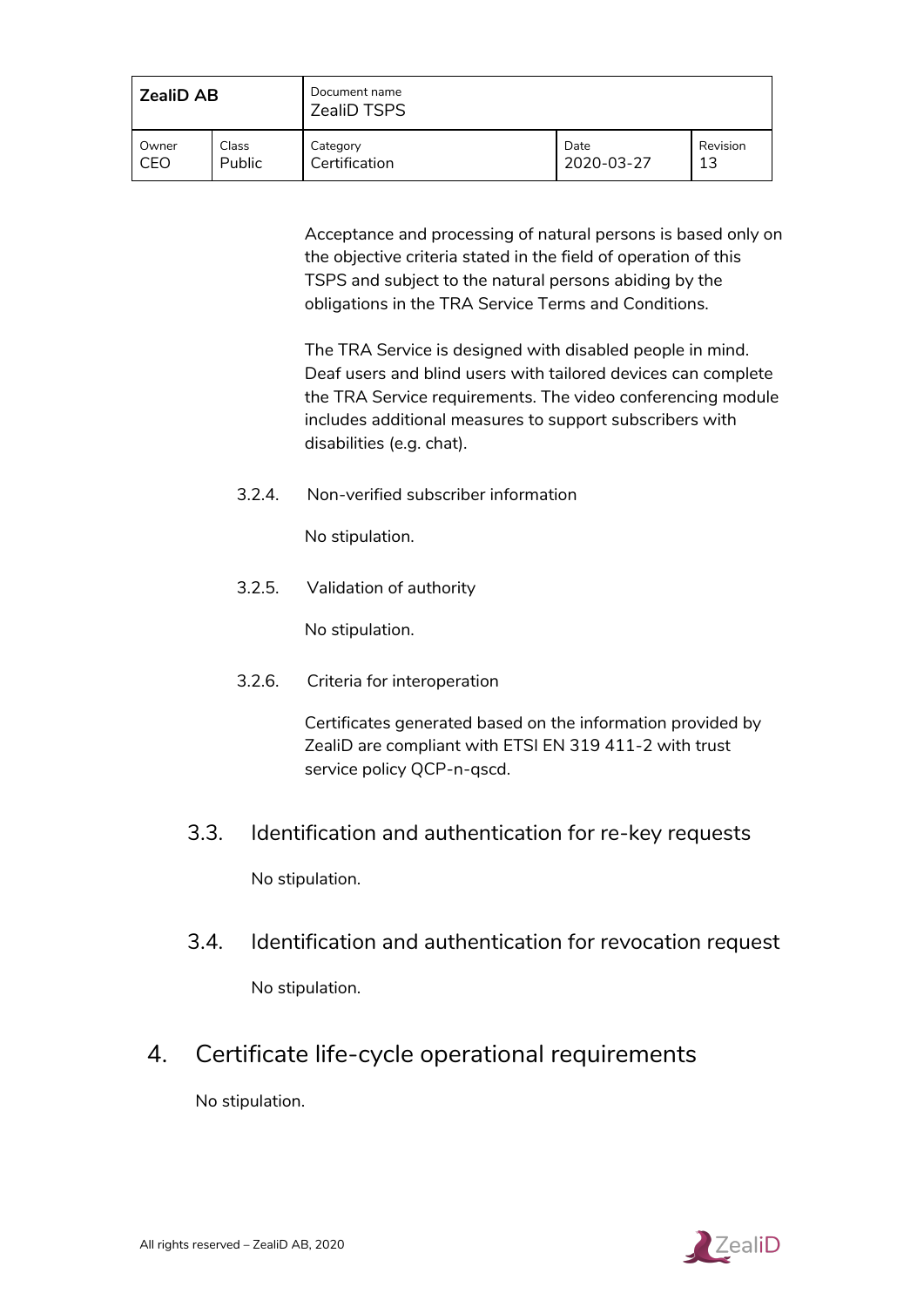| <b>ZealiD AB</b> |               | Document name<br><b>ZealiD TSPS</b> |            |          |
|------------------|---------------|-------------------------------------|------------|----------|
| Owner            | Class         | . Category                          | Date       | Revision |
| CEO              | <b>Public</b> | Certification                       | 2020-03-27 | 13       |

## 5. Facility, management, and operational controls

The ZealiD Management Board defines and approves policies and practices related to information security for its trust services.

ZealiD has implemented a Policy Information Security with a supporting Policy IT Security. These policies specify security measures that are required and define a set of routines specifying how security measures are implemented.

ZealiD performs risk assessment regularly in order to evaluate business risks, IT risks and risks related to the registration authority functions. This includes risks related to physical facilities. These risk assessments determine the necessary security requirements and operational procedures.

ZealiD management board approves risk assessment, oversees risk mitigation and accepts any residual risks.

As part of regular training and communication, ZealiD management communicates information security policies and procedures to employees and relevant external parties as appropriate.

In addition, ZealiD supports its practices and information security objectives for Trust Services with several types of reviews, audits and controls.

ZealiD's Policies include the security controls and operating procedures for all physical facilities, systems and information assets providing the trusted services.

## <span id="page-21-0"></span>5.1. Physical controls

#### 5.1.1. Site location and construction

ZealiD operations are conducted in ZealiD's premises in Sweden and Lithuania, and in premises of supporting contractors. The premises meet the requirements set forth in the internal policies and routines.

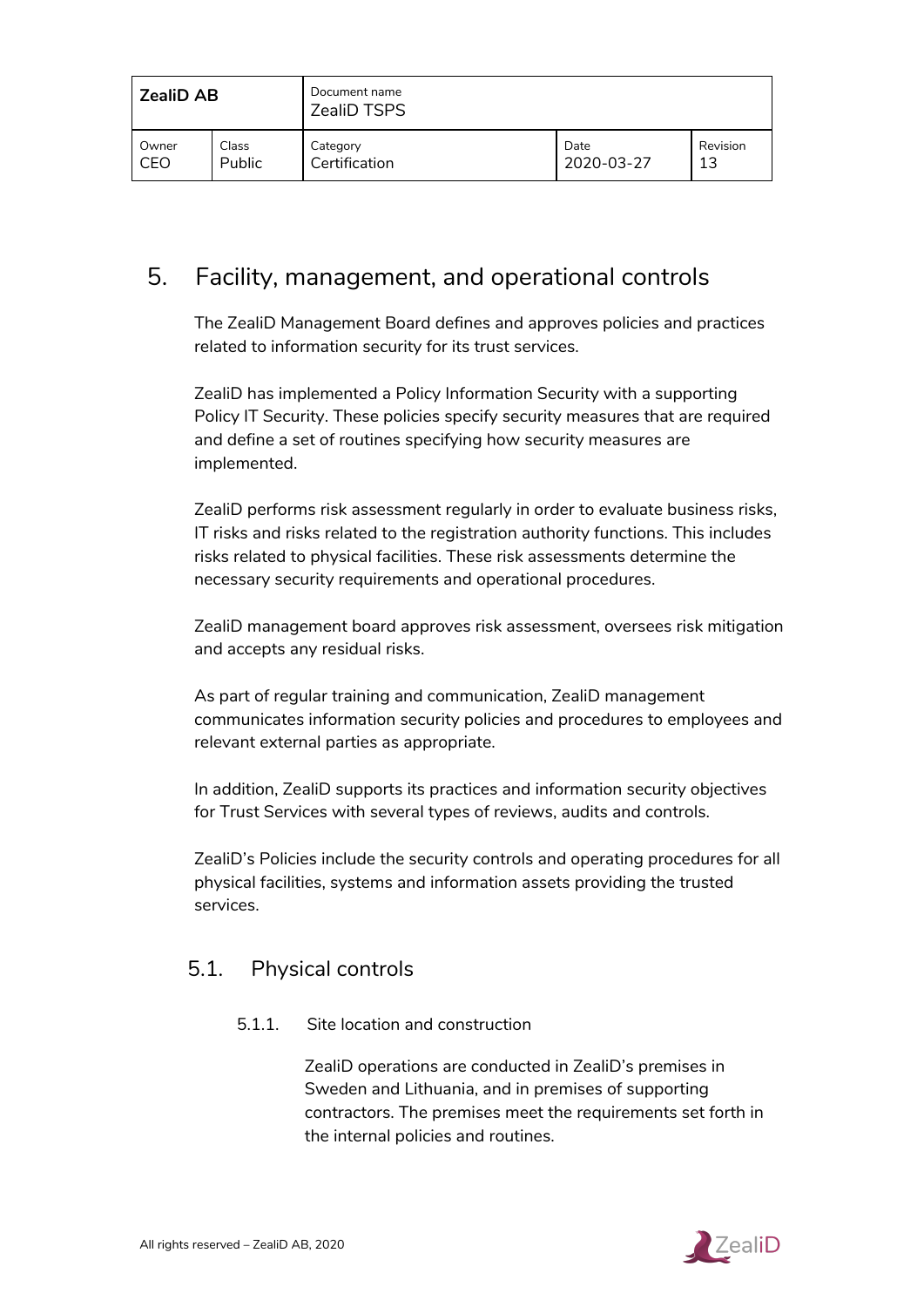| <b>ZealiD AB</b> |               | Document name<br><b>ZealiD TSPS</b> |            |          |
|------------------|---------------|-------------------------------------|------------|----------|
| Owner            | Class         | Category                            | Date       | Revision |
| CEO              | <b>Public</b> | Certification                       | 2020-03-27 | 13       |

Physical controls have been implemented for the locations, which are used to process and store the personal data of the enrollment process in order to prevent unauthorized access to such premises. ZealiD is using facilities that have implemented physical and environmental security controls in order to protect the facility housing system resources, the system resources themselves, and the facilities used to support their operation.

For the security on premises ZealiD routines require:

- Closed windows and locked doors
- Video surveillance
- Physical access restriction with manned and unmanned doors/entries
- Only authorized personnel are granted access to the premises
- Supervision or monitoring of third parties
- Logging of visitors

For the security of manual vetting premises ZealiD routines additionally require:

- Alarm with response from security guards
- Physically separate room from other ZealiD activities
- Stationary workstations
- Entry and exit to the premises is logged using personal access tokens

Where ZealiD utilizes IT systems at contractors, requirements are placed on them to meet and document security measures. ZealiD reviews contractor policies and practices and documents them in its management system.

ZealiD qualifies contractors according to an internal Routine Procurement Contractors. This Routine describes an evaluation process that specifically looks at contractor obligations vs. capabilities, compliance, policies and practices.

All external contractors are ISO 27001 certified and meet necessary physical security measures.

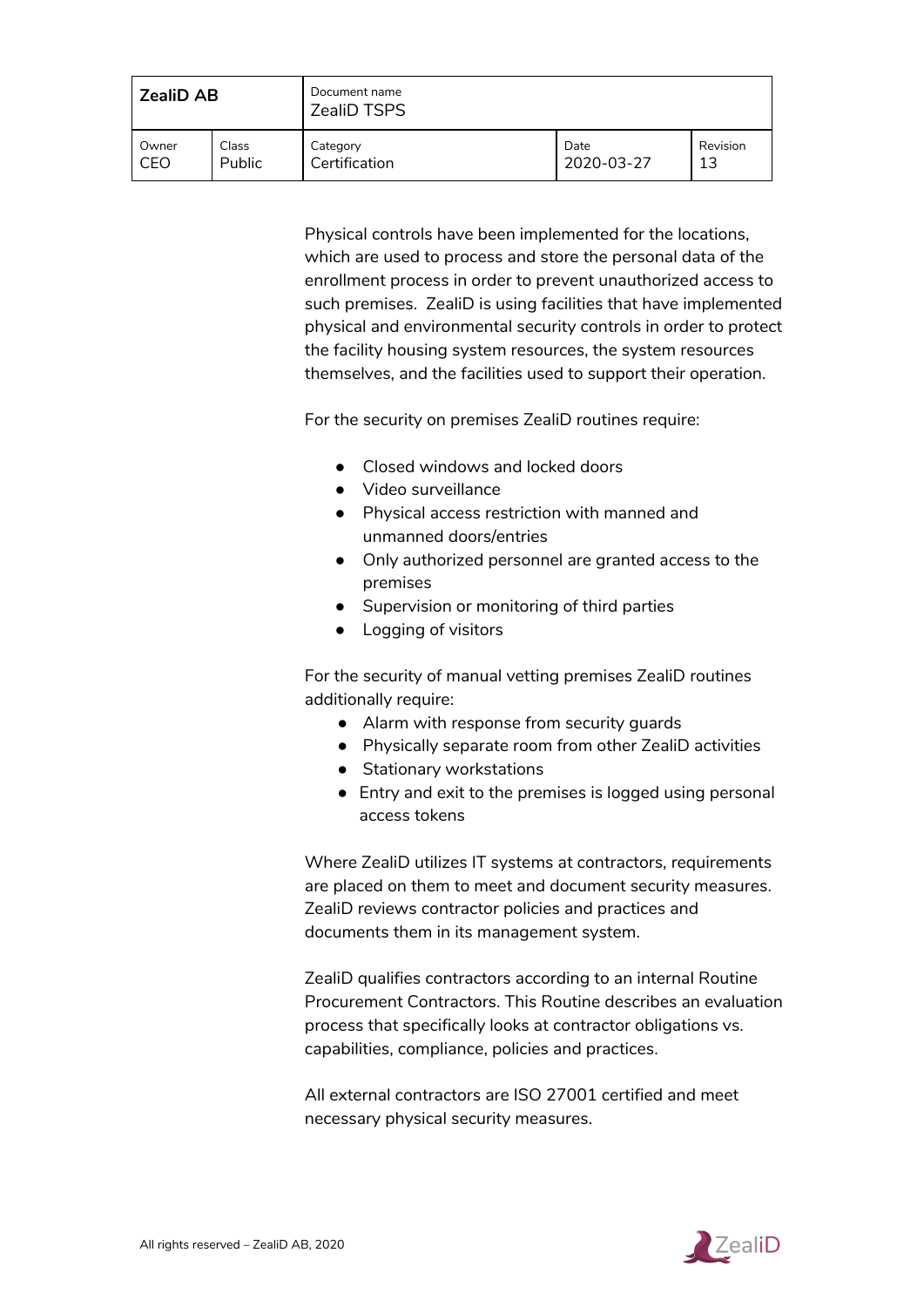| <b>ZealiD AB</b> |               | Document name<br><b>ZealiD TSPS</b> |            |          |
|------------------|---------------|-------------------------------------|------------|----------|
| Owner            | Class         | Category                            | Date       | Revision |
| CEO              | <b>Public</b> | Certification                       | 2020-03-27 | 13       |

The hosting of hardware for ZealiD Backend is managed by Baltneta Lithuania.

ZealiD sites are physically protected with different layers.

#### <span id="page-23-0"></span>5.1.2. Physical Access

ZealiD contracted data centre for the TRA Service is protected by several tiers of physical security, with access to the lower tier required before gaining access to the higher tier.

Access to the highest tier requires the participation of two persons in Trusted Roles.

The employees of ZealiD may gain access to the facilities of the TRA Services only as authorised resources notified on an approved list.

A log is kept for recording all entries and exits to the data center. The data center (location provider) has no independent access to the ZealiD TRA Service hardware or software.

Common areas are outside the ZealiD TRA Service racks.

#### <span id="page-23-1"></span>5.1.3. Power and air conditioning

The premises of ZealiD and contractors have industry standard power and air conditioning in place and are documented.

Furthermore, all relevant systems are provided with an uninterruptible power supply sufficient for a short period of operation in the absence of commercial power, to support either a smooth shutdown or to re-establish commercial power.

#### <span id="page-23-2"></span>5.1.4. Water exposures

The office premises and data centers have taken every reasonable precaution to minimise the impact of water exposure to the information systems.

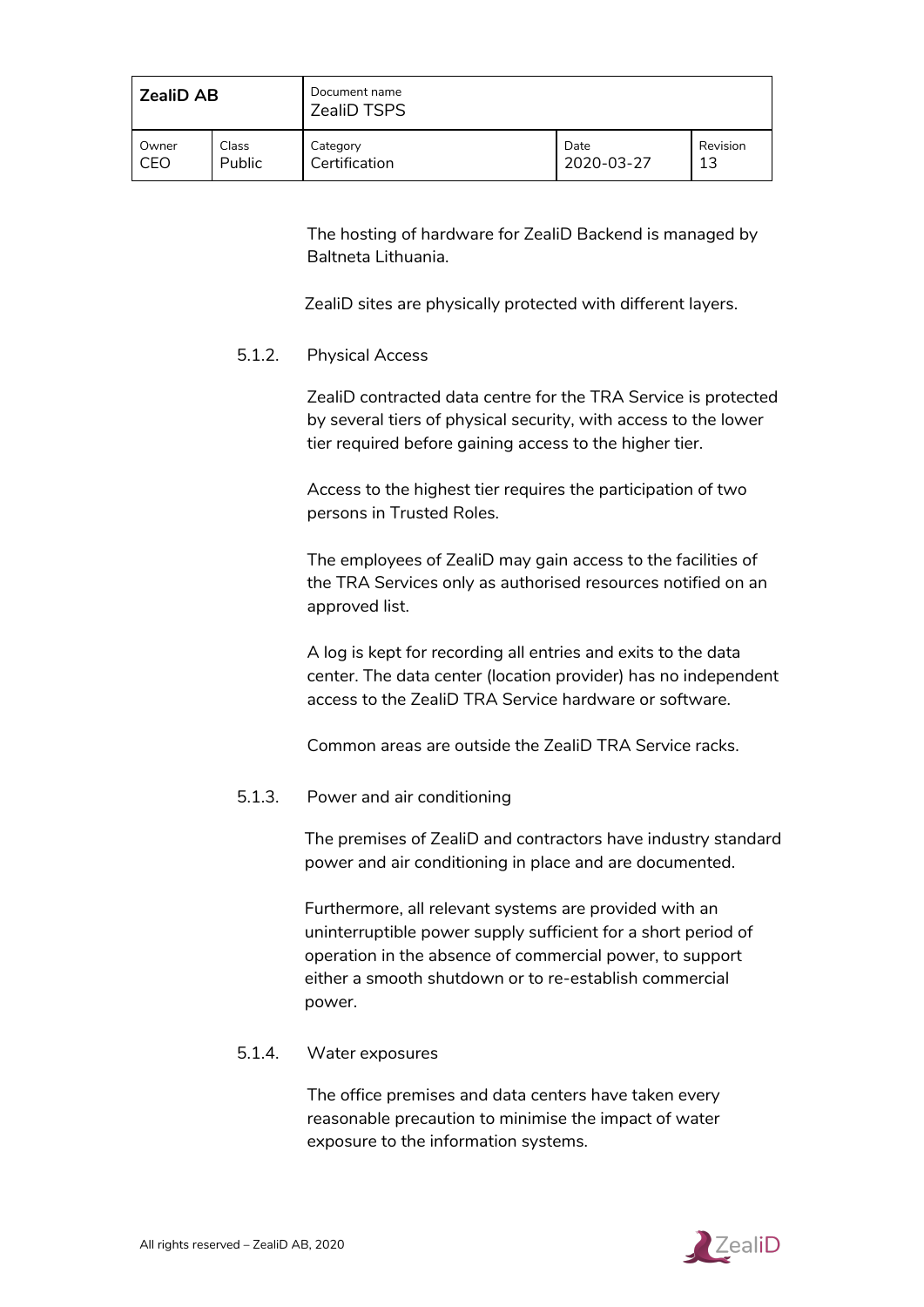| <b>ZealiD AB</b> |               | Document name<br><b>ZealiD TSPS</b> |            |          |
|------------------|---------------|-------------------------------------|------------|----------|
| Owner            | Class         | Category                            | Date       | Revision |
| CEO              | <b>Public</b> | Certification                       | 2020-03-27 | 13       |

#### <span id="page-24-0"></span>5.1.5. Fire prevention and protection

The office premises and data centers have taken all reasonable precautions to prevent and extinguish fires or other damaging exposure to flame or smoke. This includes high grade early smoke detection apparatus in conditioned modules and monitored automatic smoke detection. Measures comply with the highest fire prevention and protection standards.

#### <span id="page-24-1"></span>5.1.6. Media storage

ZealiD keeps a register of systems and storage media. ZealiD has internal routines on how to decommission and destruct media or information on the media. Media storage lifetime at ZealiD is selected according to the required period of time for record retention. Sensitive data is kept encrypted regardless of storage medium.

#### <span id="page-24-2"></span>5.1.7. Waste disposal

Media containing Sensitive Information are securely disposed of when no longer required.

Paper documents and materials with sensitive Information are destroyed before disposal or placed in a secure waste handling box. Media used to collect or transmit Sensitive Information are rendered unreadable before disposal.

#### <span id="page-24-3"></span>5.1.8. Off-site backup

The ZealiD TRA Service performs routine backups to multiple sites of critical system data, audit log data, and other sensitive information. The backup is both online and offline.

## <span id="page-24-4"></span>5.2. Procedural controls

Procedural controls are documented in ZealiDs internal routines. ZealiD personnel exercise administrative and management procedures

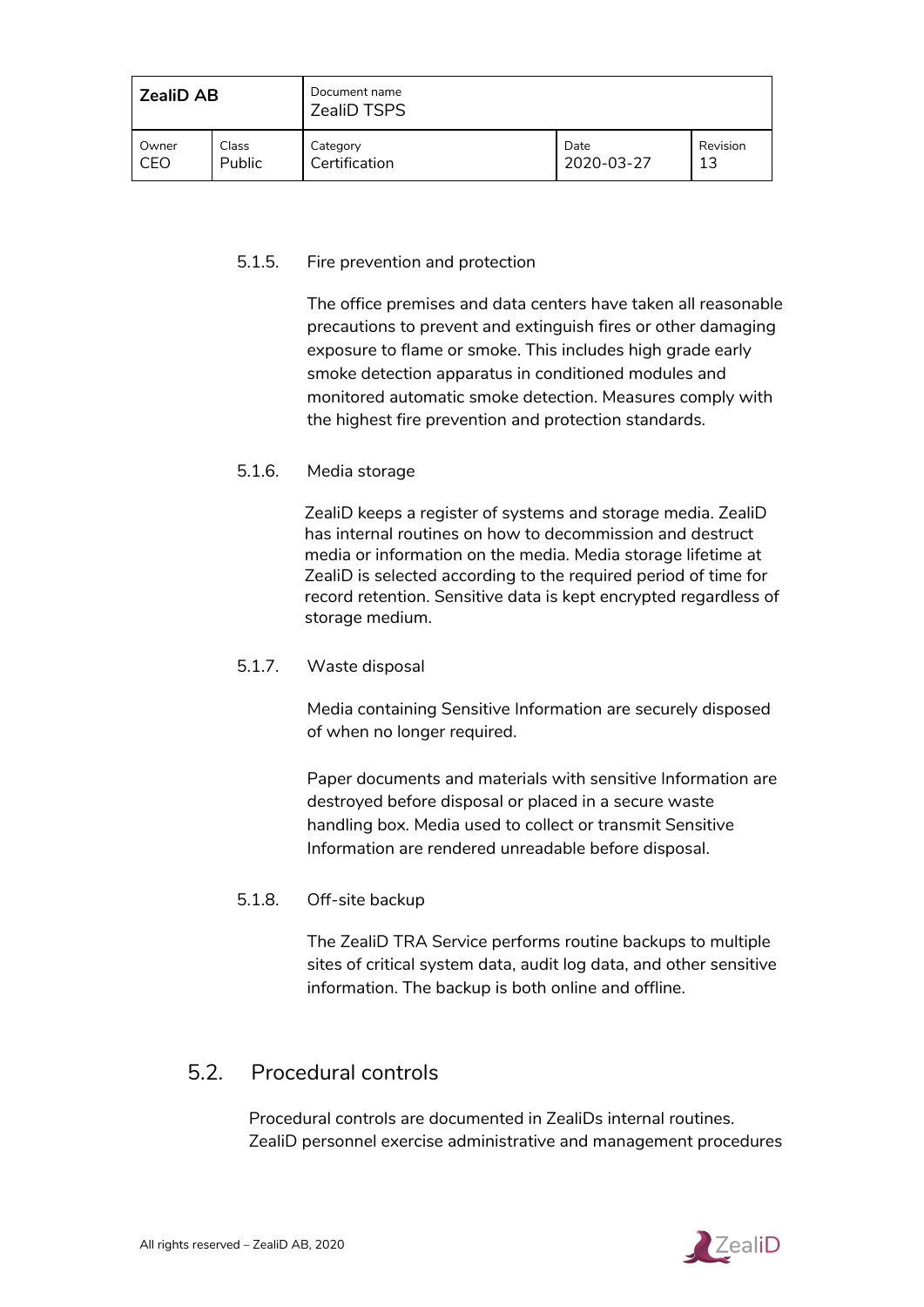| <b>ZealiD AB</b> |               | Document name<br><b>ZealiD TSPS</b> |            |          |
|------------------|---------------|-------------------------------------|------------|----------|
| Owner            | Class         | Category                            | Date       | Revision |
| CEO              | <b>Public</b> | Certification                       | 2020-03-27 | 13       |

and processes that are in line with the TSP's information security management procedures.

ZealiD contractors are contractually bound to follow ZealiD security policy and applicable routines. Personnel of contractors are trained and informed accordingly by ZealiD.

Personnel are provided training and all personnel and temp workers are qualified according to knowledge and experience with respect to the trust service that is provided. Personnel competence is regularly assessed.

Managerial personnel have familiarity with security procedures for personnel, security responsibilities and experience with information security and risk assessment sufficient to carry out management functions.

Access to ZealiD systems is periodically reviewed by the CTO.

Inventorying is conducted when there is a new hire or termination.

#### <span id="page-25-0"></span>5.2.1. Trusted roles

ZealiD has established and documented necessary trusted roles to run its TRA Service.

Trusted roles are executed mainly by ZealiD personnel, but may be executed by contracting parties, like temp workers or/and by personnel of contractors, especially in data centres. In any case each individual has to fulfil all defined requirements for trusted roles before assignment to the trusted role. Trusted role specifics are regulated in the contracts with contractors as binding regulations.

ZealiD Management board appoints trusted roles of its personnel and temp workers and appointees accept the role responsibilities as part of their role.

Personnel of contractors foreseen for trusted roles are named to ZealiD and appointed by the contractor based on the

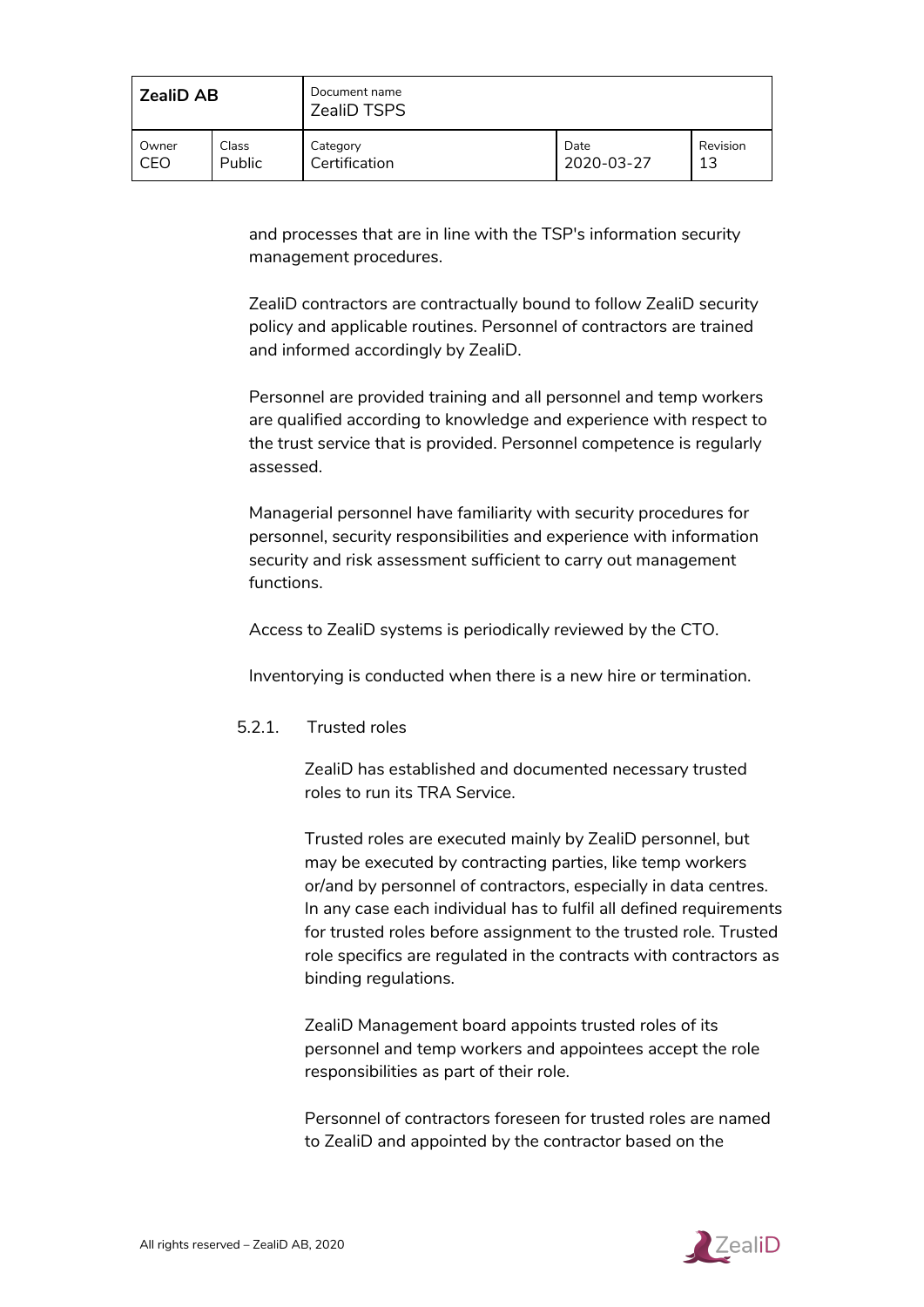| <b>ZealiD AB</b> |               | Document name<br><b>ZealiD TSPS</b> |            |          |
|------------------|---------------|-------------------------------------|------------|----------|
| Owner            | Class         | Category                            | Date       | Revision |
| CEO              | <b>Public</b> | Certification                       | 2020-03-27 | 13       |

contractual obligations.

#### **Defined roles**

**Security Officers:** Overall responsibility for administering the implementation of the security practices.

**System Administrators:** Authorized to install, configure and maintain the TSP's trustworthy systems for service management.

**System Operators:** Responsible for operating the TSP's trustworthy systems on a day-to-day basis. Authorized to perform system backup.

**System Auditors:** Authorized to view archives and audit logs of the TSP's trustworthy systems.

**Registration Officer:** Performs the manual vetting procedures defined by the TRA Service procedure and approves or rejects applicants.

**Compliance Manager:** Manages Compliance, Information Security including Risk Management and some aspects of Quality.

ZealiD has a sufficient number of System Administrators assigned according to internal routines.

The assignment is made person by person with a decree of the CEO/the contractor's management. See clause 5.2.2 for details.

Employees in Trusted Role have job descriptions that define the functions and responsibility related to the Trusted Role.

ZealiD and contractors ensure that personnel have achieved trusted status, and departmental approval is given before such personnel are:

- Issued access devices and granted access to the required facilities; or
- Issued electronic credentials to access and perform specific functions on ZealiD or other IT systems.

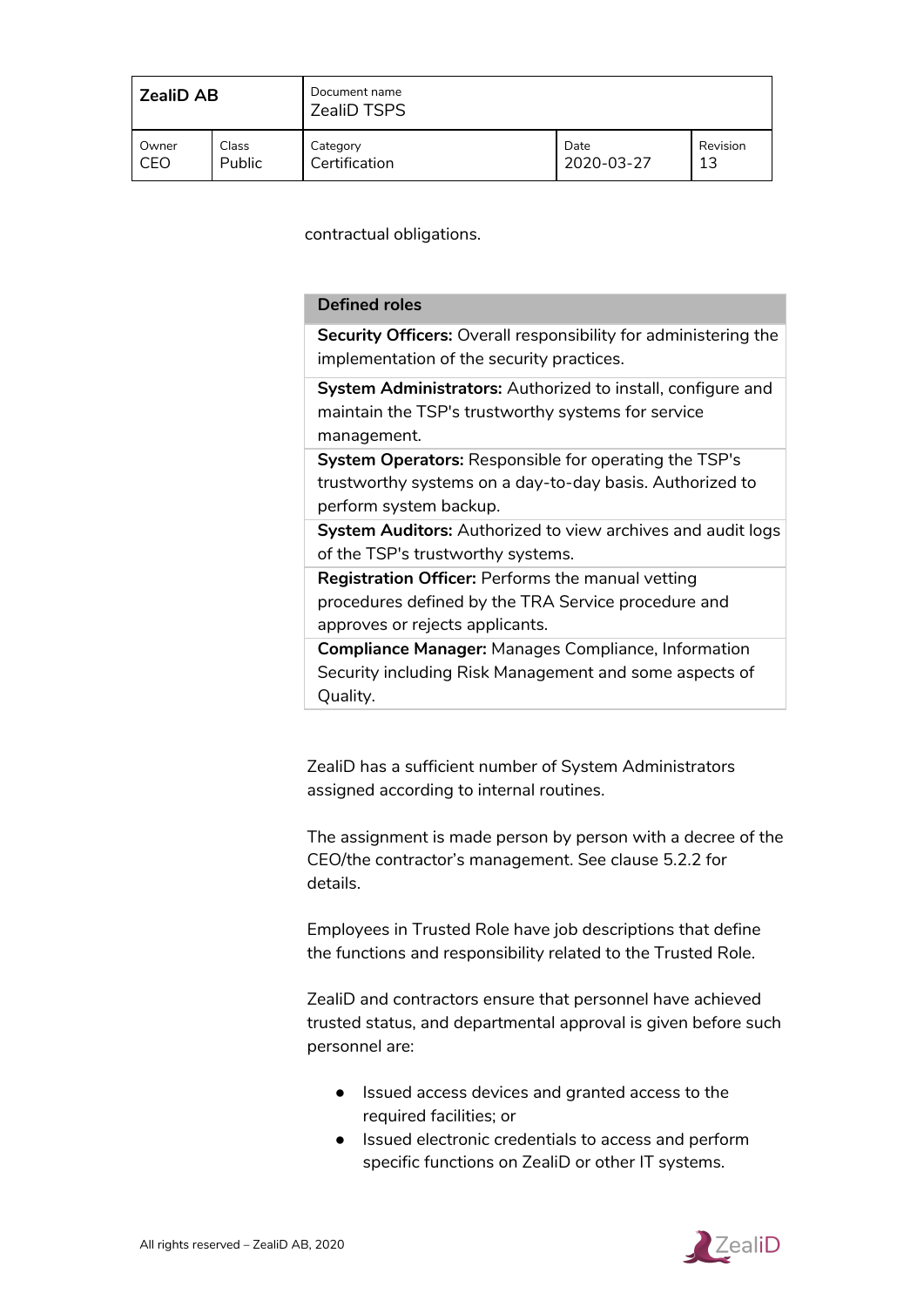| <b>ZealiD AB</b> |        | Document name<br><b>ZealiD TSPS</b> |            |          |
|------------------|--------|-------------------------------------|------------|----------|
| Owner            | Class  | Category                            | Date       | Revision |
| CEO              | Public | Certification                       | 2020-03-27 | 13       |

Operations of the TRA Service are managed by ZealiD and contractor's personnel in Trusted Roles.

#### <span id="page-27-0"></span>5.2.2. Number of persons required per task

ZealiD has established, maintains and enforces monitoring and review procedures to ensure the segregation of duties based on job responsibility and to ensure that multiple Trusted Persons are required to perform sensitive tasks.

#### <span id="page-27-1"></span>5.2.3. Identification and authentication for each role

All Trusted Roles are performed by persons qualified and assigned to this role by the Management Board. Proof-of-identity of ZealiD personnel, temp workers or personnel of contractors that are qualified for Trusted roles is performed by checking an official national ID (all staff). All identity checks are performed face-to-face as part of the initial New Personnel Registration process. User account access is only given after filling out the New Personnel Registration form.

ZealiD has implemented an access control system, which identifies users and registers all ZealiD information system users. New personnel are provided minimum access to email, chat and project management tools. User accounts with elevated are created for personnel in specific roles that need access to the system in question.

Any access requires users to log in with their personal account. To access administrative commands explicit permission is necessary and auditing of the execution takes place.

ZealiD employs file system permissions to prevent misuse.

User accounts are locked as soon as possible when the role change dictates. Access logs and rules are audited on an ongoing basis and are combined with automated issuing alarms in case of abnormal suspicious activities.

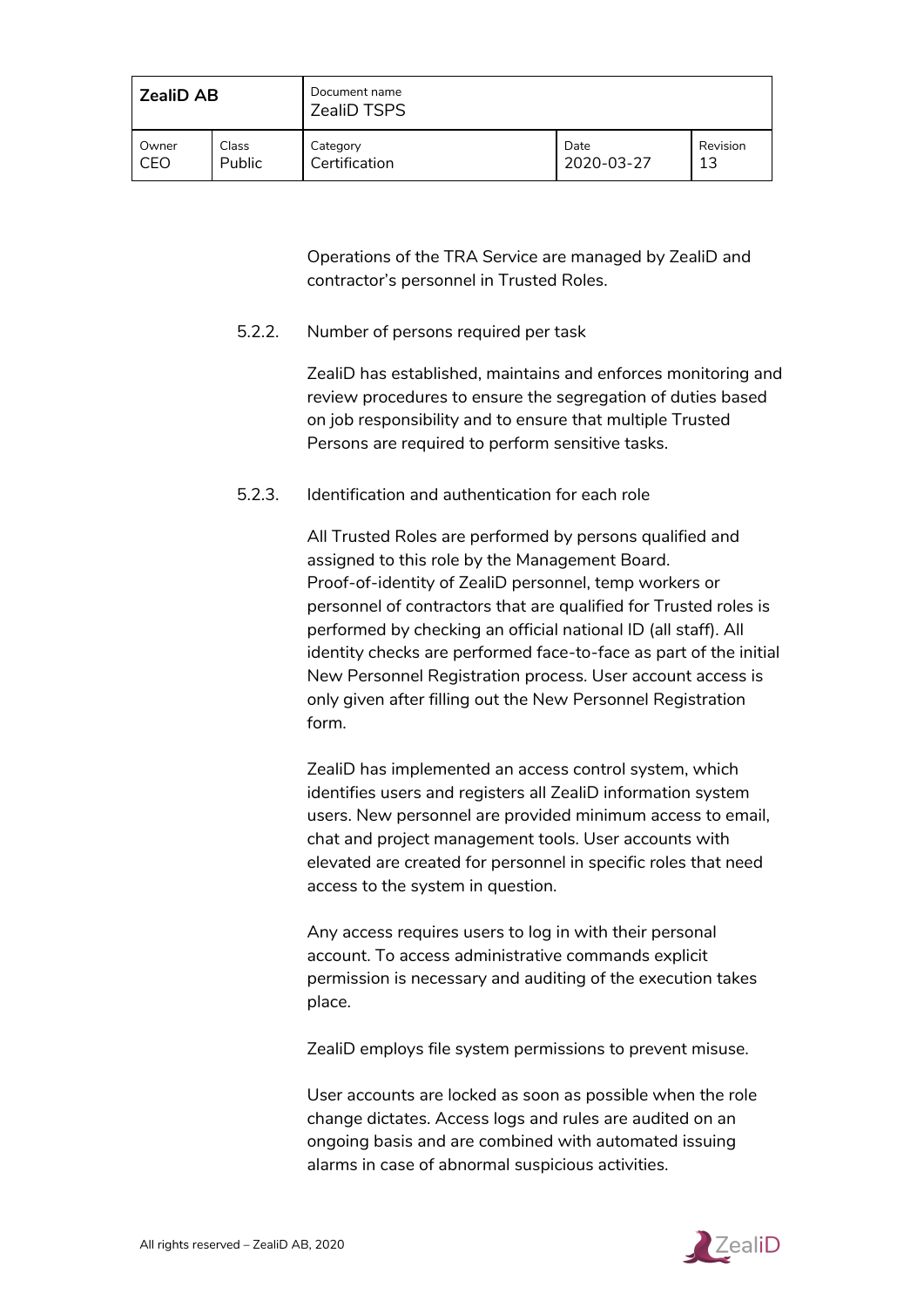| <b>ZealiD AB</b> |        | Document name<br><b>ZealiD TSPS</b> |            |          |
|------------------|--------|-------------------------------------|------------|----------|
| Owner            | Class  | Category                            | Date       | Revision |
| CEO              | Public | Certification                       | 2020-03-27 | 13       |

#### <span id="page-28-0"></span>5.2.4. Roles requiring separation of duties

ZealiD has routines to ensure segregation of duties and persons required per task. ZealiD staff and temp workers have job descriptions defined from the view point of roles fulfilled with segregation of duties and least privilege, determining position sensitivity based on the duties and access levels, background screening and employee training and awareness. Same rules apply for personnel of contractors as bound by specific contractual obligations.

#### <span id="page-28-1"></span>5.2.5. Conflict of Interest

ZealiD personnel, temp workers in trusted roles are kept free from conflict of interest that might prejudice the impartiality of the TRA Service operations.

Same rules apply for personnel of contractors as bound by specific contractual obligations.

## <span id="page-28-2"></span>5.3. Personnel controls

#### 5.3.1. Qualifications, experience, and clearance requirements

ZealiD executes structured hiring, qualification and continuous training processes to achieve security consciousness and awareness regarding personnel duties, organizational policies and procedures.

ZealiD line managers qualify personnel for each role according to its Routine Personnel Management. The controls apply for all types of personnel, such as employees, consultants, contractors or others.

ZealiD contractors are contractually bound to follow ZealiD security policy and applicable routines. Personnel of contractors are trained and informed accordingly by ZealiD.

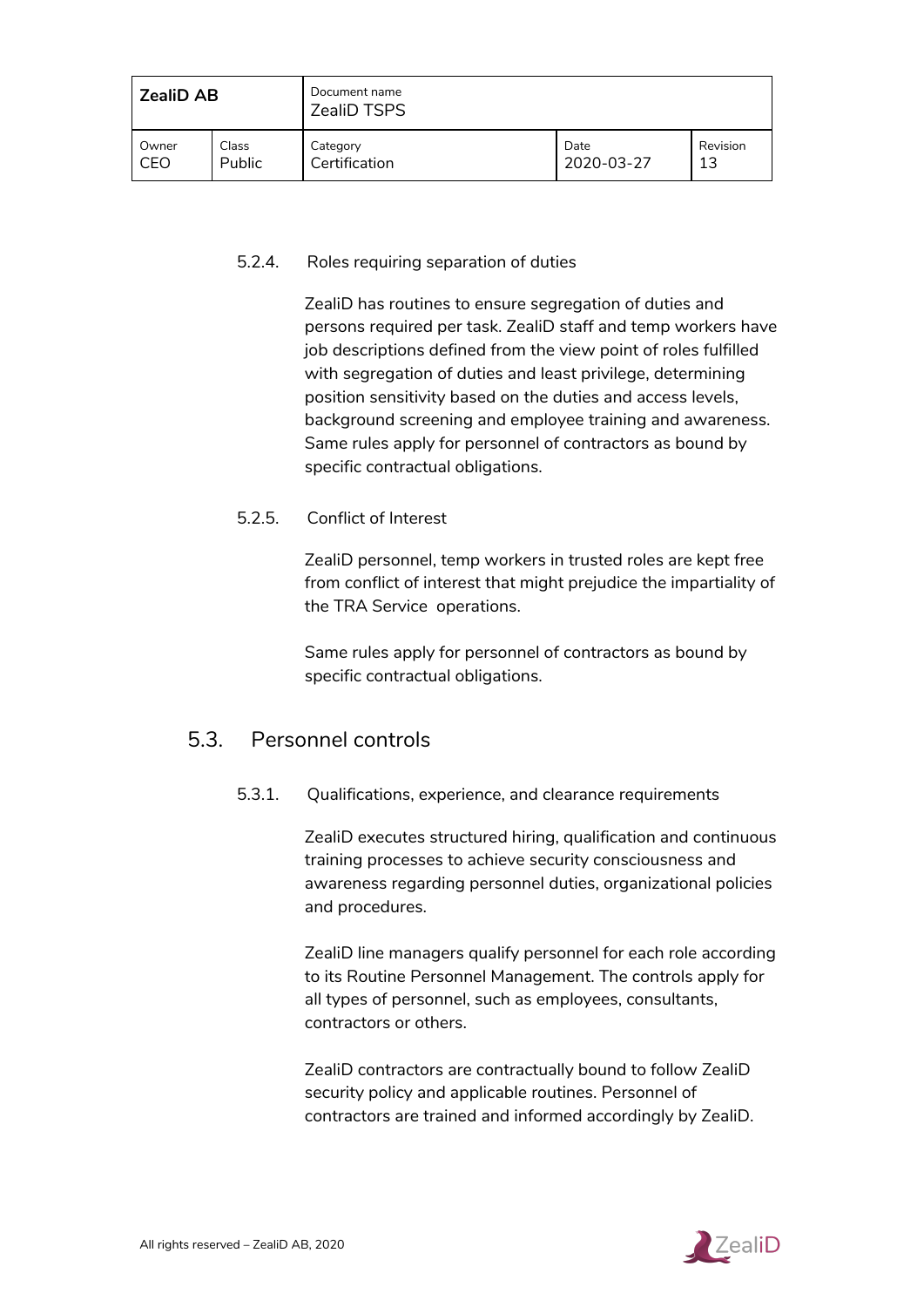| <b>ZealiD AB</b> |        | Document name<br><b>ZealiD TSPS</b> |            |          |
|------------------|--------|-------------------------------------|------------|----------|
| Owner            | Class  | . Category                          | Date       | Revision |
| CEO              | Public | Certification                       | 2020-03-27 | 13       |

ZealiD staff are provided relevant and timely training and have the experience and competence required to carry out the duties specified in role descriptions and employment contracts.

ZealiD ISMS defines a structured hiring process and continuous training process in the operational and security procedures.

ZealiD employees are required to

- Demonstrate that they have not been convicted of intentional crime
- Adhere to confidentiality clauses as part of their employment
- Remain neutral with regards to financial or commercial interests that could constitute liabilities for personnel or ZealiD ("conflict of interest")

Employees in Trusted Roles are further required to:

- Not participate in any activity regarding registration or identity verification his/her name or legal representative of him/her
- Remain neutral and objective with regards to any interests conflicting with Trust Services operations

ZealiD personnel in Trusted Roles are obliged to follow all required procedures without exceptions as defined in practice statements.

<span id="page-29-0"></span>5.3.2. Background check procedures

ZealiD conducts the following procedures according to its Routine Personnel Management:

- Identity verification
- Reference taking from previous employers
- Background checks as far as legally permitted in respective jurisdictions

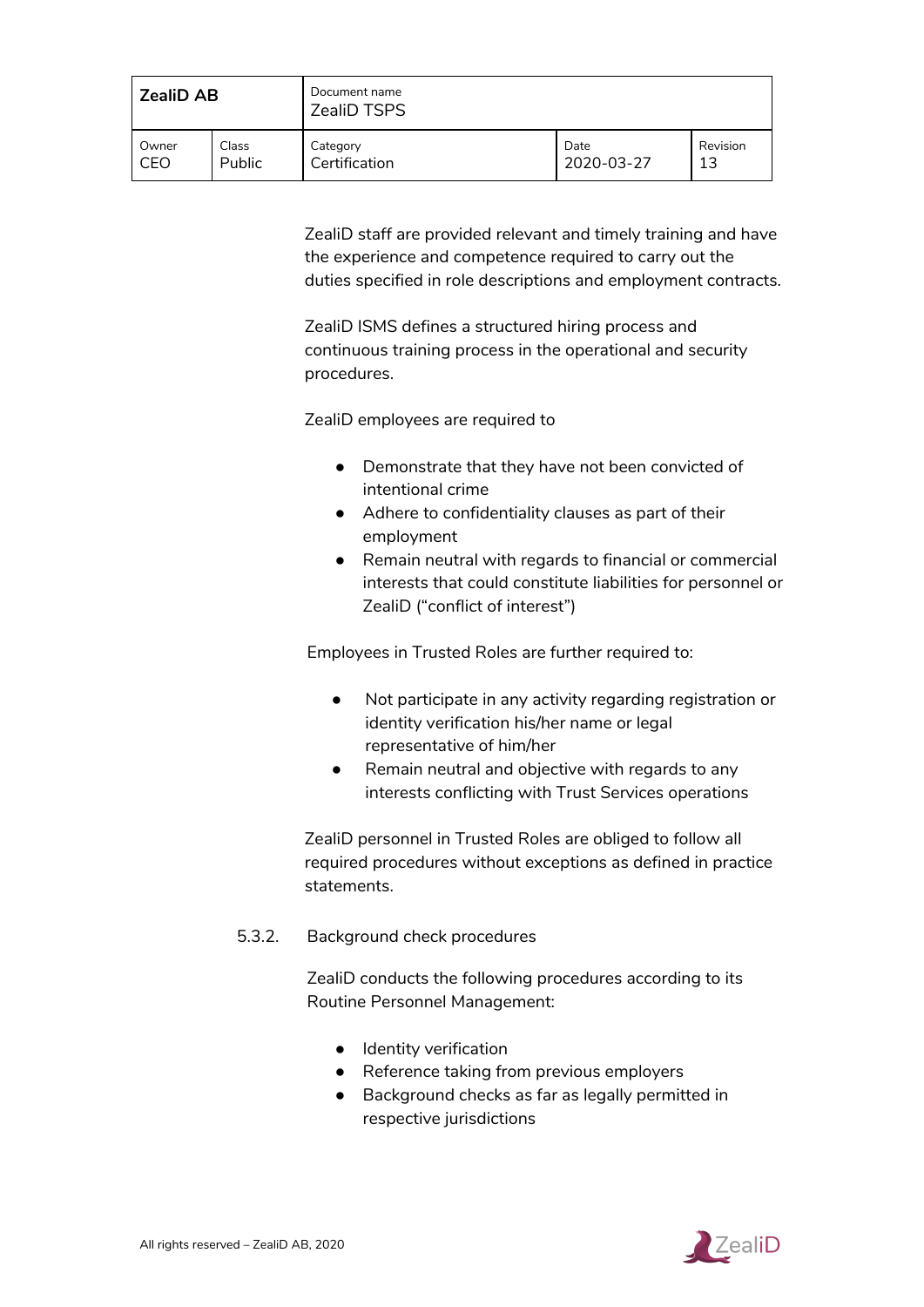| <b>ZealiD AB</b> |        | Document name<br><b>ZealiD TSPS</b> |            |          |
|------------------|--------|-------------------------------------|------------|----------|
| Owner            | Class  | Category                            | Date       | Revision |
| CEO              | Public | Certification                       | 2020-03-27 | 13       |

ZealiD background checks are proportionate to the level of information and security risks involved in roles.

Background checks are conducted on all candidates for employment and trusted sub contractors performing the Trust Service providing operations with access to production data. Checks are updated periodically, minimum once a year, with dedicated questionnaires.

#### <span id="page-30-0"></span>5.3.3. Training requirements

In addition to strict requirements on competence and experience at the time of hiring, ZealiD employees undergo regular training. It is key that all personnel have adequate training and necessary experience for the duties specified in the role description and employment contract, and maintain the necessary competency over time. Training includes:

- ISMS including Information and IT Security Policies, Routines, Descriptions and Records
- New, updated and/or altered duties and competencies required for specific roles
- Personal Data Protection

#### <span id="page-30-1"></span>5.3.4. Retraining frequency and requirements

Refresher training is conducted at least once per year, but typically takes place when changes occur and with monthly training events.

Individual training is done according to Individual Development Plans. All personnel receive ongoing training on all ISMS topics.

An update on new threats and security practices is conducted every 12 months or when there are new substantial changes in the area.

<span id="page-30-2"></span>5.3.5. Job rotation frequency and sequence

No stipulation

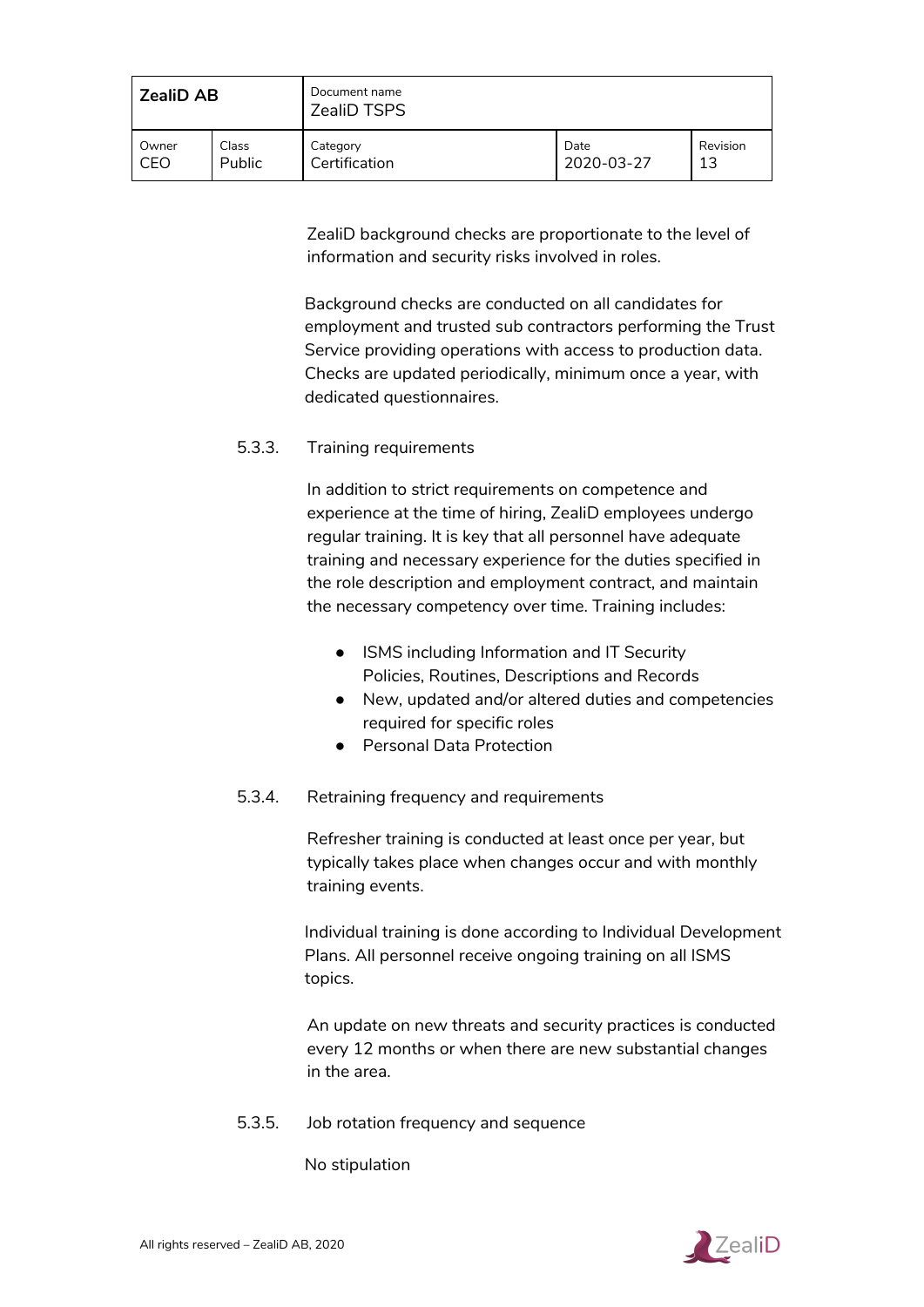| <b>ZealiD AB</b> |        | Document name<br><b>ZealiD TSPS</b> |            |          |
|------------------|--------|-------------------------------------|------------|----------|
| Owner            | Class  | Category                            | Date       | Revision |
| CEO              | Public | Certification                       | 2020-03-27 | 13       |

#### <span id="page-31-0"></span>5.3.6. Sanctions for unauthorized actions

Personnel is bound by contractual employment obligation to carry out their duties according to internal rules.

ZealiD has routines for disciplinary actions. Disciplinary actions for unauthorized actions may include warning, role change or termination of employment depending on the severity of the unauthorized action. The actions in general follow local labour law stipulation on disciplinary actions.

ZealiD contractors are bound by contractual obligation to carry a financial liability in case of unauthorized actions. ZealiD also has a possibility to terminate a contract early in case of unauthorized actions.

#### <span id="page-31-1"></span>5.3.7. Independent contractor requirements

ZealiD uses contractors in Trusted Roles. All contractors have documented contracts and follow routines set out in ZealiD's Routines for contractors. ZealiD delegates and defines the relevant requirements to the contractors according to their role and tasks. The contractor is responsible for compliance with defined requirements and its personnel acting in Trusted Roles.

#### <span id="page-31-2"></span>5.3.8. Documentation supplied to personnel

Persons in Trusted Roles receive training and Trusted roles are documented and this documentation is provided as needed for the employee to perform job responsibilities.

## <span id="page-31-3"></span>5.4. Audit logging procedures

#### 5.4.1. Types of events recorded

ZealiD TRA Service logs at least the following events relating to the registration process:

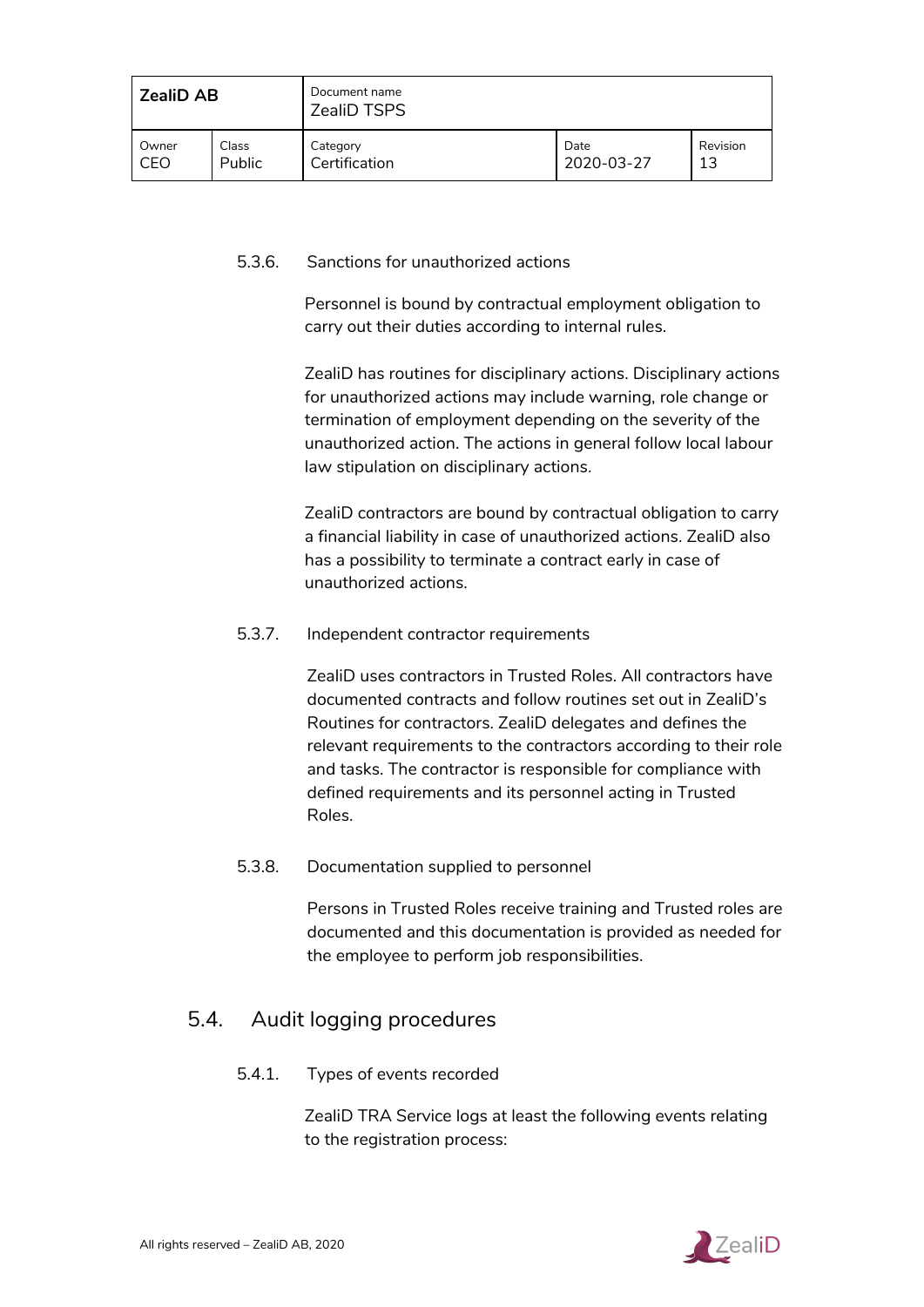| <b>ZealiD AB</b> |        | Document name<br><b>ZealiD TSPS</b> |            |          |
|------------------|--------|-------------------------------------|------------|----------|
| Owner            | Class  | Category                            | Date       | Revision |
| CEO              | Public | Certification                       | 2020-03-27 | 13       |

| Category                      | Log details                                                                                                                                                                                                                                                                                                                                                                                                                                         |
|-------------------------------|-----------------------------------------------------------------------------------------------------------------------------------------------------------------------------------------------------------------------------------------------------------------------------------------------------------------------------------------------------------------------------------------------------------------------------------------------------|
| General<br>events             | Software installation, patches and<br>updates<br>Backup related information<br>Boot and shutdown<br>Boot and shutdown of logging (audit)<br>function<br>Time synchronization and detection of<br>loss of synchronization<br>All requests and reports relating to<br>$\bullet$<br>revocation, as well as the resulting<br>actions.<br>Availability and Capacity utilization                                                                          |
| General<br>Security<br>events | System account creation<br>Access attempts<br>Configuration changes to Firewalls,<br>$\bullet$<br>Switches, Intrusion detection systems,<br>and load balancers<br>System crashes or other anomalies<br>Hardware failures<br><b>Firewall and Switch activities</b><br>Activities of system user with super<br>$\bullet$<br>admin rights<br>Changes related to security policy<br>Changes in audit parameters<br>Encryption key rotation<br>$\bullet$ |
| ZealiD TRA<br>events          | Registration<br>Backup<br>Storage<br>Archival<br>Destruction<br>Successful or unsuccessful processing<br>of events<br>Result<br><b>Agent Name</b><br>Identification time<br><b>Transaction Number</b><br>ID number                                                                                                                                                                                                                                  |

● Fraud reason

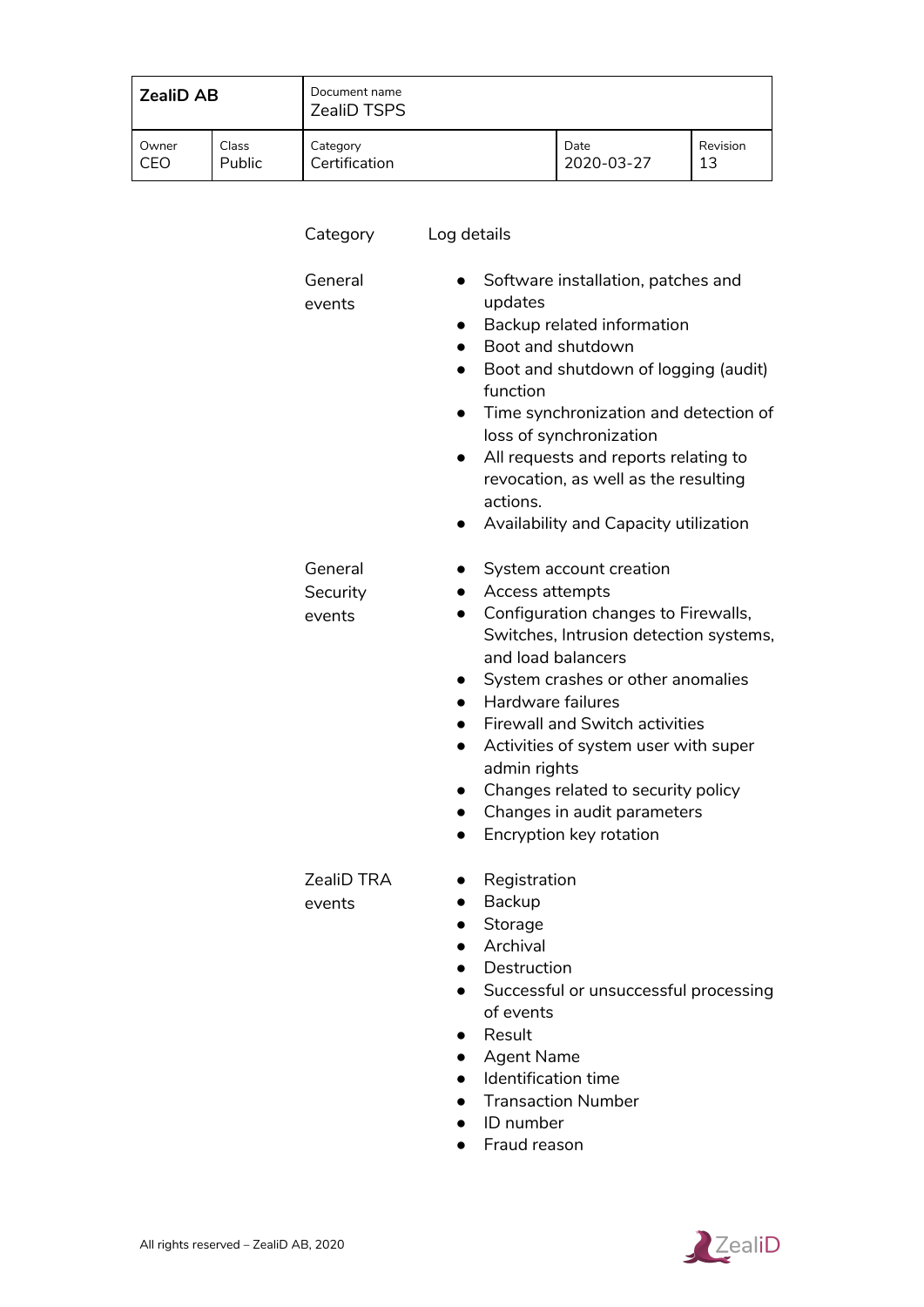| <b>ZealiD AB</b> |        | Document name<br><b>ZealiD TSPS</b> |            |          |
|------------------|--------|-------------------------------------|------------|----------|
| Owner            | Class  | Category                            | Date       | Revision |
| CEO              | Public | Certification                       | 2020-03-27 | 13       |

- Identification changes (whether data was edited by the agent)
- Review of changes (whether the data change was reviewed by another agent)
- User data (birthday, birth name, birthplace, city, country, first name, last name, gender, nationality, address, personal number (or other serial number))
- Identity document information (type, expiration date, country, number, issuing authority, date of issue)
- A result pdf (pdf that contains all results with pictures)
- Video of the ID document
- Pictures of ID documents
- Name of receiving TSP

Log entries must also include:

- Date and Time
- Identity of the entry generator
- Attribute related to entry type

ZealiD TRA logs of identifications include:

- Identifying document presented during application
- Personal data from accounts provided by trusted third parties
- Liveliness check output
- Data pertaining to session (e.g. smartphone type) at registration.

Copies of applications and identification documents as well as subscriber agreement are securely transferred right after successful identification to the QTSP as part of the evidence package.

CTO annually reviews key inventory on an annual basis and records this within ISMS Records.

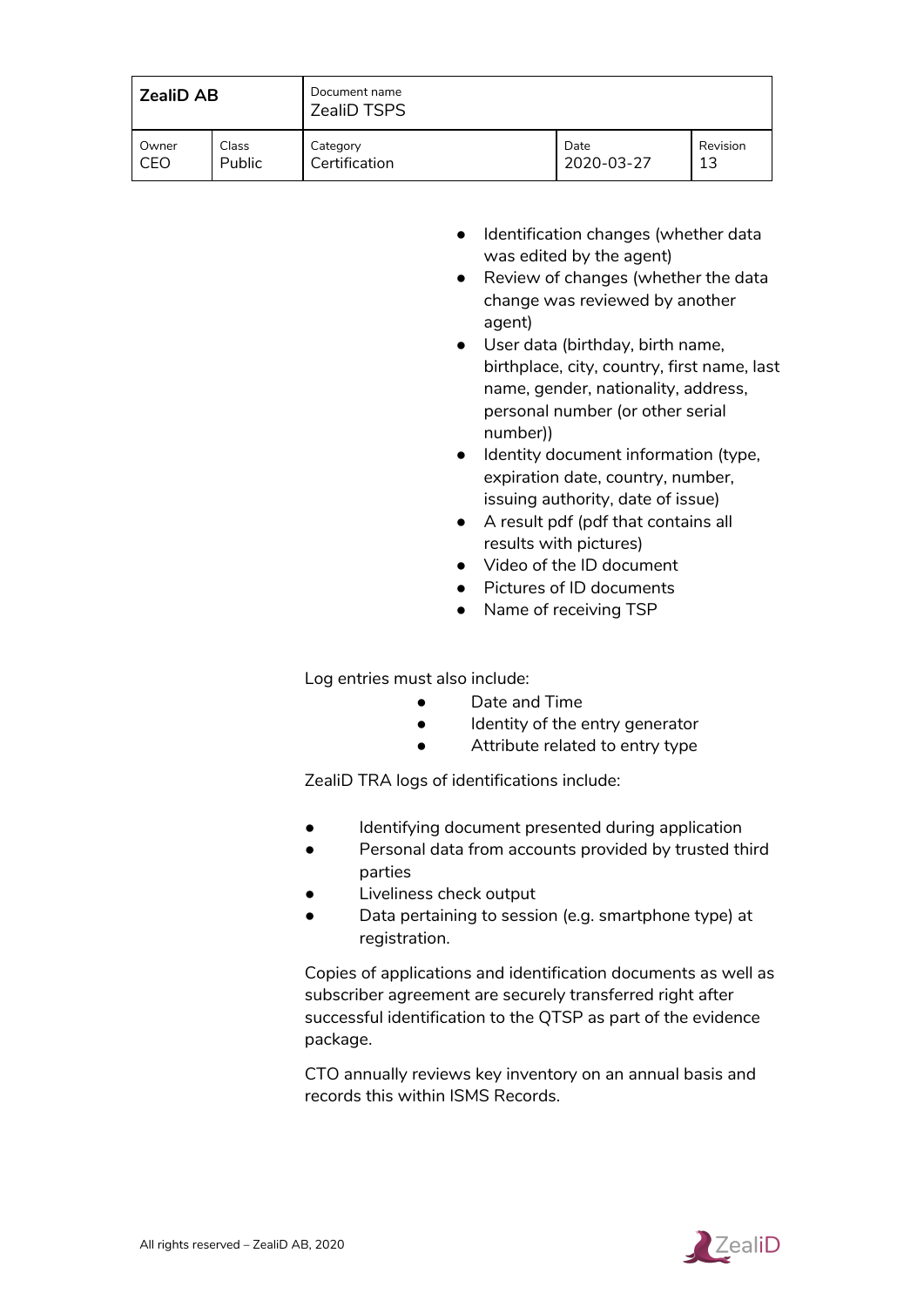| <b>ZealiD AB</b> |        | Document name<br>ZealiD TSPS |            |          |
|------------------|--------|------------------------------|------------|----------|
| Owner            | Class  | Category                     | Date       | Revision |
| CEO              | Public | Certification                | 2020-03-27 | 13       |

#### <span id="page-34-0"></span>5.4.2. Frequency of processing log

Processing of logs is scheduled at regular intervals depending on the type of log. Instructions related to frequency and work procedure related to a particular logs, is detailed in internal documentation.

Audit logs are reviewed periodically for any evidence of malicious activity and following each important operation.

#### <span id="page-34-1"></span>5.4.3. Retention period for audit log

Audit logs are retained for 10 years. Afterwards the logs are deleted, except for cases where it is legally required to keep logs for a longer period.

#### <span id="page-34-2"></span>5.4.4. Protection of audit log

Audit log is stored encrypted in a dedicated storage within ZealiD infrastructure. Encryption of the log generates an HMAC verification hash to ensure integrity in case of restoration. The access to the audit log is given to a person who does not have administrative or operational access to ZealiD TRA Service hardware or software.

#### <span id="page-34-3"></span>5.4.5. Audit log backup procedures

ZealiD performs regular backups of critical system data, audit log data, and other Sensitive Information. Audit log data backup is part of the general back-up system. ZealiD has defined backup strategy and policies in internal documentation.

#### <span id="page-34-4"></span>5.4.6. Audit collection system (internal vs. external)

Automated audit data is generated and recorded at the application, network and operating system level. Non-electronically generated audit data is recorded by Trusted Roles. Manual log entries are generated by ZealiD TRA Service personnel.

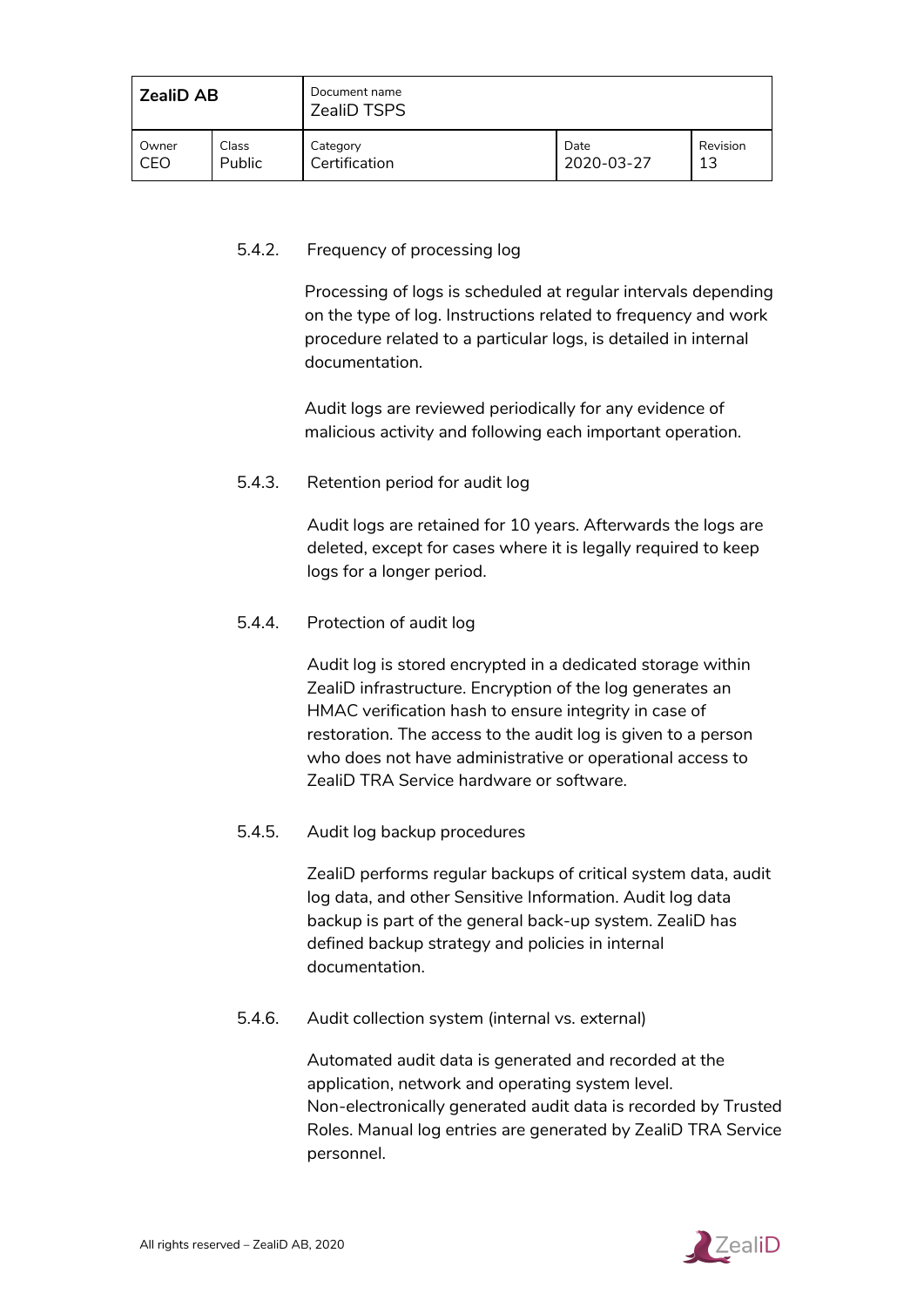| <b>ZealiD AB</b> |        | Document name<br><b>ZealiD TSPS</b> |            |          |
|------------------|--------|-------------------------------------|------------|----------|
| Owner            | Class  | Category                            | Date       | Revision |
| CEO              | Public | Certification                       | 2020-03-27 | 13       |

#### <span id="page-35-0"></span>5.4.7. Notification to event-causing subject

Notification is not provided automatically for log entries generated by subscribers.

#### <span id="page-35-1"></span>5.4.8. Vulnerability assessments

Events in the audit process are logged, in part, to monitor system vulnerabilities. Security vulnerability assessments are performed, reviewed, and revised. These assessments are based on real-time automated logging data and are performed on a daily, monthly, and annual basis.

## <span id="page-35-2"></span>5.5. Records archival

Documentation related to the ongoing operation of the ZealiD TRA service is archived. The following section relates to the archiving of these documents.

#### <span id="page-35-3"></span>5.5.1. Types of records archived

The following information is archived as a matter of ongoing operations:

- Registration requests (and Certificate requests) to CA
- Revocation requests made to CA
- Audit reports e.g. compliance with TSPS
- All versions of ZealiD TSPS

In cases where the information is in digital format, and has been digitally signed, all information required to validate the signature is also stored for the duration of the archiving time frame.

Identification data received during the identification process is transferred to the CA and is not archived by ZealiD TRA Service.

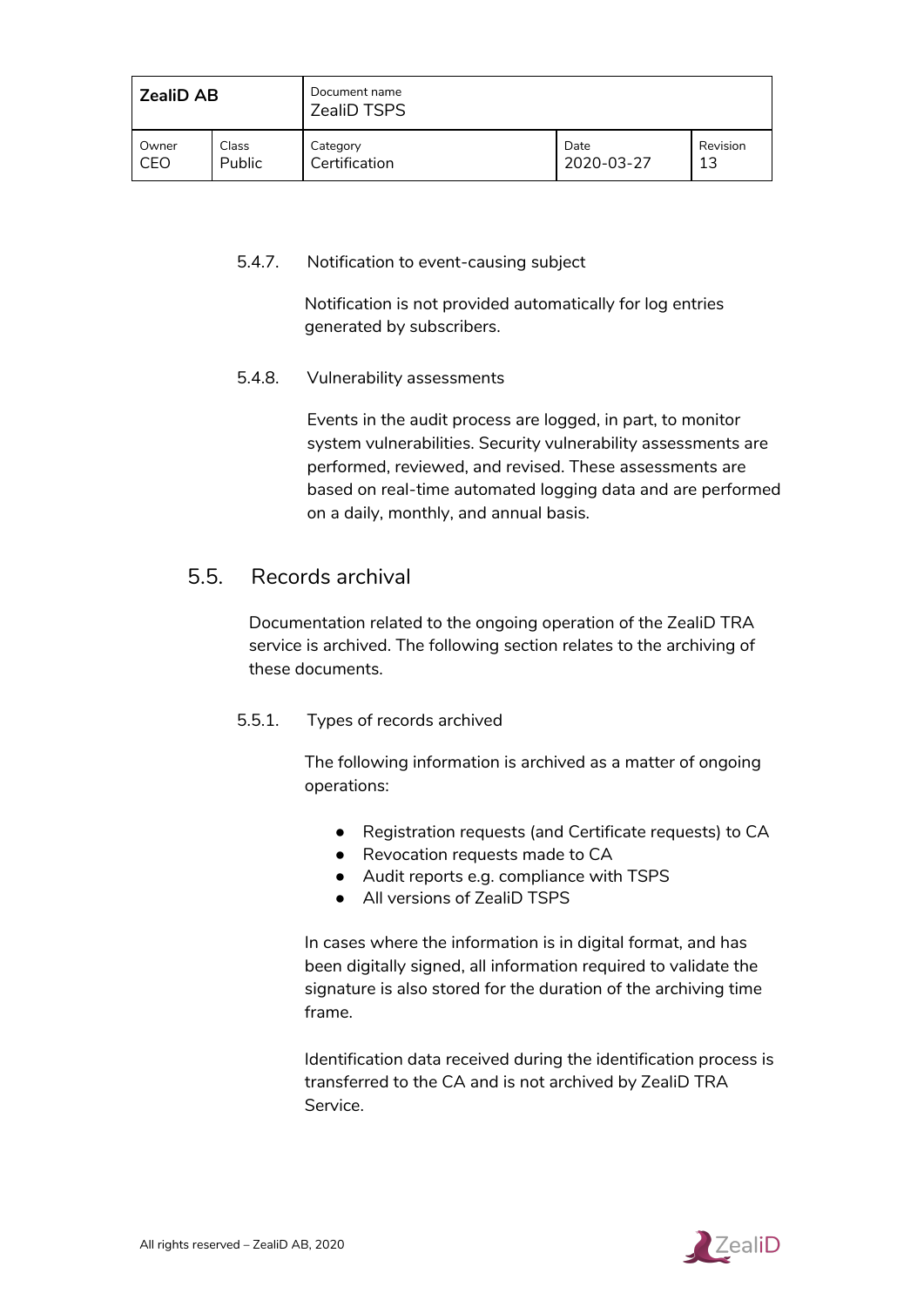| <b>ZealiD AB</b> |        | Document name<br><b>ZealiD TSPS</b> |            |          |
|------------------|--------|-------------------------------------|------------|----------|
| Owner            | Class  | Category                            | Date       | Revision |
| CEO              | Public | Certification                       | 2020-03-27 | 13       |

#### <span id="page-36-0"></span>5.5.2. Retention period for archive

At least 10 years from the conception of the archive element. In case of Certificate issuance, this is the issuance date, or in case of a formal contract from the date of signing.

#### <span id="page-36-1"></span>5.5.3. Protection of archive

Archives are stored securely and protected from unauthorized viewing, modification or deletion. This is achieved through a combination of physical and/or logical security measures.

Confidential information is not made available to external parties, other than by a court order or where required by law.

All Parties are aware of the rapid pace of development of technology and thereby acknowledge that technology used for archiving or making the archived material available can be made redundant. In such cases where the archived information is more than 10 years old and ZealiD TRA Service has no operational use for the redundant technology - ZealiD TRA Service will be under no obligation to retain this technology. In such a case, ZealiD TRA Service will make necessary equipment available to process the archives at an extra fee equivalent to the cost to ZealiD TRA Service.

<span id="page-36-2"></span>5.5.4. Archive backup procedures

Information contained in the archives will be collected from the location of their inception and transferred securely to the location of the archives at regular intervals in time.

<span id="page-36-3"></span>5.5.5. Requirements for time-stamping of records

All archived records will be time stamped with the date of their inception or execution.

<span id="page-36-4"></span>5.5.6. Archive collection system (internal vs. external)

No stipulation

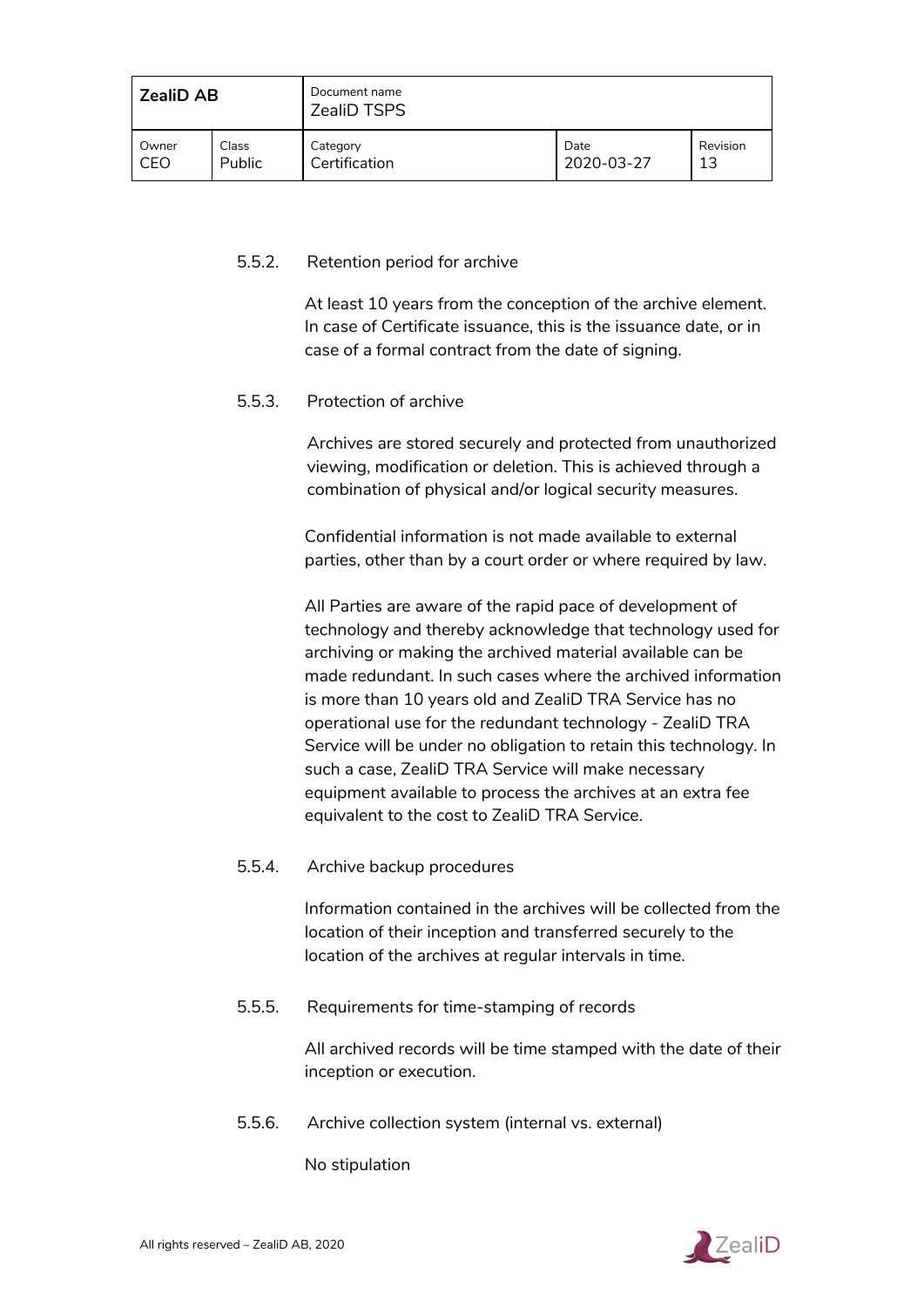| <b>ZealiD AB</b> |        | Document name<br><b>ZealiD TSPS</b> |            |          |
|------------------|--------|-------------------------------------|------------|----------|
| Owner            | Class  | Category                            | Date       | Revision |
| CEO              | Public | Certification                       | 2020-03-27 | 13       |

#### <span id="page-37-0"></span>5.5.7. Procedures to obtain and verify archive information

Integrity and usability of archives shall be validated at least every 12 months.

## <span id="page-37-1"></span>5.6. Key changeover

No stipulation

## <span id="page-37-2"></span>5.7. Compromise and disaster recovery

In case of compromise or disaster, ZealiD executes according to a Continuity Plan. It guarantees a robust set of procedures as well as physical and logical security measures to minimize the impact of disaster. All procedures have been developed to minimize potential impact and restore operations within a reasonable period of time. The Continuity plan is tested annually to determine whether they meet requirements and business continuity needs.

#### <span id="page-37-3"></span>5.7.1. Incident and compromise handling procedures

Within the ISMS, an integral part of the ZealiD TRA Service, change and incident management procedures have been developed to allow for a controlled, structured and accountable handling of incidents (including security vulnerabilities or algorithm insufficiencies) as well as recovery from systems or application disasters. Detailed instructions can be found in the ZealiD Incident Management Routine and in the Information Security Management System. Finally, External Communication routine governs the means of communication that is deemed necessary by the Incident Evaluation Team.

The incidents can be submitted using either internal or external submission forms, the latter is available on ZealiD website, or as an email to [support@zealid.com](mailto:support@zealid.com)

The response time by the Incident Evaluation Team is determined by the severity of the incident, but is no longer than 24 hours.

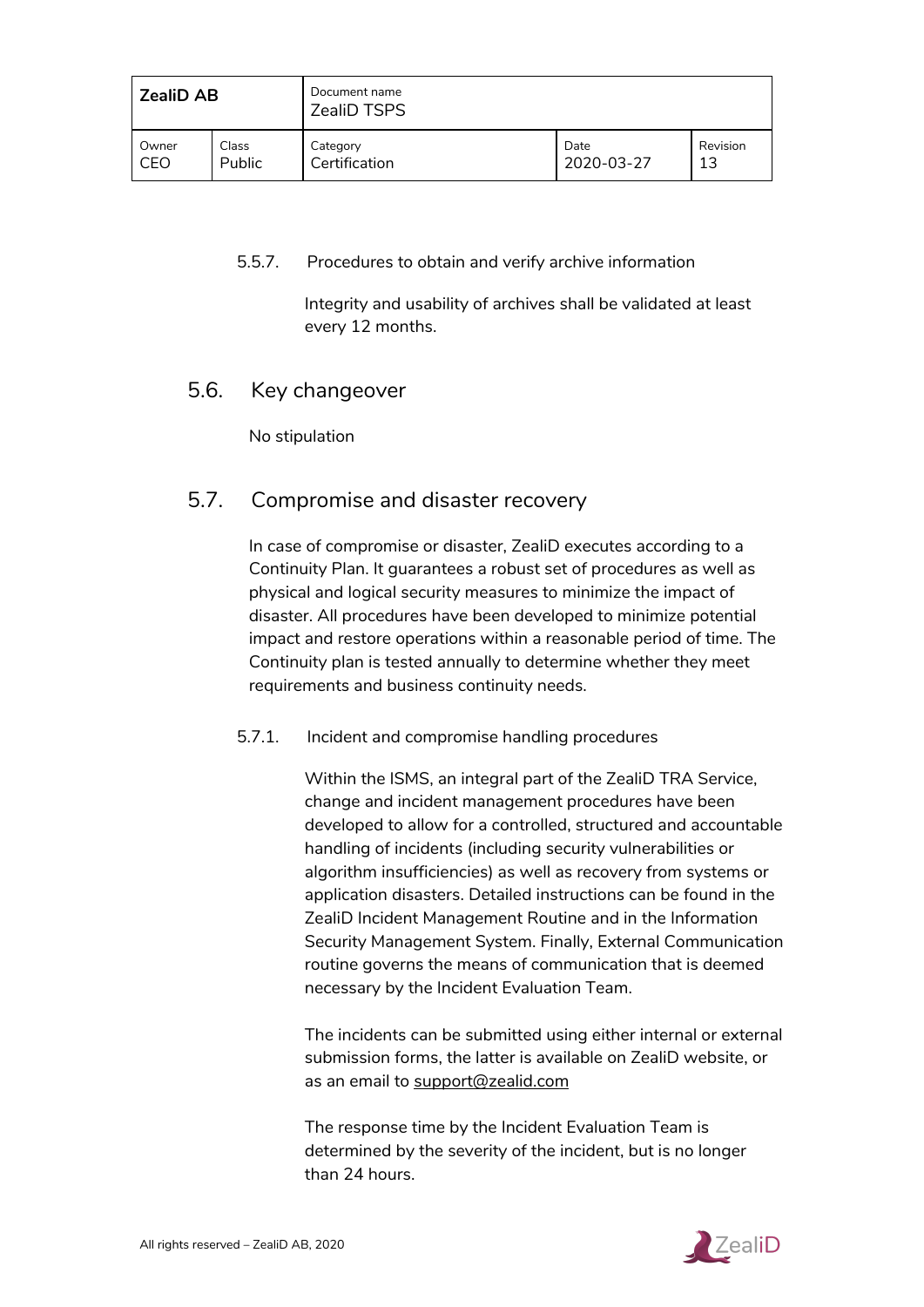| l ZealiD AB |        | Document name<br><b>ZealiD TSPS</b> |            |          |
|-------------|--------|-------------------------------------|------------|----------|
| Owner       | Class  | Category                            | Date       | Revision |
| l CEO       | Public | Certification                       | 2020-03-27 | 13       |

ZealiD ensures that CA will be informed within a time period which allows them to meet their 24 hour notification obligation.

The objective of Incident Management is the immediate response and recovery of availability and the continuous protection of ZealiD TRA service.

If breach is likely to involve personal data and is likely to result in high risk to the rights and freedoms of the natural person, ZealiD will notify Swedish Data Protection Inspectorate without undue delay, but at least in 24 hours after initial discovery of the personal data breach.

<span id="page-38-0"></span>5.7.2. Computing resources, software, and/or data are corrupted

In such cases where computing resources, software, and/or data have been identified as corrupt, appropriate steps are taken for incident investigation, appropriate escalation and incident response. If necessary, ZealiD ́s internal documentation in the ISMS, Compromise and disaster recovery plan may be applied.

<span id="page-38-1"></span>5.7.3. Entity private key compromise procedures

No stipulation

<span id="page-38-2"></span>5.7.4. Business continuity capabilities after a disaster

In order to ensure the business continuity capabilities after a disaster ZealiD organises periodic crisis management training. ZealiD internal documentation defines how crisis management and communication take place in emergency situations.

ZealiD has implemented ZealiD TRA Service infrastructure in a redundant configuration to minimise the impact of disasters. In addition, important information with respect to restoring the ZealiD TRA Service is backed up for disaster recovery purposes. In order to recover information that is managed under dual control, dual control is needed also.

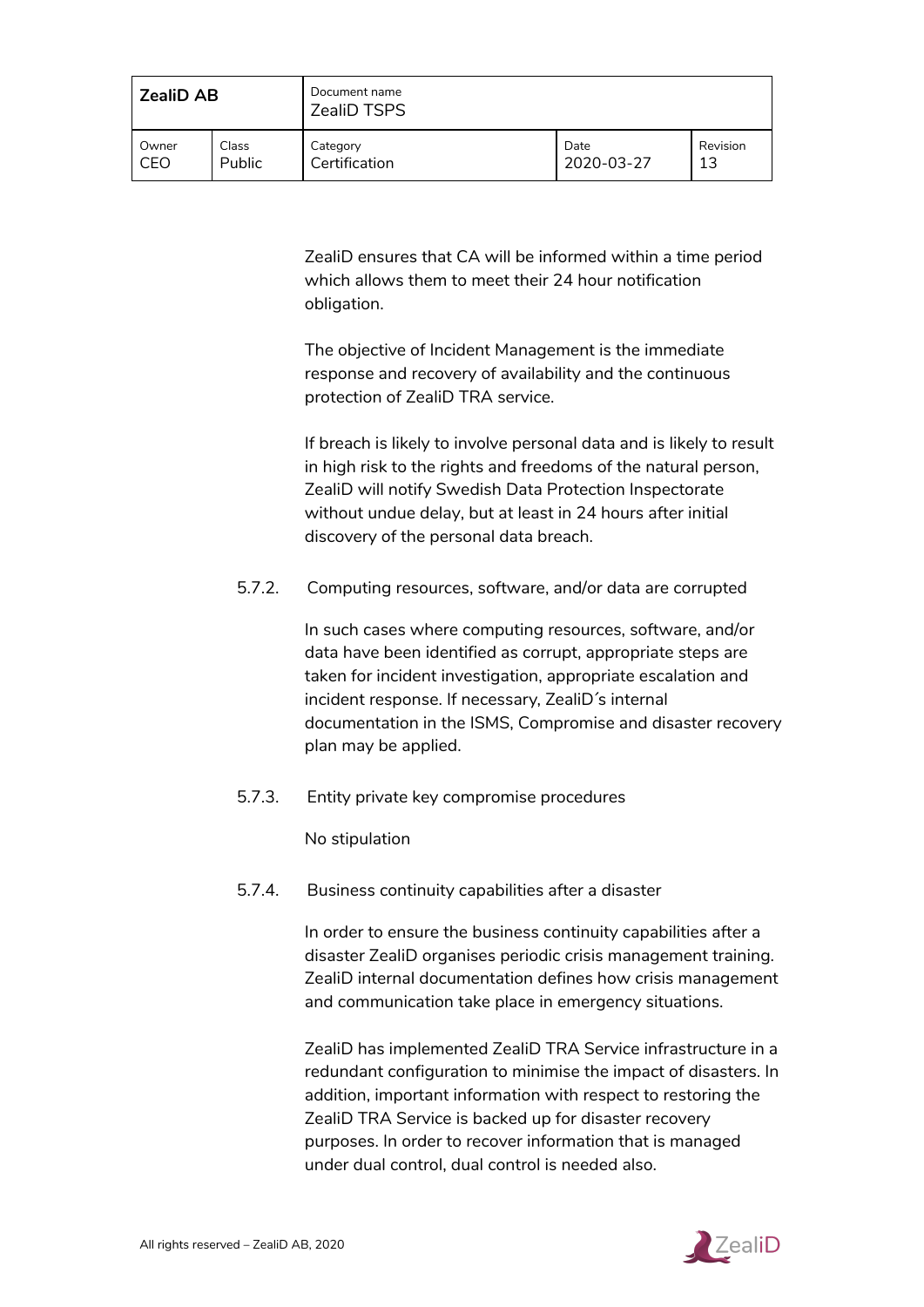| <b>ZealiD AB</b> |        | Document name<br><b>ZealiD TSPS</b> |            |          |
|------------------|--------|-------------------------------------|------------|----------|
| Owner            | Class  | Category                            | Date       | Revision |
| CEO              | Public | Certification                       | 2020-03-27 | 13       |

## <span id="page-39-1"></span><span id="page-39-0"></span>5.8. CA or RA termination

#### 5.8.1. RA Termination

ZealiD has a documented Termination Plan for its TRA Service which describes the process of a service termination. Stakeholders affected by any termination will be informed according to the Termination Plan and Routine External Communication.

<span id="page-39-2"></span>5.8.2. CA Termination

No stipulation.

## <span id="page-39-3"></span>6. Technical security controls

ZealiD uses dedicated workstations for administration of the implementation of security policy. These workstations have access to a dedicated network segment that is used for administration only.

<span id="page-39-4"></span>ZealiD has separated production and development environments.

6.1. Key pair generation and installation

No stipulation.

<span id="page-39-5"></span>6.2. Private key protection and cryptographic module engineering controls

No stipulation.

<span id="page-39-6"></span>6.3. Other aspects of key pair management

No stipulation.

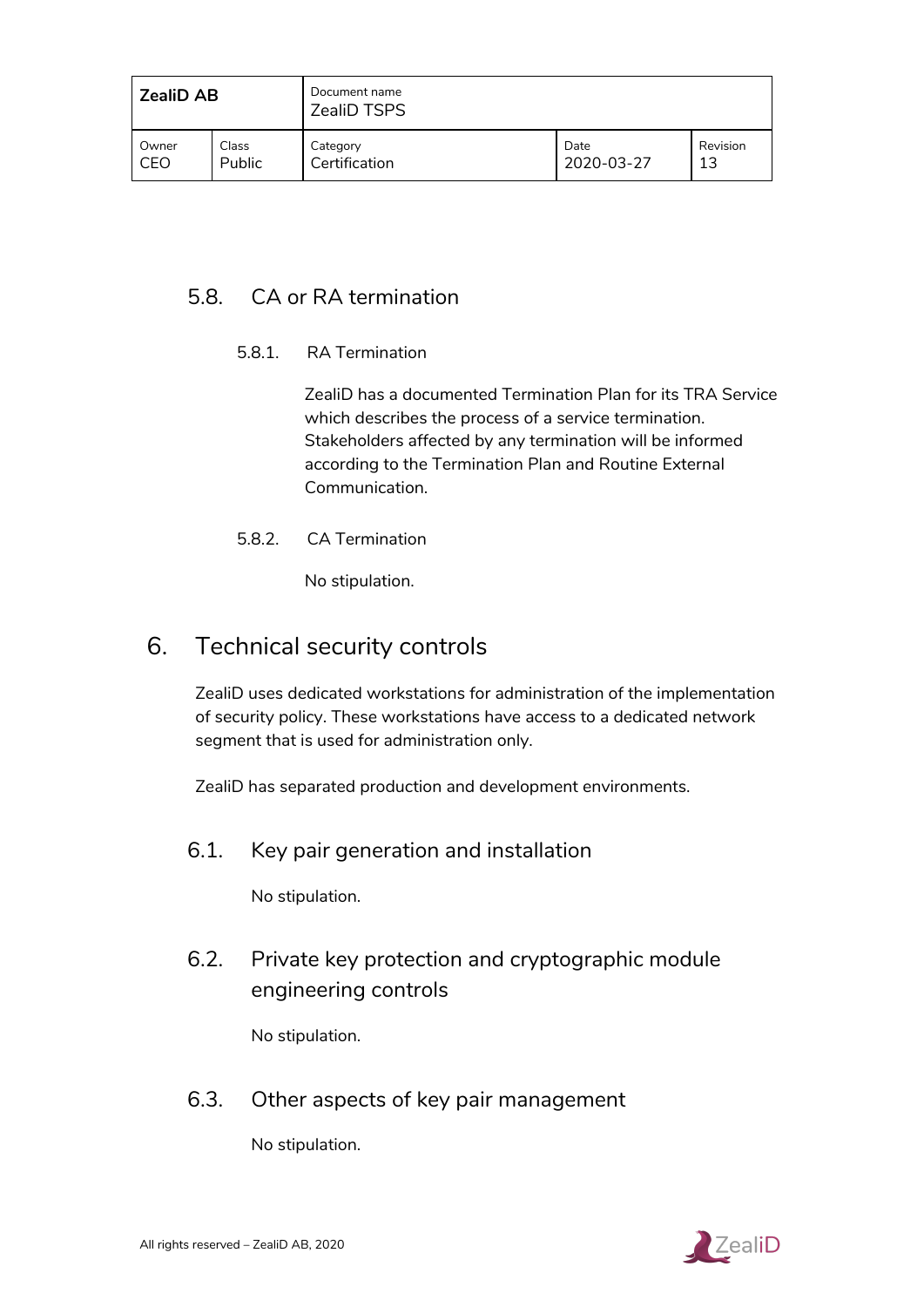| <b>ZealiD AB</b> |        | Document name<br><b>ZealiD TSPS</b> |            |          |
|------------------|--------|-------------------------------------|------------|----------|
| Owner            | Class  | Category                            | Date       | Revision |
| CEO              | Public | Certification                       | 2020-03-27 | 13       |

## <span id="page-40-0"></span>6.4. Activation data

No stipulation.

## <span id="page-40-2"></span><span id="page-40-1"></span>6.5. Computer security controls

#### 6.5.1. Specific computer security technical requirements

ZealiD ensures that system components are secure and correctly operated, with an acceptable risk of failure.

ZealiD TRA service system components are managed in accordance with defined change management procedures. These procedures include system testing in a physically separated test environment and the requirement that change must be approved by the Security Officer. The approval is documented for further reference.

All critical software components of ZealiD are installed and updated from trusted sources only. There are also internal procedures to protect the integrity of identification service components against viruses, malware and unauthorised software. A central device management server is used to enforce security policy throughout the workstations.

All media containing production environment software and data, audit, archive, or backup information are stored within ZealiD with appropriate physical and logical access controls designed to limit access to authorised personnel and protect such media from accidental damage (e.g., water, fire, and electromagnetic).

Media management procedures and backup of records and data to different media types protects against obsolescence and deterioration of media within the period of time that records are required to be retained. Media containing sensitive information is securely disposed of when no longer required. All removable media are used only for the intended period of the user (either by time or by number of uses).

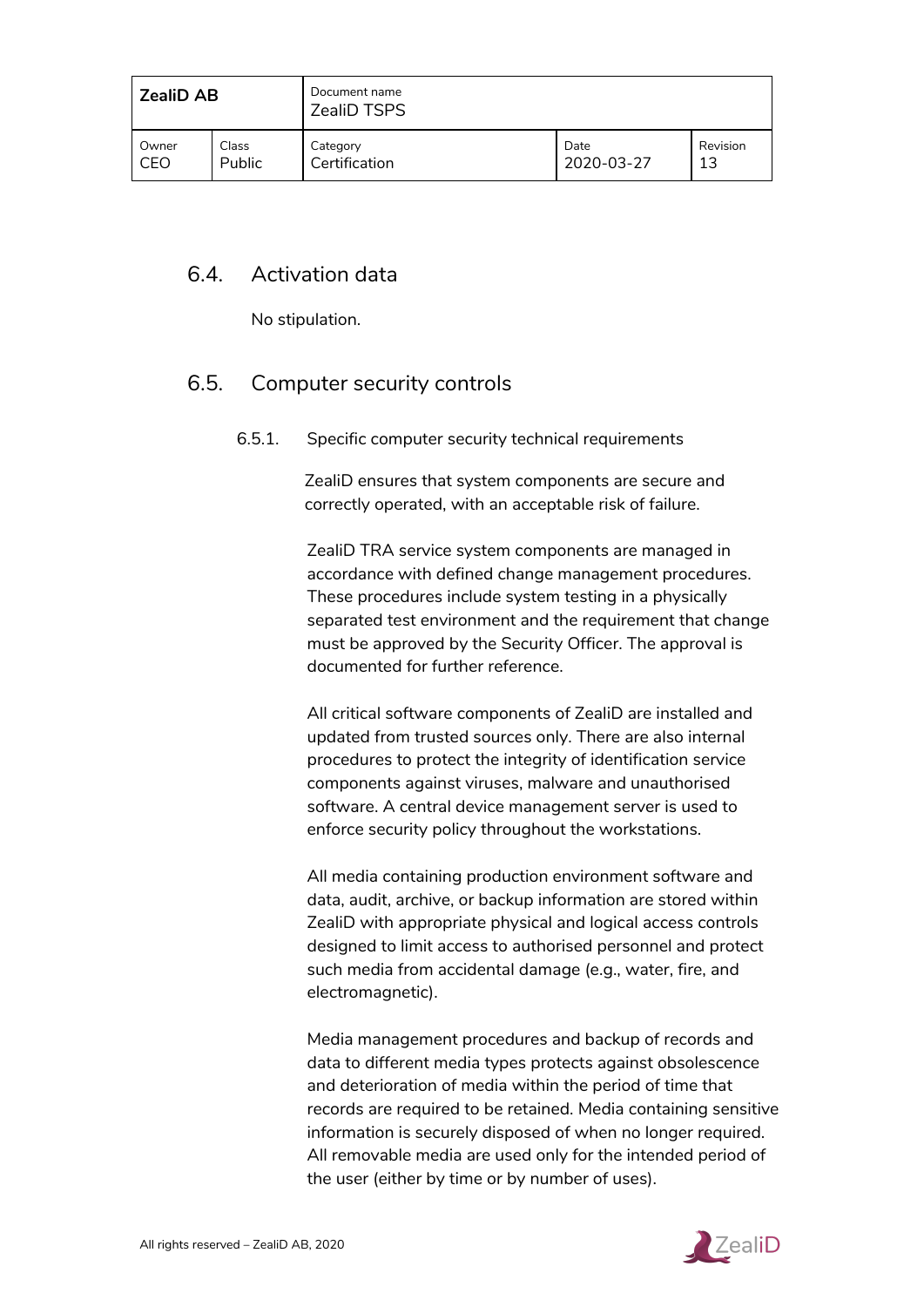| <b>ZealiD AB</b> |        | Document name<br><b>ZealiD TSPS</b> |            |          |
|------------------|--------|-------------------------------------|------------|----------|
| Owner            | Class  | Category                            | Date       | Revision |
| CEO              | Public | Certification                       | 2020-03-27 | 13       |

The performance of ZealiD services and IT systems and their capacity is monitored by System Administrators and changes are done when necessary according to internal change management procedure. Hardware performance is additionally done by ZealiD contractor personnel that have a Trusted Role status.

ZealiD TRA Service hardware is physically located in a secure location with multiple access and logical controls.

Incident response and vulnerability management procedures are documented in an internal document. Automated monitoring system detects and alarms of abnormal system activities that indicate potential security violation, including intrusion into the network.

Paper documents and materials with sensitive information are securely stored and disposed of. Media used to collect or transmit sensitive information are rendered unreadable before disposal.

ZealiD has implemented security measures and enforced access control according to the principle of least-privilege in order to avoid unauthorized access and attempts to add, delete or modify information in applications related to the services.

ZealiD has put in place necessary security mechanisms to protect the data in transit and rest, e.g. two factor access control, encryption and logging in order to detect unauthorized use of, access to, or disclosure of sensitive information and systems content.

User accounts are created for personnel in specific roles that need access to the system in question. The rights are then reviewed by the CTO annually. When leaving the company, the withdrawal of access rights takes place within a maximum 24 hours.

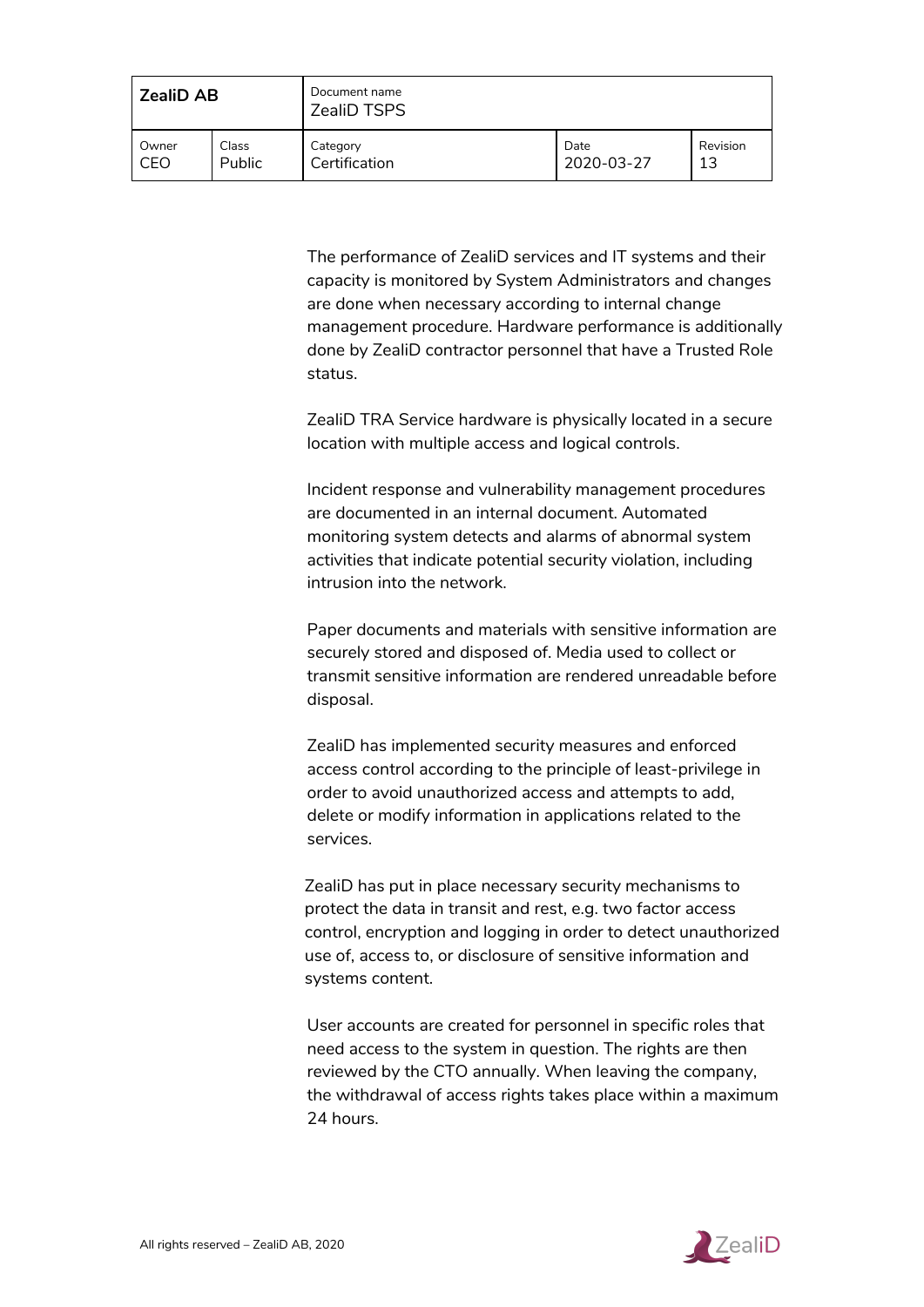| <b>ZealiD AB</b> |        | Document name<br><b>ZealiD TSPS</b> |            |          |
|------------------|--------|-------------------------------------|------------|----------|
| Owner            | Class  | Category                            | Date       | Revision |
| CEO              | Public | Certification                       | 2020-03-27 | 13       |

ZealiD's personnel are identified and authenticated before using critical applications related to the services. Multi-factor authentication for all accounts capable of performing or reviewing identifications. All users must log in with their personal account, and administrative commands are only available with explicit permission and auditing of the execution. The general guidelines for creating passwords (such as minimum length and password complexity) are the basis of the password policy. All employees are informed about the proper handling of passwords and have signed an appropriate guideline.

There is a defined timeout for sessions.

File system permissions and other features available in the operating system security model are used to prevent any other use.

<span id="page-42-0"></span>6.5.2. Computer security rating

ZealiD uses standard computer systems.

## <span id="page-42-1"></span>6.6. Life cycle technical controls

#### 6.6.1. System development controls

An analysis of security requirements is carried out at the design and requirements specification stage of any systems development project undertaken by ZealiD; or an analysis is carried out on behalf of ZealiD to ensure that security is built into the Information Technology's systems.

The software will be approved by the Security Officer and shall originate from a trusted source. New versions of software are tested in a testing environment of the appropriate service and their deployment is conducted according to documented change management procedures. Changes to systems are documented.

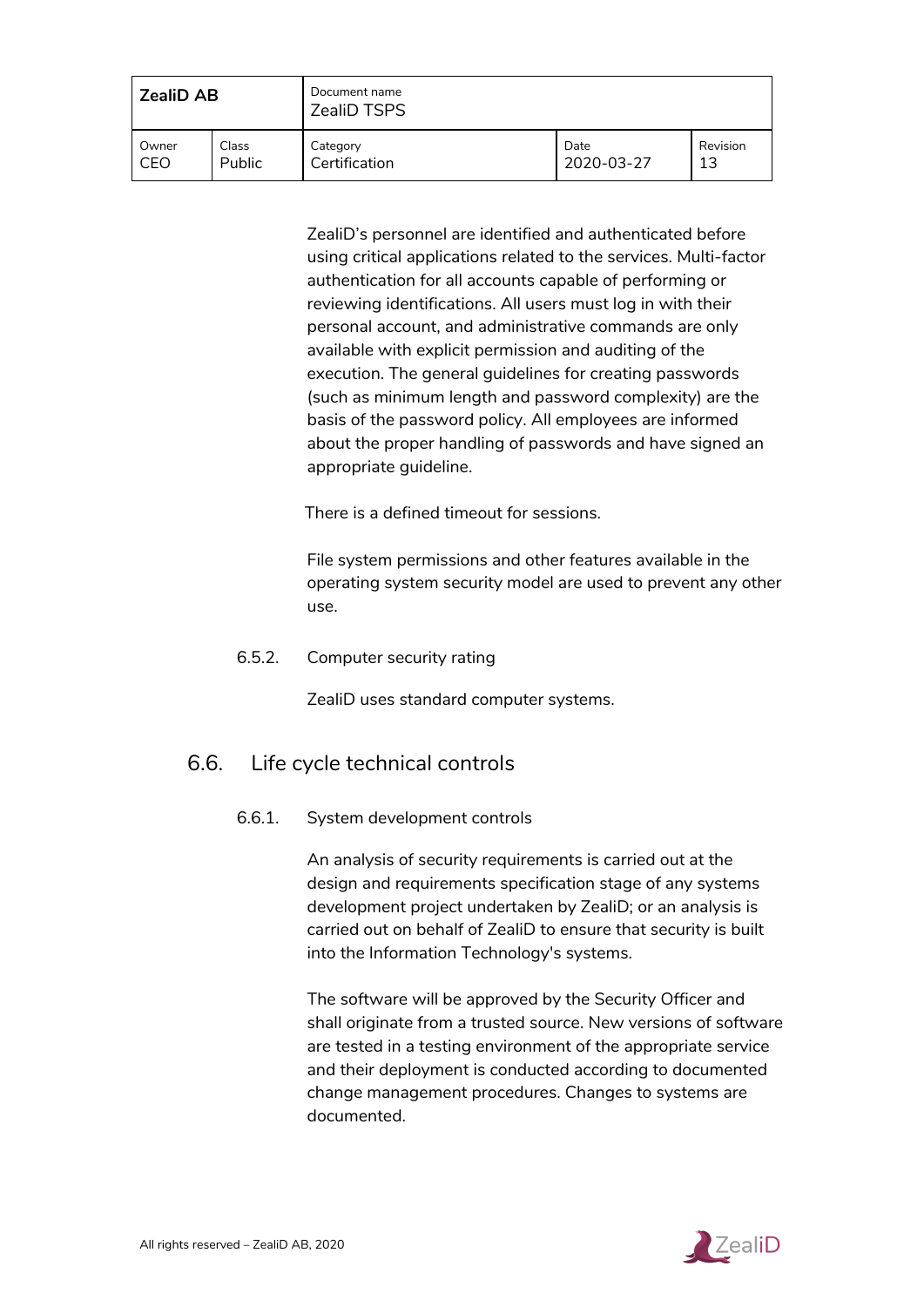| <b>ZealiD AB</b> |               | Document name<br><b>ZealiD TSPS</b> |            |          |
|------------------|---------------|-------------------------------------|------------|----------|
| Owner            | Class         | Category                            | Date       | Revision |
| CEO              | <b>Public</b> | Certification                       | 2020-03-27 | 13       |

#### <span id="page-43-0"></span>6.6.2. Security management controls

ZealiD TRA Service policies, assets and practices (including ZealiD TSPS) for information security are reviewed by a person which is responsible for administering and maintaining them at planned intervals or in case of significant changes to ensure their continuing suitability, adequacy and effectiveness.

The configurations of ZealiD TRA Service systems are regularly checked for changes that violate ZealiD TRA Service security policies. A review of configurations of security support systems and front-end/internal support systems occurs continuously, at least on a quarterly basis.

The Security Officer approves changes that have an impact on the level of security provided. ZealiD TRA Service has procedures for ensuring that security patches are applied to all systems within a reasonable time period after they become available, but not later than six months following the availability of the security patch. In case of a critical vulnerability, the security patch is deployed within 48 hours. The reasons for not applying any security patches will be documented. Patches may not be deployed due to introducing potential vulnerabilities, disabling security features that are extensively used to secure ZealiD systems, not being certified or similar.

ZealiD manages the registration of information assets and classifies all information assets into security classes according to the results of the regular security analysis consistent with the risk assessment. A responsible person has been appointed for all important information security assets.

#### <span id="page-43-1"></span>6.6.3. Life cycle security controls

No stipulation

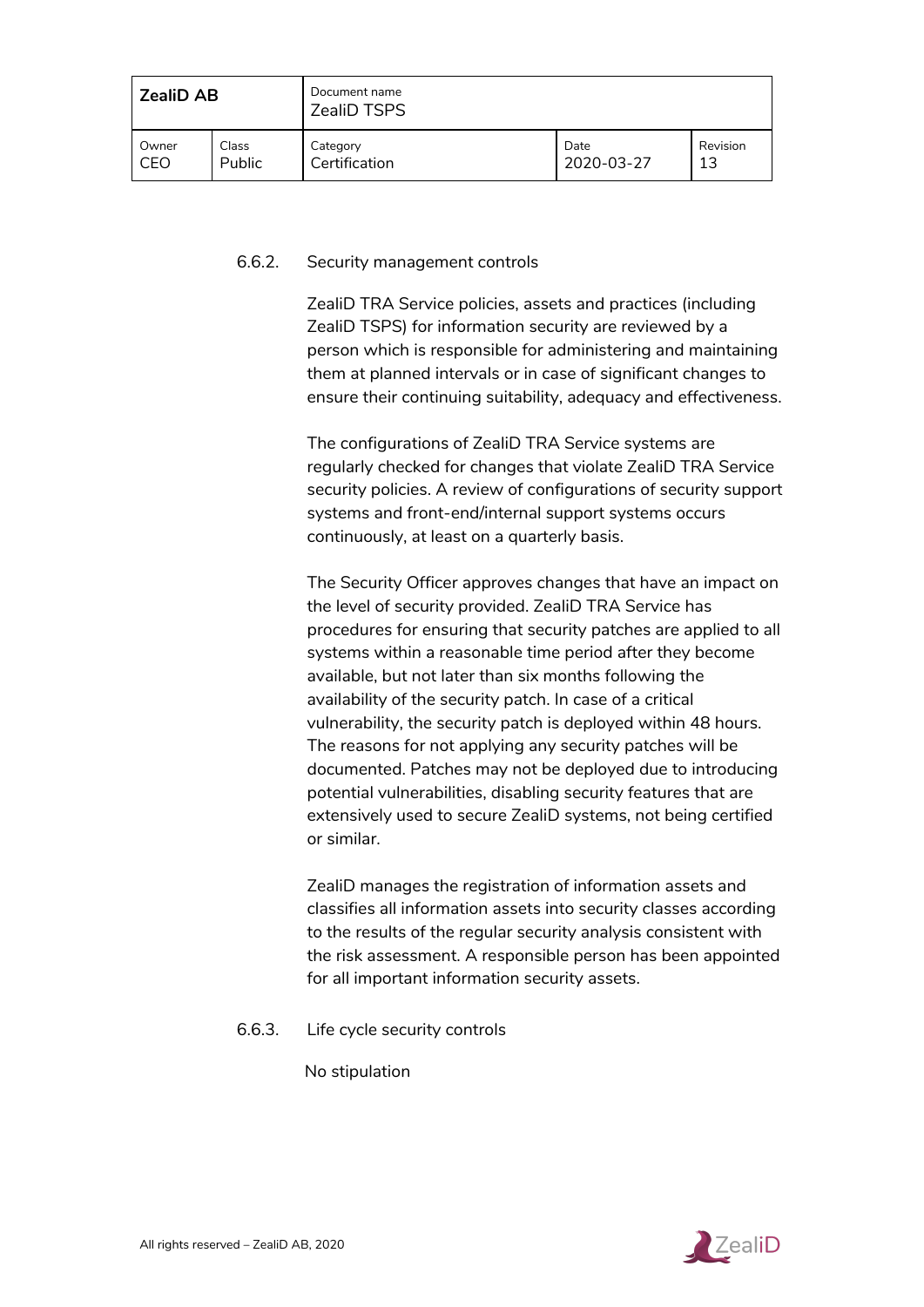| <b>ZealiD AB</b> |        | Document name<br><b>ZealiD TSPS</b> |            |          |
|------------------|--------|-------------------------------------|------------|----------|
| Owner            | Class  | Category                            | Date       | Revision |
| CEO              | Public | Certification                       | 2020-03-27 | 13       |

## <span id="page-44-0"></span>6.7. Network security controls

ZealiD Network has segments for different systems and / or locations according to risk assessment and the purpose of the system. Networks between data centers are physically separate, while the network segments within the ZealiD Backend system are maintained via logical separation.

All network traffic is carried over the public internet, with the exception of the internal traffic within the ZealiD Backend Systems. All network traffic is encrypted with TLS. Firewalls have been set up specifically denying all traffic that is not explicitly allowed for all public-facing interfaces.

Where an external RA is used for sampling purposes the communication for registration data exchange in between is TLS encrypted and authenticated using API credentials.

Security checks, such as vulnerability scans or patching are done according to a schedule present in an IT Security Review routine, some being checked monthly, some quarterly and some yearly. No two checks are separated by longer than a year.

Vulnerability and penetration tests are performed by an external specialized company:

- At least once per year for penetration tests; or at least once per quarter for vulnerability test
- After major network or system changes;
- When requested by a relying party or regulating bodies

The transfer of data to the relying party is always encrypted.

The transfer of data to and from a TSP is always TLS encrypted with authentication via dedicated credentials.

There is no physical transfer of data.

ZealiD ensures the secure operation of all technical systems by "hardening". This includes in particular:

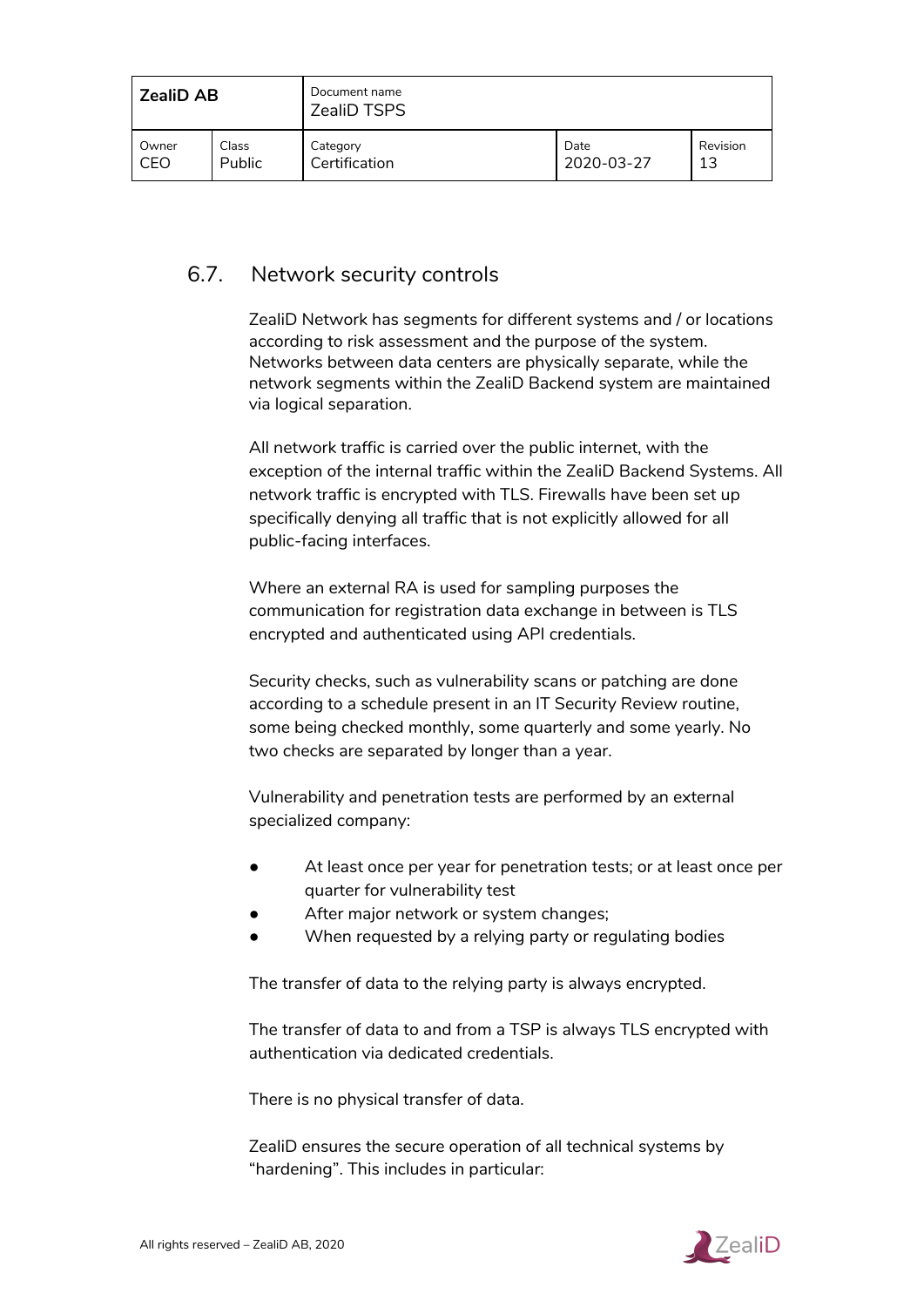| <b>ZealiD AB</b> |        | Document name<br><b>ZealiD TSPS</b> |            |          |
|------------------|--------|-------------------------------------|------------|----------|
| Owner            | Class  | Category                            | Date       | Revision |
| CEO              | Public | Certification                       | 2020-03-27 | 13       |

- Removal of unnecessary software/services
- Removal of unnecessary accounts
- Hard disk encryption
- OS encryption
- Multi-factor authentication
- Dual control for administration
- Transport encryption
- Auditing of logs
- Modifying the configurations in regards to security
- If necessary activation of security components
- Protection of network ports

## <span id="page-45-0"></span>6.8. Time-stamping

All systems have their time with a timezone reference against UTC synchronised through NTP at least daily.

## <span id="page-45-1"></span>7. Certificate, CRL, and OCSP profiles

No stipulation.

## <span id="page-45-2"></span>8. Compliance audit and other assessments

## 8.1. Frequency or circumstances of assessment

The conformity of information systems, policies, practices, facilities, personnel, and assets of ZealiD are assessed by a CAB pursuant to the eIDAS regulation, ETSI Standards and relevant national law (see Chapter 1.1 and 9.15).

Conformity is assessed at least yearly and when any major change is made to Trust Service operations and on demand (e.g. by SB).

ZealiD's internal auditor carries out internal reviews and audits on a rolling yearly schedule based on risks.

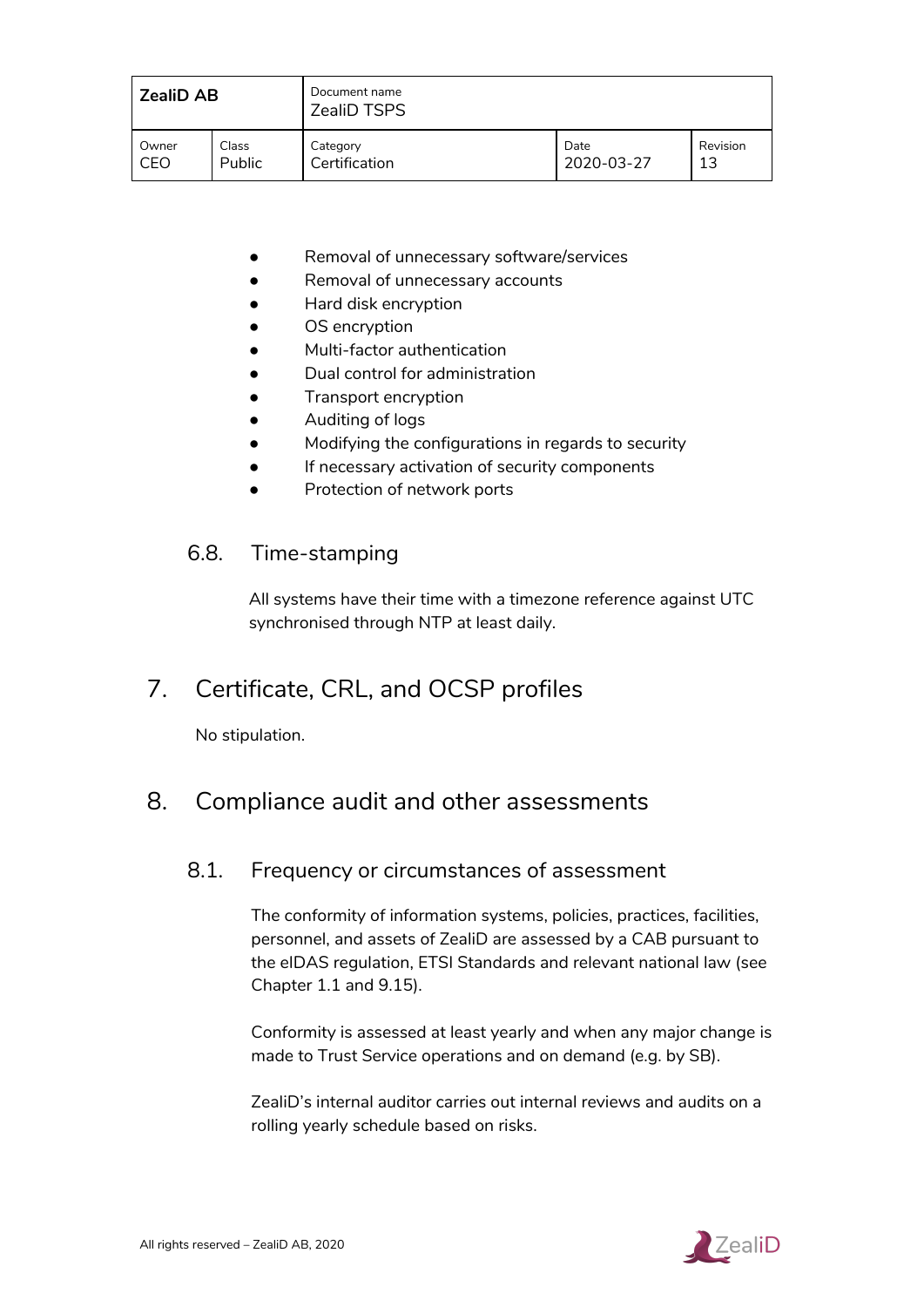| <b>ZealiD AB</b> |        | Document name<br><b>ZealiD TSPS</b> |            |          |
|------------------|--------|-------------------------------------|------------|----------|
| Owner            | Class  | Category                            | Date       | Revision |
| CEO              | Public | Certification                       | 2020-03-27 | 13       |

## <span id="page-46-0"></span>8.2. Identity / qualifications of assessor

ZealiD's CAB is accredited according to ISO/IEC 17065 and ETSI EN 319 403. The CAB is competent to carry out conformity assessments of Qualified Trust Service Providers and its services.

## <span id="page-46-1"></span>8.3. Assessor's relationship to assessed entity

The auditor of the CAB is independent from ZealiD and ZealiD assessed systems. The internal auditor shall not audit his/her own areas of responsibility.

## <span id="page-46-2"></span>8.4. Topics covered by assessment

The conformity assessment covers the conformity of information system, policies and practices, facilities, personnel, and assets with eIDAS regulation, respective legislation and standards.

The CAB audits all parts of the information system used to provide Trust Services. Activities subject to internal auditing are the following:

- TSPS, Service Definition, Terms & Conditions, Subscriber Agreement
- TRA Service and systems
- TRA Process Description and TRA Operational Guide
- ISMS (Routines, Policies, Controls and Records).

The CAB audits ZealiD protection of subscriber data, accuracy and implementation of security policy, performance of work procedures and contractual obligations, as well as compliance with TSPS.

## <span id="page-46-3"></span>8.5. Actions taken as a result of deficiency

Depending on the severity of the deficiency the following actions may be taken:

● Auditor may note the deficiency in the report

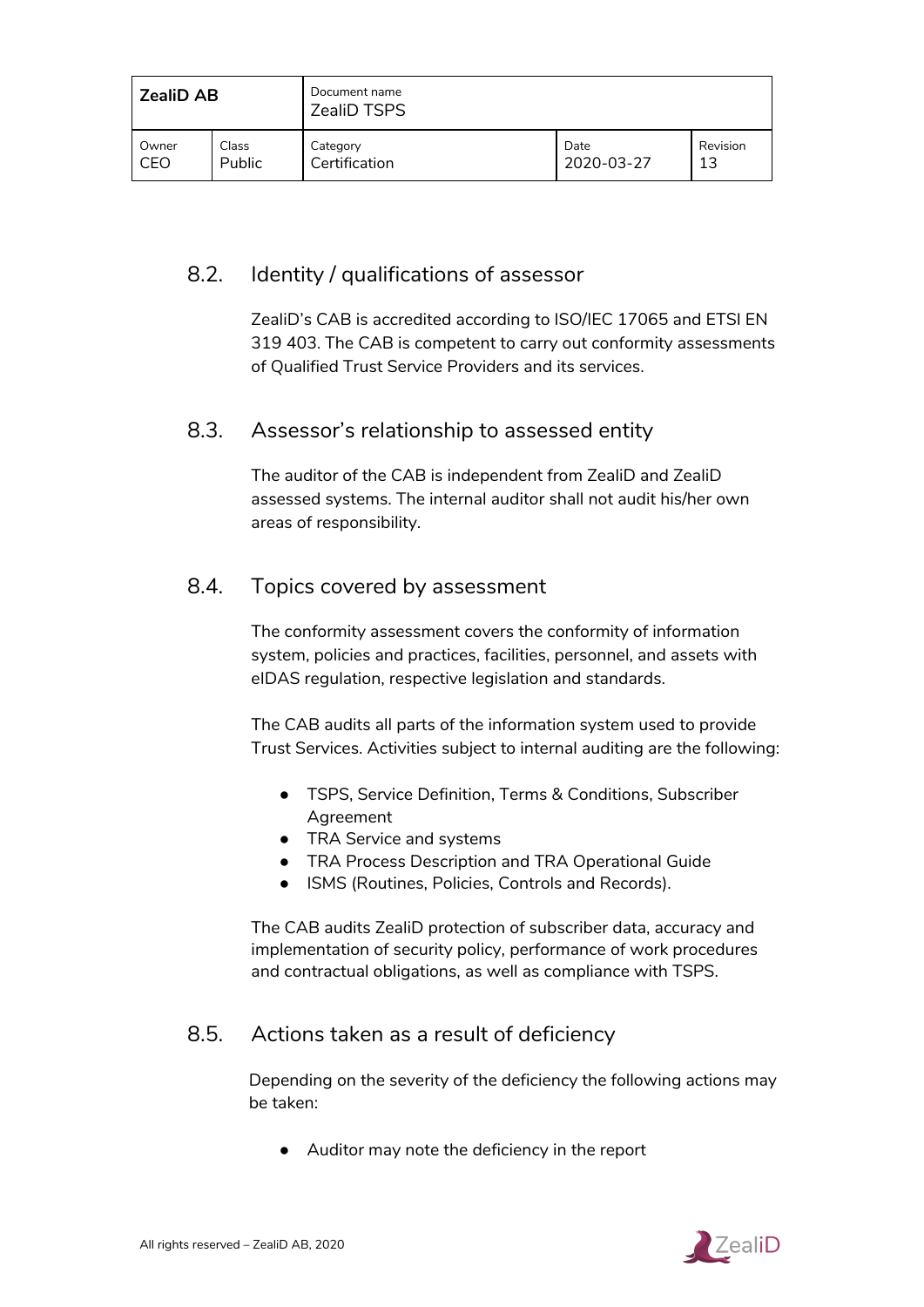| <b>ZealiD AB</b> |        | Document name<br><b>ZealiD TSPS</b> |            |          |
|------------------|--------|-------------------------------------|------------|----------|
| Owner            | Class  | Category                            | Date       | Revision |
| CEO              | Public | Certification                       | 2020-03-27 | 13       |

- An action plan can be developed and steps taken to remedy the deficiency. This could include a revision to the ZealiD TSPS or to applied procedures.
- If the deficiency is judged to have risks for the operation of the ZealiD TRA Service actions has to be taken without any delay.

## <span id="page-47-0"></span>8.6. Communication of results

Certificate(s) for trust service(s) resulting from conformity assessment audits conducted pursuant to the eIDAS regulation, corresponding legislation and standards, are published on ZealiD's website <https://www.zealid.com/repository>.

ZealiD submits the resulting conformity assessment report to the Supervisory Body within three working days.

## <span id="page-47-1"></span>9. Other business and legal matters

#### 9.1. Fees

Users do not pay any fees for using the TRA Service.

Fees for the TRA Service are subject to contractual agreements between ZealiD and its customers.

ZealiD does not charge a fee for reading and or accessing this TSPS. Any other use is not permitted.

## 9.2. Financial responsibility

The provisions of Swedish law on indemnification are binding for all parties.

ZealiD (ZealiD AB) is audited by PriceWaterhouseCoopers Sweden and meets all requirements of Swedish limited companies.

ZealiD describes its financial stability in internal documentation (Documentation of Financial Stability) - the documentation is updated

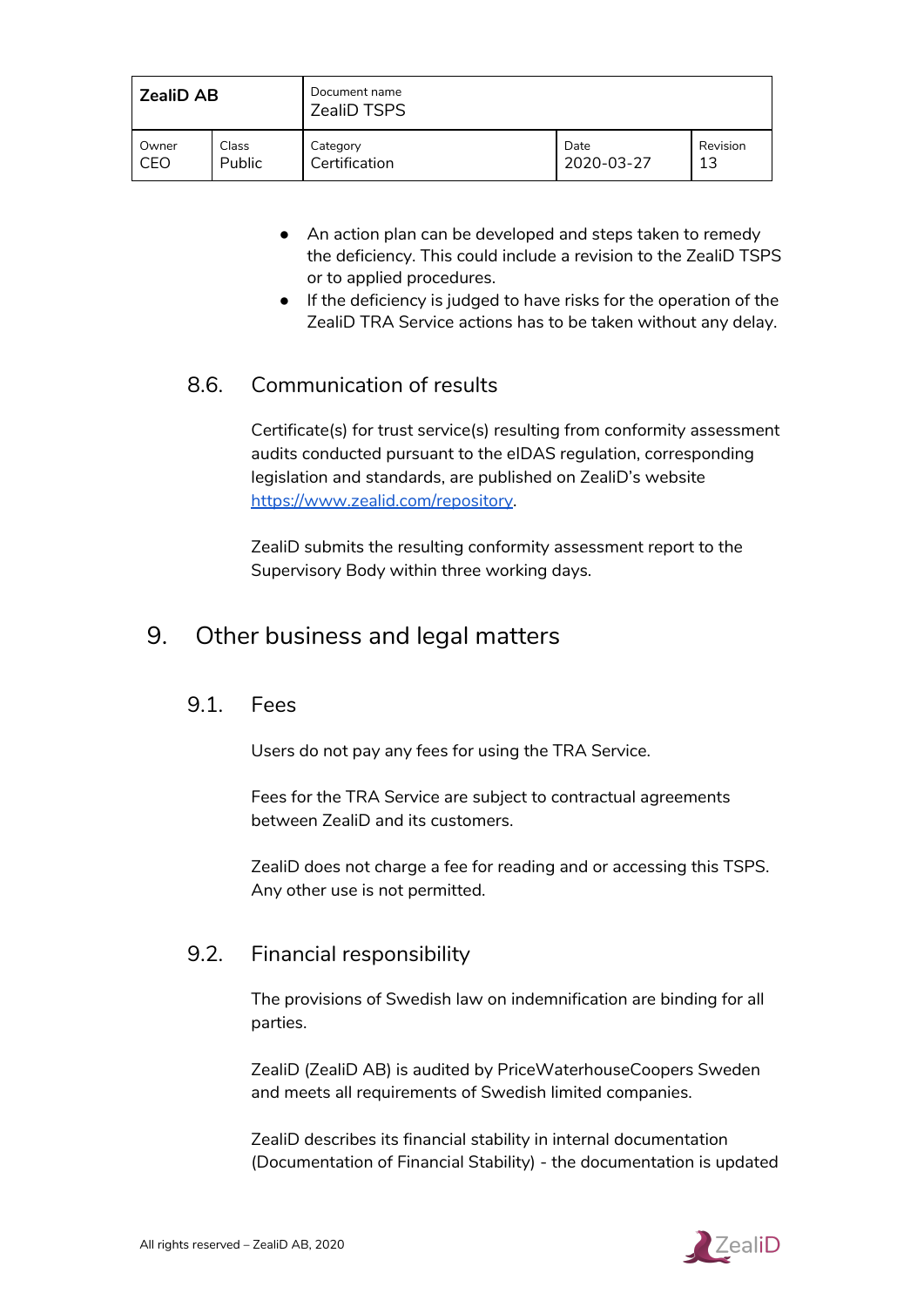| <b>ZealiD AB</b> |        | Document name<br><b>ZealiD TSPS</b> |            |          |
|------------------|--------|-------------------------------------|------------|----------|
| Owner            | Class  | Category                            | Date       | Revision |
| CEO              | Public | Certification                       | 2020-03-27 | 13       |

on an annual basis following financial assessments. The purpose of the assessment is to verify that ZealiD has the resources required to operate in conformity with this PS and the requirements of eIDAS.

The financial responsibility is complemented with multiple insurance types (see below).

<span id="page-48-0"></span>9.2.1. Insurance coverage

ZealiD has adequate levels of Professional Liability insurance coverage to support its business practices. Insurance coverage is reviewed annually.

The level of insurance will at minimum be reviewed yearly according to internal routines. For the purpose of meeting eIDAS requirements, insurance certificates are published on <https://www.zealid.com/repository>.

<span id="page-48-1"></span>9.2.2. Other assets

No stipulation

<span id="page-48-2"></span>9.2.3. Insurance or warranty coverage for end-entities

No stipulation

## <span id="page-48-3"></span>9.3. Confidentiality of business information

9.3.1. Scope of confidential information

All personal data is considered confidential. Confidential information includes any information provided by subscribers for purposes of identity verification.

All information not required to be public by law, regulation or applicable standards is considered confidential.

ZealiD will disclose information required by law or a court decision.

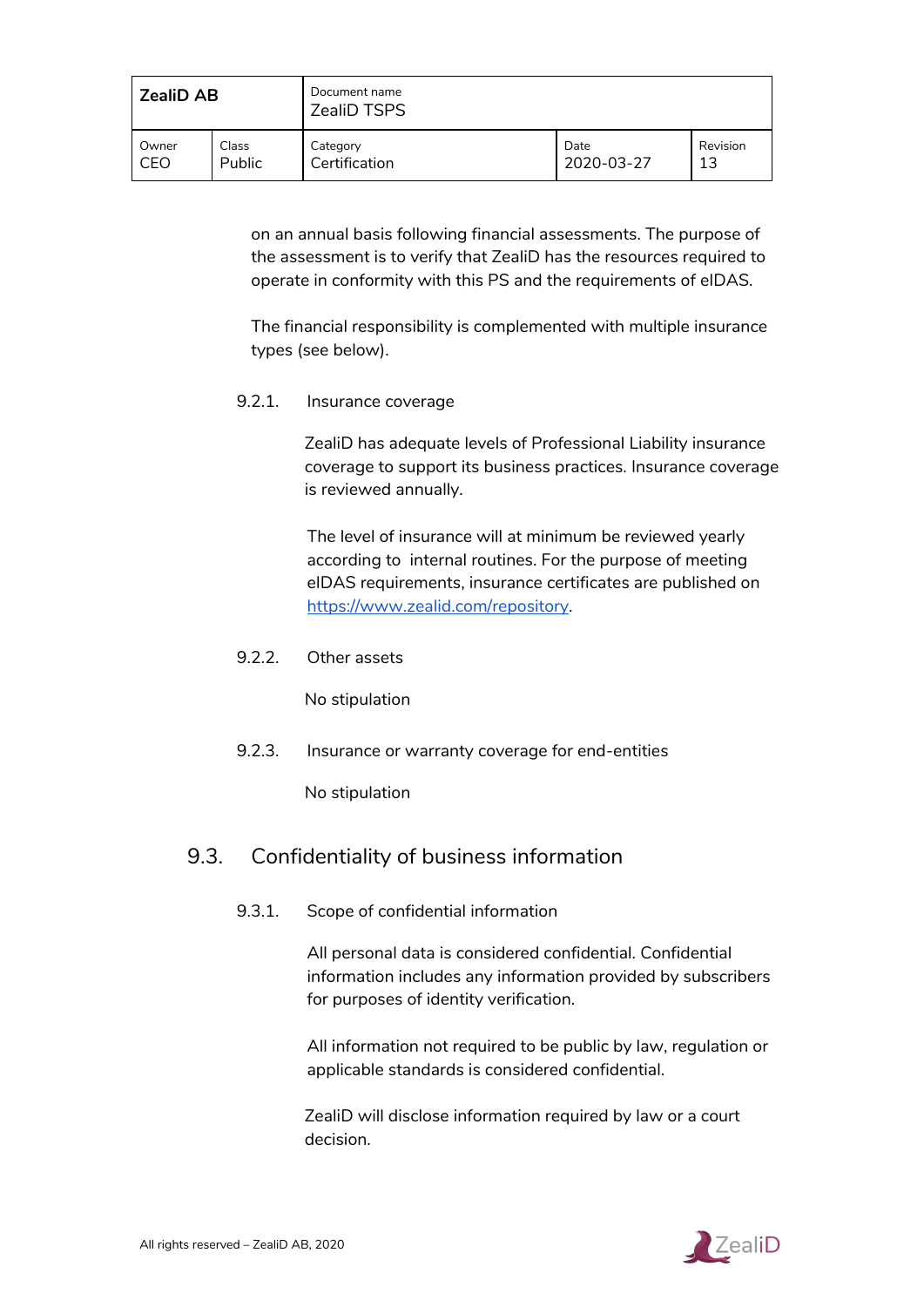| <b>ZealiD AB</b> |        | Document name<br><b>ZealiD TSPS</b> |            |          |
|------------------|--------|-------------------------------------|------------|----------|
| Owner            | Class  | Category                            | Date       | Revision |
| CEO              | Public | Certification                       | 2020-03-27 | 13       |

#### <span id="page-49-0"></span>9.3.2. Information not within the scope of confidential information

Any information not listed as confidential or intended for internal use is public information. ZealiD reserves the right to publish non-personalised and anonymised statistical data about its services.

#### <span id="page-49-1"></span>9.3.3. Responsibility to protect confidential information

All confidential information will be protected against unauthorized access, modification or deletion using physical, logical and/or procedural security.

## <span id="page-49-2"></span>9.4. Privacy of personal information

ZealiD TRA Service processes Personal Data in accordance with applicable national legislation (Sweden), and strictly adheres to subscriber rights pertaining to data protection set forth in General Data Protection Regulation (GDPR).

#### <span id="page-49-3"></span>9.4.1. Privacy plan

ZealiD strives to minimize the risks for the individual when processing personal data. ZealiD strictly adheres to the principles and regulations required by GDPR. ZealiD services are designed with privacy in mind.

ZealiD has a GDPR Policy and a data protection officer (DPO) appointed and registered with the Swedish Data Protection Agency. The DPO can be reached at [dpo@zealid.com](mailto:dpo@zealid.com)

TRA Service is a subscriber initiated and self-service type process including multiple levels of consent.

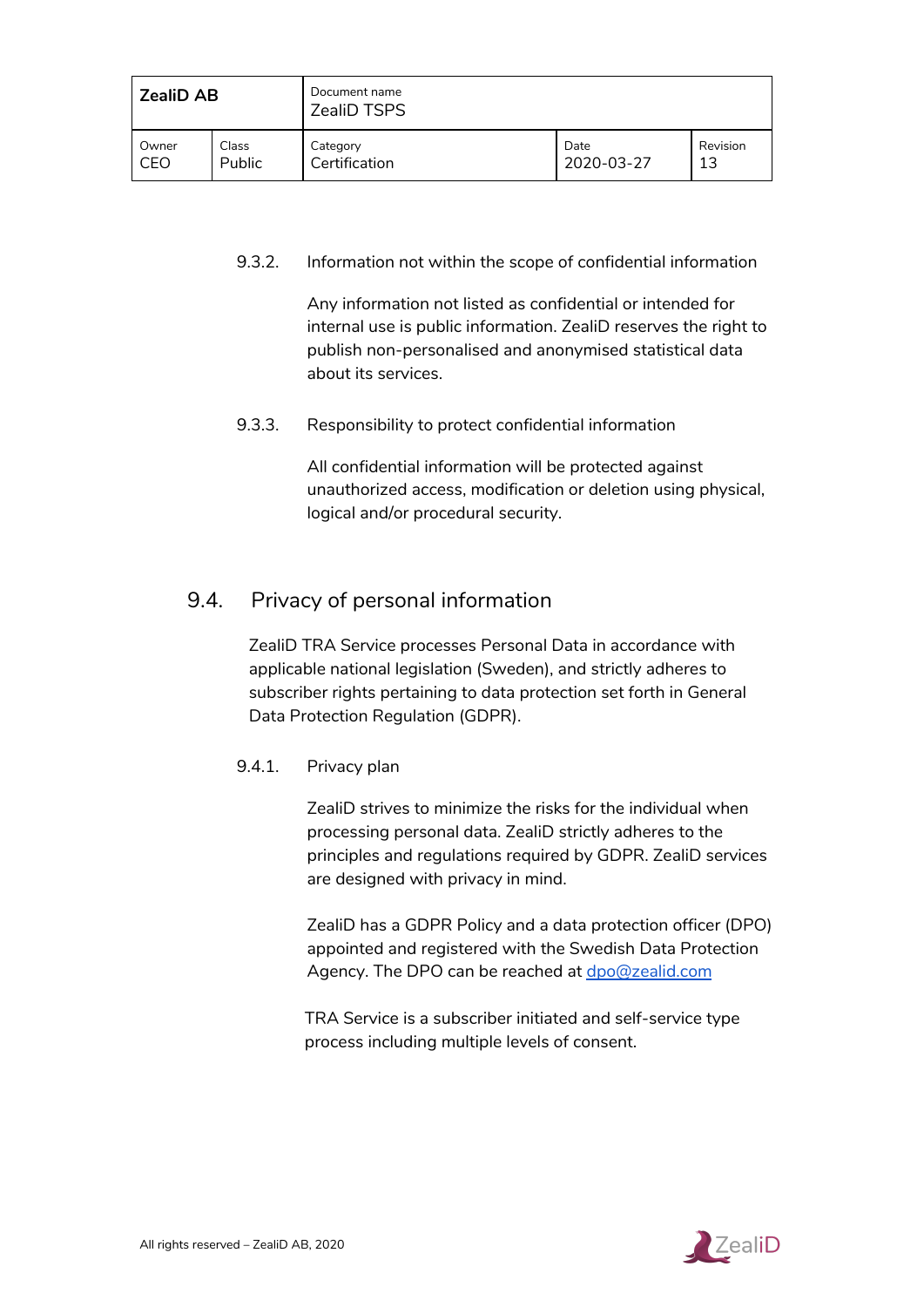| <b>ZealiD AB</b> |        | Document name<br><b>ZealiD TSPS</b> |            |          |
|------------------|--------|-------------------------------------|------------|----------|
| Owner            | Class  | Category                            | Date       | Revision |
| CEO              | Public | Certification                       | 2020-03-27 | 13       |

#### <span id="page-50-0"></span>9.4.2. Information treated as private

Swedish Data Privacy law and GDPR define what information shall be treated as private. Further information to be treated as private can be contractually agreed upon.

<span id="page-50-1"></span>9.4.3. Information not deemed private

Information included in a certificate issued by a CA based on the TRA Service is not deemed private.

<span id="page-50-2"></span>9.4.4. Responsibility to protect private information

ZealiD ensures protection of personal information by implementing security controls as described in chapter 5 of this TSPS.

All personnel must protect private information from disclosure to non-authorized parties.

<span id="page-50-3"></span>9.4.5. Notice and consent to use private information

ZealiD will use private information only with the explicit notice and consent from the individual owner of the personal data.

ZealiD Subscriber terms & conditions describe under which circumstances the subscriber grants ZealiD his/her notice and consent to use his/her personal data.

<span id="page-50-4"></span>9.4.6. Disclosure pursuant to judicial or administrative process

Where ZealiD is required by law, court of law or law enforcement requests to disclose personal data ZealiD will comply. The information shall be given only to the requesting authority or the customers themselves.

<span id="page-50-5"></span>9.4.7. Other information disclosure circumstances

No stipulation

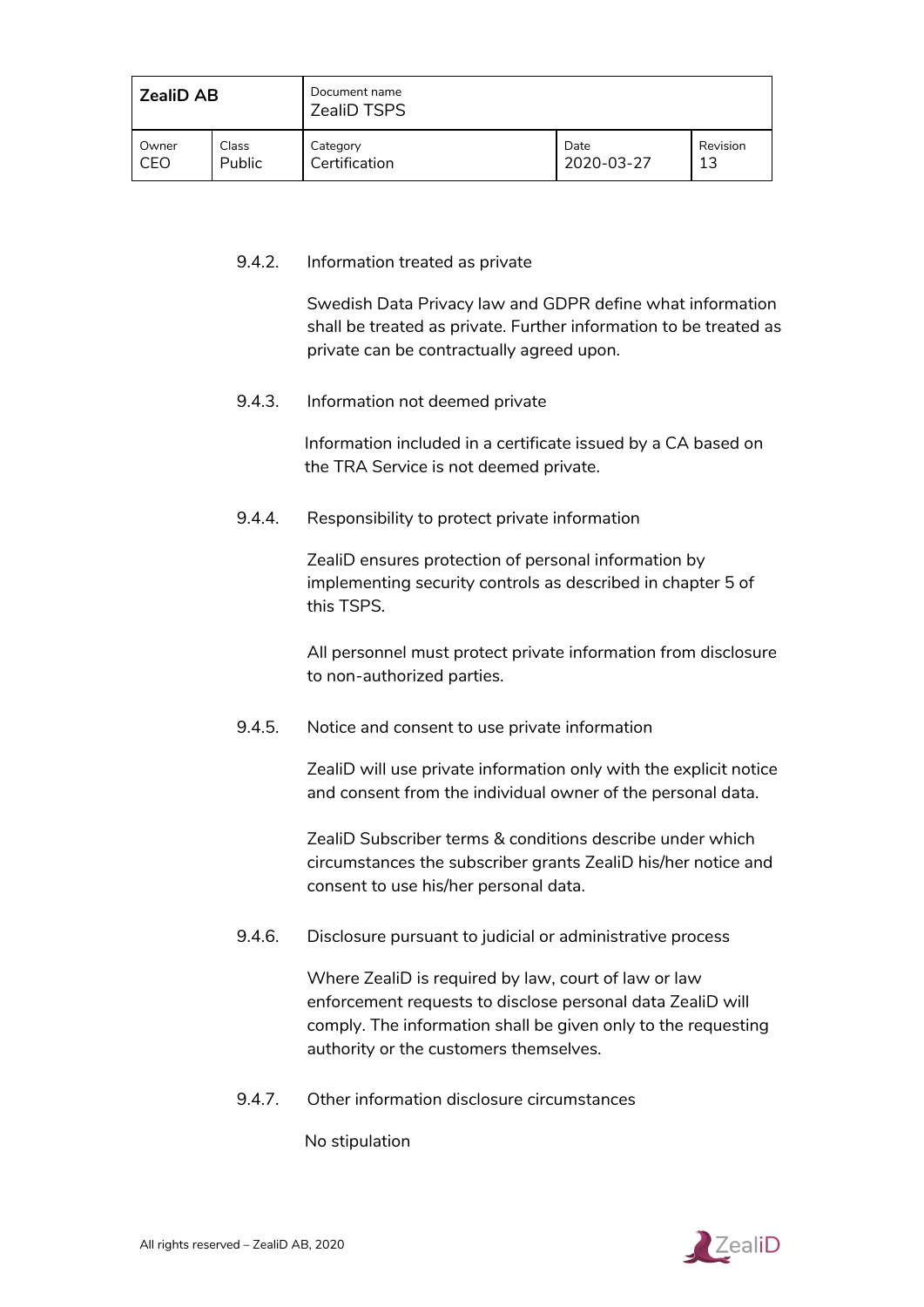| <b>ZealiD AB</b> |        | Document name<br><b>ZealiD TSPS</b> |            |          |
|------------------|--------|-------------------------------------|------------|----------|
| Owner            | Class  | Category                            | Date       | Revision |
| CEO              | Public | Certification                       | 2020-03-27 | 13       |

## <span id="page-51-0"></span>9.5. Intellectual property rights

ZealiD is the exclusive holder of all intellectual property rights to this TSPS.

## <span id="page-51-1"></span>9.6. Representations and warranties

9.6.1. CA representations and warranties

No stipulation.

#### <span id="page-51-2"></span>9.6.2. RA representations and warranties

ZealiD is a TSP participant in a trust relationship between TSP, Subscribers, Customers and Relying Parties. This TSPS shall form the basis of such a relationship with the following representations and warranties from ZealiD.

ZealiD shall:

- Provide its services consistent with the requirements and the procedures defined in this TSPS and according to the policies under which this TSPS is created.
- Identify, analyse and evaluate risks, and take appropriate measures of treatment accordingly to the results of assessment, ensuring appropriate level of security;
- Review and revise risk assessment at least on a yearly basis;
- Be responsible for the effective compliance with the procedures set forth in this TSPS
- Provide the service in compliance eIDAS regulation and related legal acts and standards
- Provide publicly published repositories with high electronic availability of all practice statements mentioned in this TSPS.
- Honour its part in ZealiD TRA terms and conditions and secure Subscriber availability and access to the services set out in this TSPS

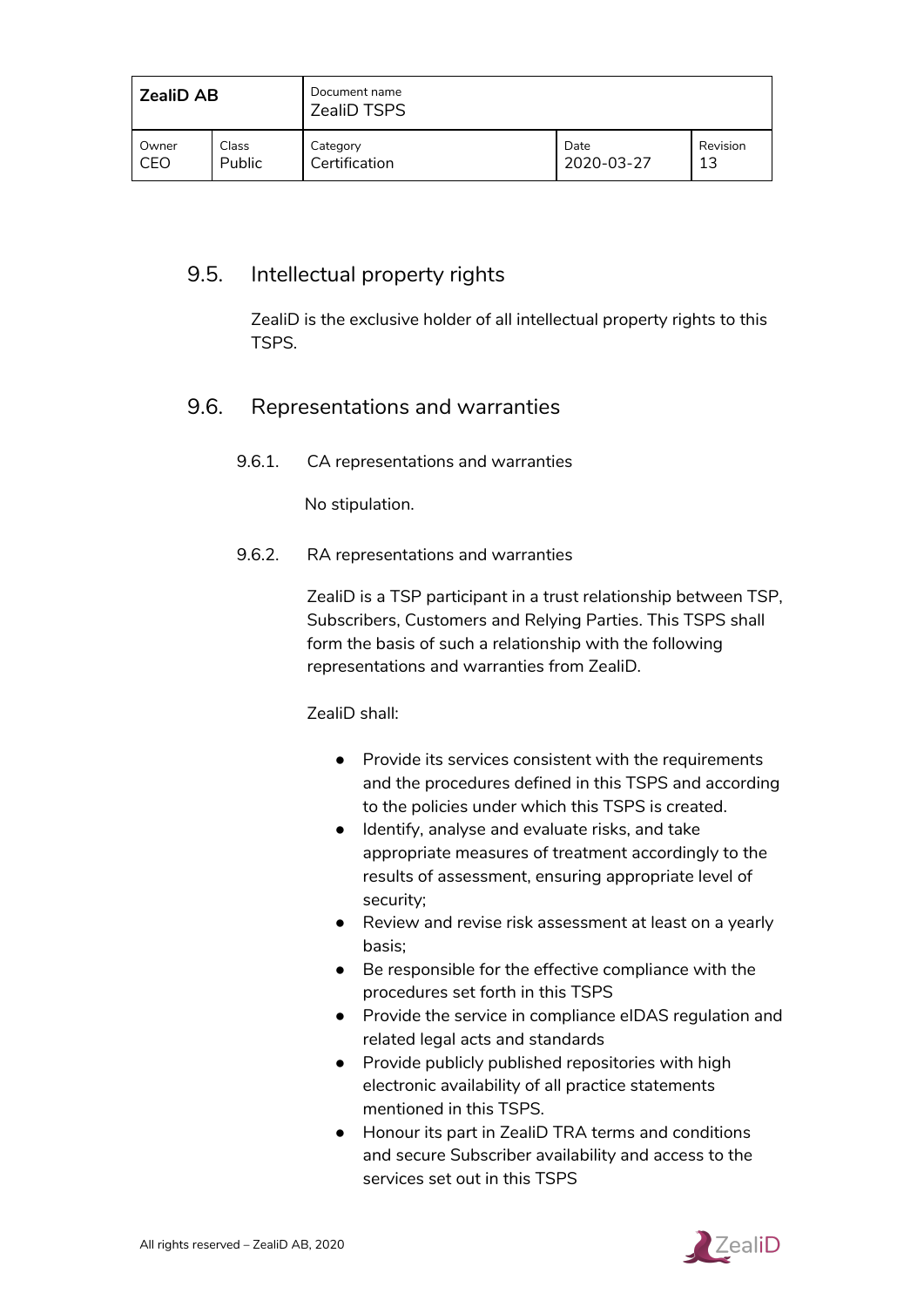| <b>ZealiD AB</b> |        | Document name<br><b>ZealiD TSPS</b> |            |          |
|------------------|--------|-------------------------------------|------------|----------|
| Owner            | Class  | Category<br>Certification           | Date       | Revision |
| CEO              | Public |                                     | 2020-03-27 | 13       |

- Protect the integrity and confidentiality of personal data and information acquired as part of service provisioning and not subject to publication
- Within 24 hours after having become aware of it, notify the Supervisory Body of any breach of security or loss of integrity that has a significant impact on the Trust Service provided
- Within 24 hours after initial discovery, notify the Swedish Data Protection Authority (Datainspektionen) of any personal data breach
- Where the breach of security or loss of integrity or personal data breach is likely to adversely affect a natural or legal person to whom the Trusted Service has been provided, notify the natural or legal person of the breach without undue delay;
- Preserve all the documentation, records and logs related to Trust Services according to the clauses 5.4 and 5.5;
- Ensure a conformity assessment with a CAB on a recurring basis according to requirements.
- Present the conclusions of the CAB to the Supervisory Body to ensure continual status of Trust Services in the Trusted List;
- Have the financial stability and resources required to operate in conformity with this TSPS;
- Publish the terms of the compulsory insurance policy and the conclusion of CAB in the ZealiD online repository;
- Secure that ZealiD employees do not have criminal records of intentional crime

ZealiD further warrants that it has documented contracts with its subcontracting and outsourcing partners. ZealiD has defined in these contracts liabilities and ensured that partners are bound to implement any requirements and controls required by ZealiD.

ZealiD has located its primary systems within two different secured facilities of a contracted hosting providers. ZealiD has ensured that those hosting providers meet relevant ZealiD

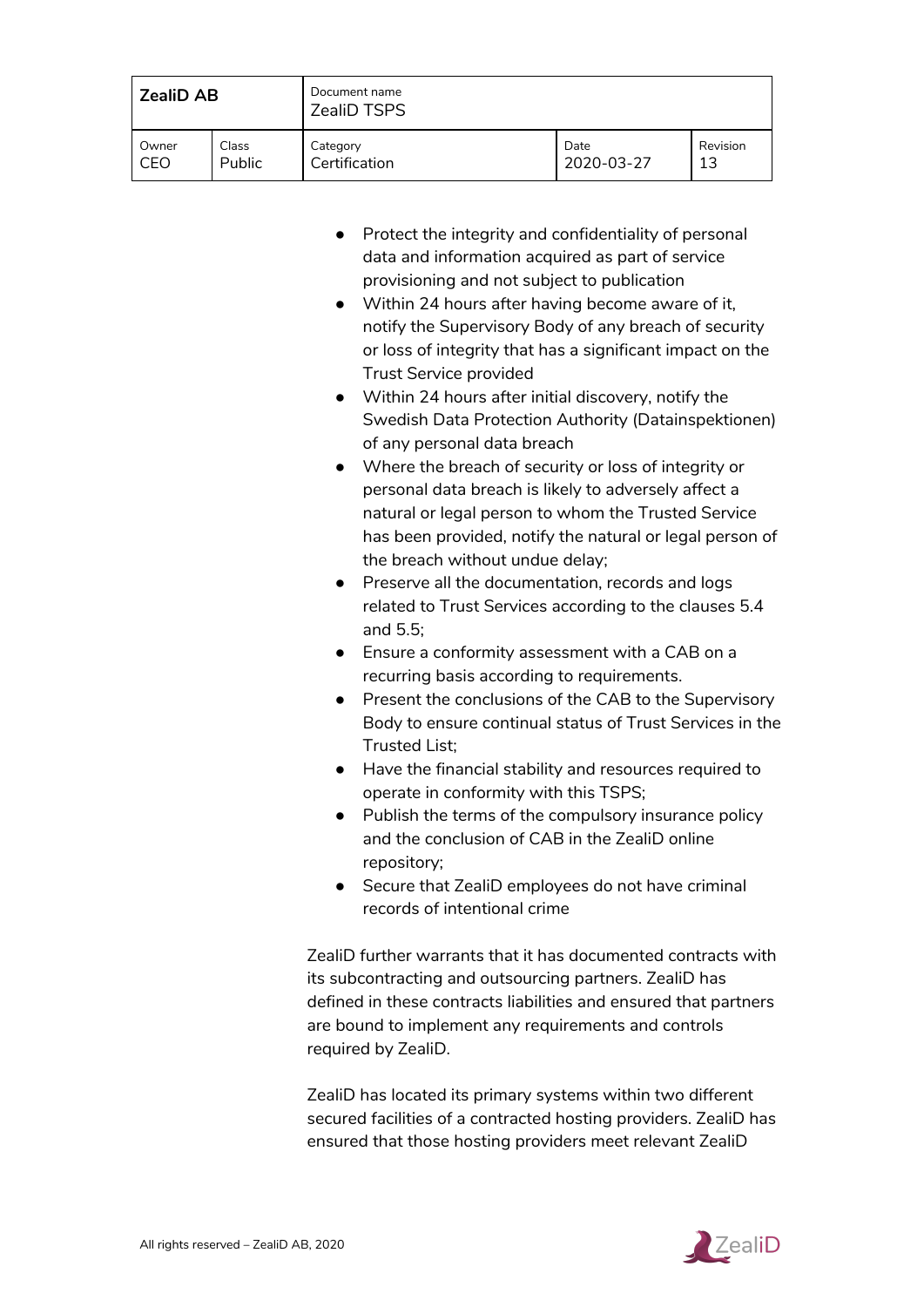| <b>ZealiD AB</b> |        | Document name<br><b>ZealiD TSPS</b> |            |          |
|------------------|--------|-------------------------------------|------------|----------|
| Owner            | Class  | Category                            | Date       | Revision |
| CEO              | Public | Certification                       | 2020-03-27 | 13       |

requirements set forth in this TSPS, in specific contractually adhere to requirements set forth in chapters:

- Facility, Management and Operational Controls 5.1 and 5.1.1 - 5.1.8
- Personal Control 5.3.2 5.3.8
- Network security controls 6.7
- Audit 8.4

ZealiD places great effort into offering all potential service users, especially people with disabilities, the opportunity to access the TRA Service.

By opting for a smartphone application user interface ZealiD achieves specific accessibility benefits such as options for subscribers and subscriber applicants to:

- 1. Invert Colors
- 2. Use Magnifier
- 3. Select larger text sizes
- 4. Zoom
- 5. Shake to undo
- 6. Subtitles and captioning
- 7. Voice Control

Options 1-4, 6 and 7 can also be accessed when using ZealiD repositories and sites on desktop web.

ZealiD RA IDNow GmbH also provides the option to Chat.

It is provided by ZealiD on an equal basis. ZealiD accepts that its services imply at least some sort of qualitative capabilities and legal capacity, but nonetheless truly aspires to provide trust services and related technical solutions in a nondiscriminating way.

ZealiD further warrants that it manages privacy in accordance with GDPR and that all necessary measures are taken in order to protect the individual and minimize any impact of data processing.

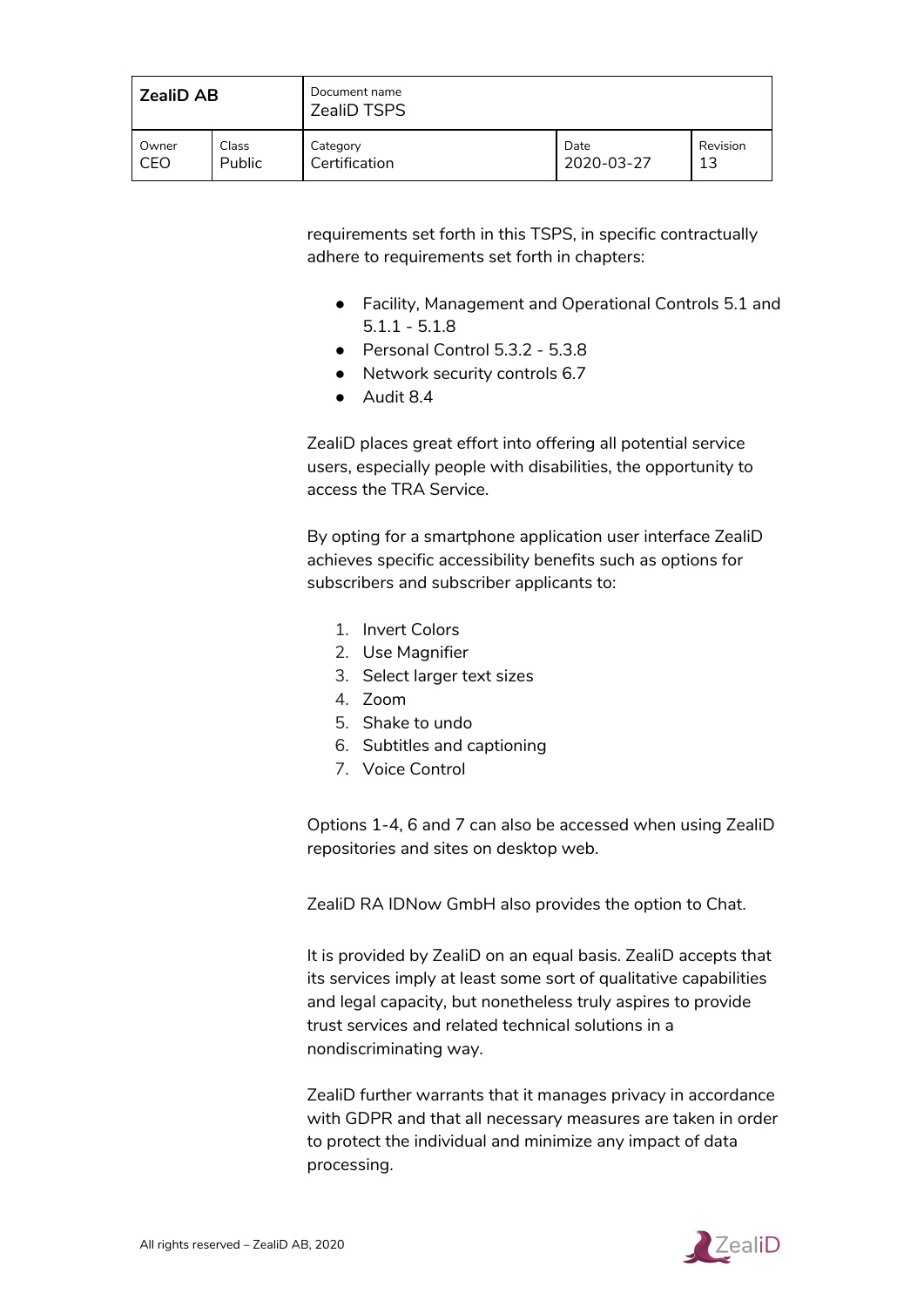| <b>ZealiD AB</b> |        | Document name<br><b>ZealiD TSPS</b> |            |          |
|------------------|--------|-------------------------------------|------------|----------|
| Owner            | Class  | Category                            | Date       | Revision |
| CEO              | Public | Certification                       | 2020-03-27 | 13       |

ZealiD will make every reasonable effort to inform relying parties and subscribers of their respective rights and obligations.

<span id="page-54-0"></span>9.6.3. Subscriber representations and warranties

Users of the TRA service warrant that all documents, representations and information provided in the registration process are accurate, complete and truthful.

<span id="page-54-1"></span>9.6.4. Relying party representations and warranties

No stipulation

<span id="page-54-2"></span>9.6.5. Representations and warranties of other participants

No stipulation

## <span id="page-54-3"></span>9.7. Disclaimers of warranties

No stipulation.

## <span id="page-54-4"></span>9.8. Limitations of liability

Limitations of Liability relating to elements of damages recoverable and the amount of damages recoverable shall be stipulated in contractual agreements between ZealiD and its customers.

Limitations of liability stipulated in TRA Service Terms & Conditions apply.

## <span id="page-54-5"></span>9.9. Indemnities

ZealiD makes no claims as to the suitability of certificates issued under this TSPS for any purpose whatsoever. Relying parties use these certificates at their own risk. ZealiD has no obligation to make any payments regarding costs associated with the malfunction or misuse of certificates issued under this TSPS.

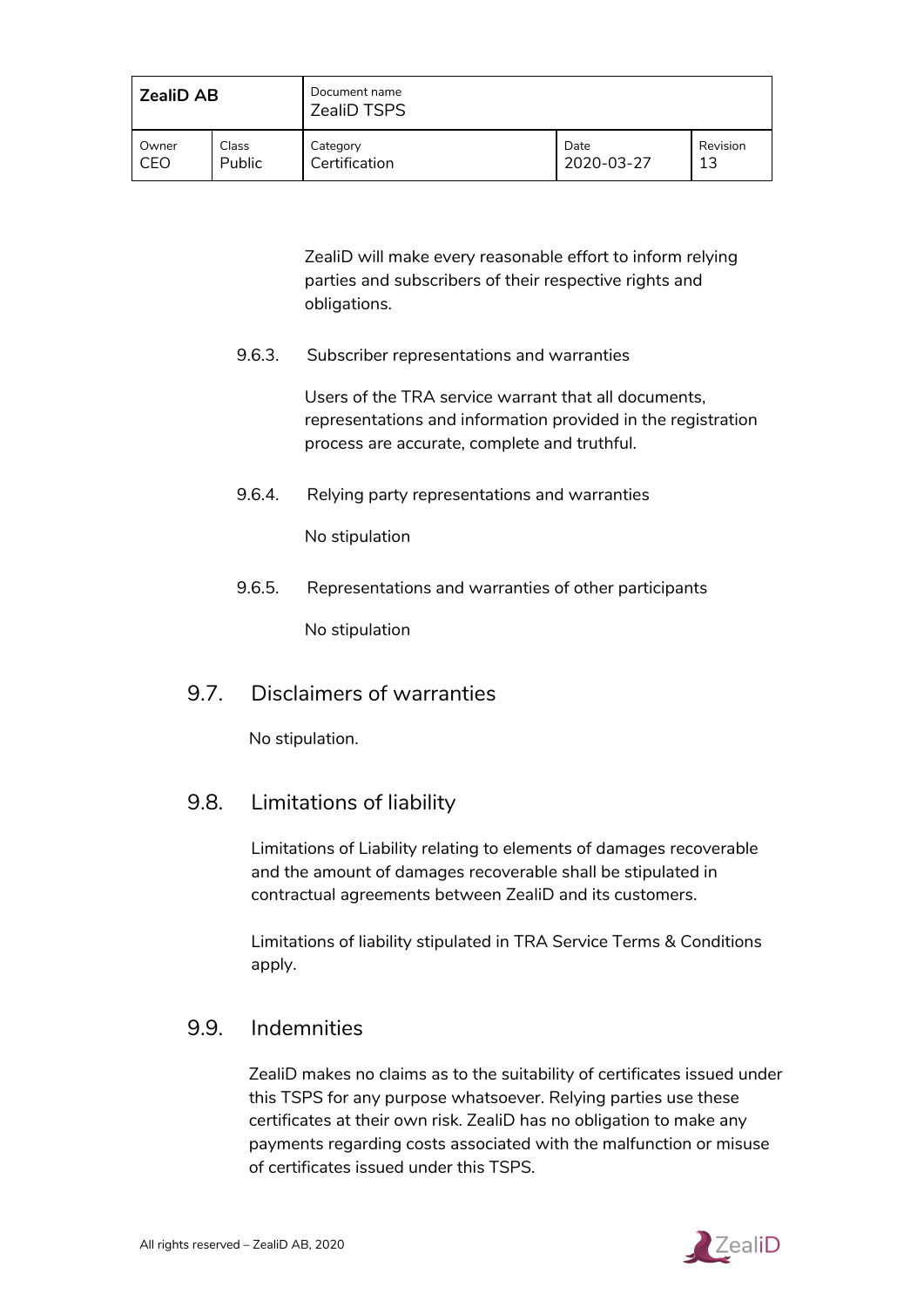| <b>ZealiD AB</b> |        | Document name<br><b>ZealiD TSPS</b> |            |          |
|------------------|--------|-------------------------------------|------------|----------|
| Owner            | Class  | Category                            | Date       | Revision |
| CEO              | Public | Certification                       | 2020-03-27 | 13       |

Indemnification regulation under Swedish law is binding.

## <span id="page-55-0"></span>9.9.1. Indemnification by Subscribers

Users and CAs issuing qualified certificates based on the TRA Service may be required to, if permitted by applicable law, to indemnify ZealiD for:

- failure to disclose a material fact on the identity verification with the intent of deception,
- submission of false or misrepresenting facts on the user identity,
- failure to protect the personal data or to otherwise make necessary effort to prevent the loss, compromise, disclosure, modification, or unauthorized use of the users personal data.

## <span id="page-55-1"></span>9.10. Term and termination

#### 9.10.1. Term

This ZealiD TSPS becomes effective upon publication and remains valid until such time when a new version or replacement is published, or information to that effect is published on

<https://www.zealid.com/repository>

#### <span id="page-55-2"></span>9.10.2. Termination

This TSPS remains in force until a new version is announced and published or when it is terminated due to Trust Service or ZealiD's termination. In the event of ZealiD's or the Trust Service termination, ZealiD is obliged to ensure the protection of personal and confidential information.

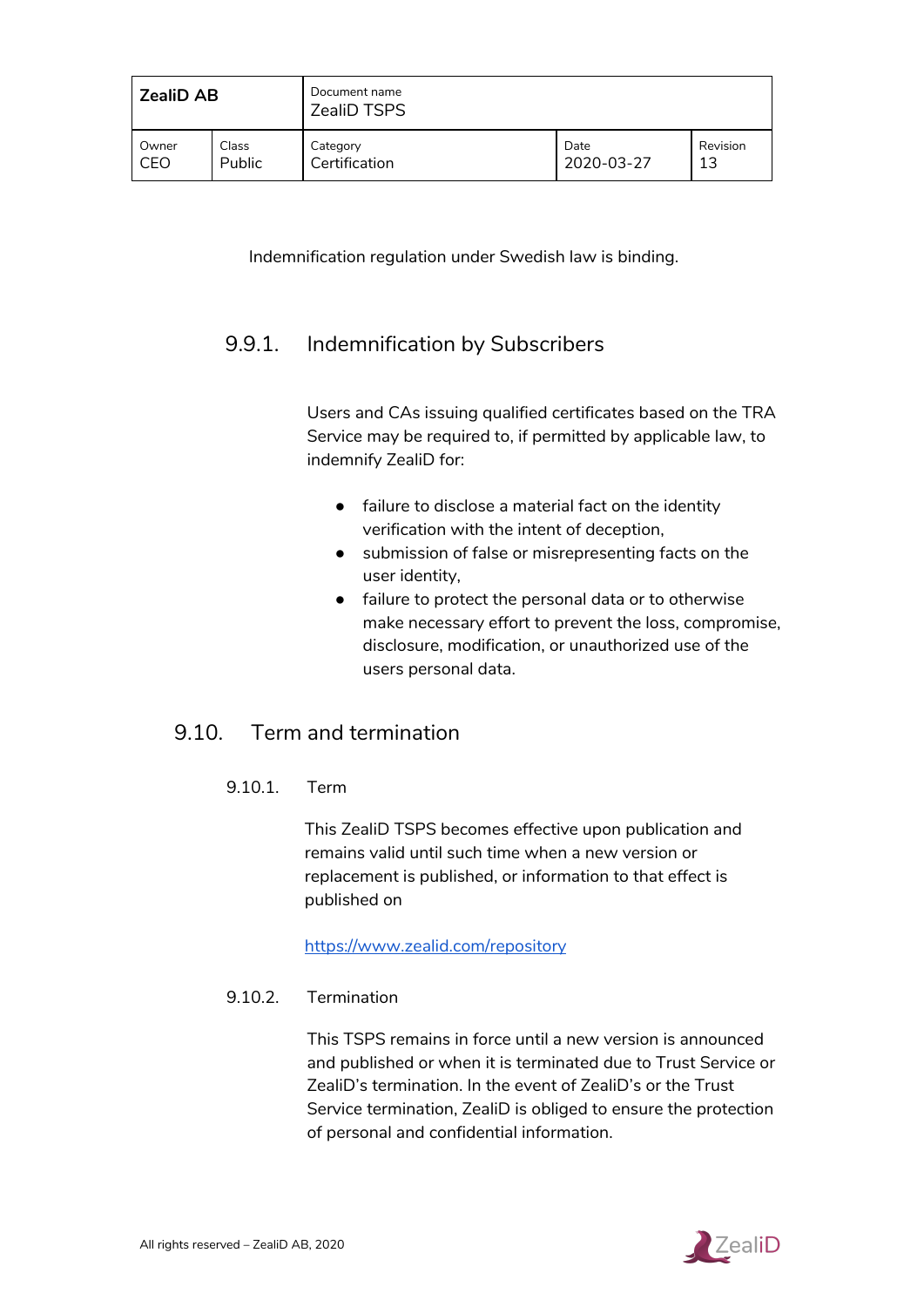| <b>ZealiD AB</b> |               | Document name<br><b>ZealiD TSPS</b> |            |          |
|------------------|---------------|-------------------------------------|------------|----------|
| Owner            | Class         | Category                            | Date       | Revision |
| CEO              | <b>Public</b> | Certification                       | 2020-03-27 | 13       |

#### <span id="page-56-0"></span>9.10.3. Effect of termination and survival

Conditions and effects resulting from the termination of this document will be communicated in the ZealiD TSPS.

The following obligations and limitations of this TSPS shall survive: section 9.6 (Representations and Warranties), section 9.2 (Financial Responsibility), and section 9.3 (Confidentiality of Business Information).

## <span id="page-56-1"></span>9.11. Individual notices and communications with participants

No stipulation.

#### <span id="page-56-2"></span>9.12. Amendments

#### 9.12.1. Procedure for amendment

ZealiD Management can amend this TSPS. Only changes that do not affect the security level of the described procedures and regulations can be made to this ZealiD TSPS without notice. Changes that do not affect security include linguistic changes and minor rearrangements. Changes can be in the form of an amendment or a new version of the TSPS published to the repository.

#### <span id="page-56-3"></span>9.12.2. Notification mechanism and period

Changes that require notification will be made to this ZealiD TSPS 14 days after notification.

Notification will be published on <https://www.zealid.com/repository>

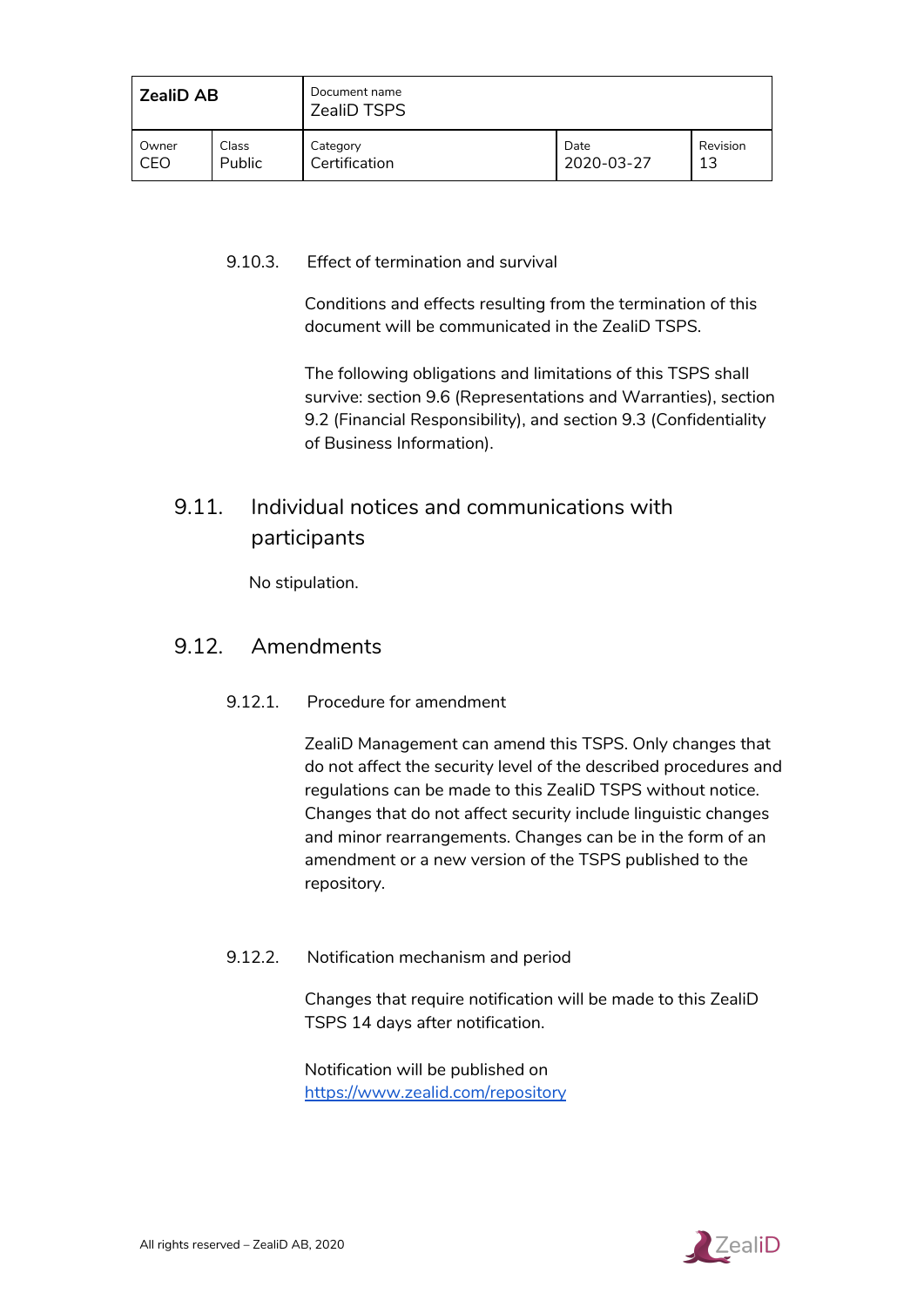| <b>ZealiD AB</b> |               | Document name<br><b>ZealiD TSPS</b> |            |          |
|------------------|---------------|-------------------------------------|------------|----------|
| Owner            | Class         | Category                            | Date       | Revision |
| CEO              | <b>Public</b> | Certification                       | 2020-03-27 | 13       |

Changes that affect the terms of an agreement with ZealiD TSPS will be notified to the appropriate contact or signatory of the agreement.

<span id="page-57-0"></span>9.12.3. Circumstances under which OID must be changed

No stipulation.

## <span id="page-57-1"></span>9.13. Dispute resolution provisions

ZealiD TRA Service supports CAs with identification for registration purposes. For disputes with users and relying parties the dispute resolution procedures of the issuing CAs apply.

To submit complaints on the TRA Service, ZealiD provides a simple tool to submit complaints on its website [\(https://www.zealid.com/contact\)](https://www.zealid.com/contact). Or alternatively ZealiD can be contacted via [support@zealid.com.](mailto:support@zealid.com)

Disputes related to TRA Service should first hand be settled by negotiations.

Otherwise dispute shall be settled in the Stockholm District Court, Sweden (Stockholms Tingsrätt).

## <span id="page-57-2"></span>9.14. Governing law

Applicable law is the law of the Kingdom of Sweden.

## <span id="page-57-3"></span>9.15. Compliance with applicable law

ZealiD Statement of Applicability for its TRA Service include primarily:

● eIDAS - Regulation (EU) No 910/2014 of the European Parliament and of the Council of 23 July 2014 on electronic identification and trust services for electronic transactions in the internal market and repealing Directive 1999/93/EC

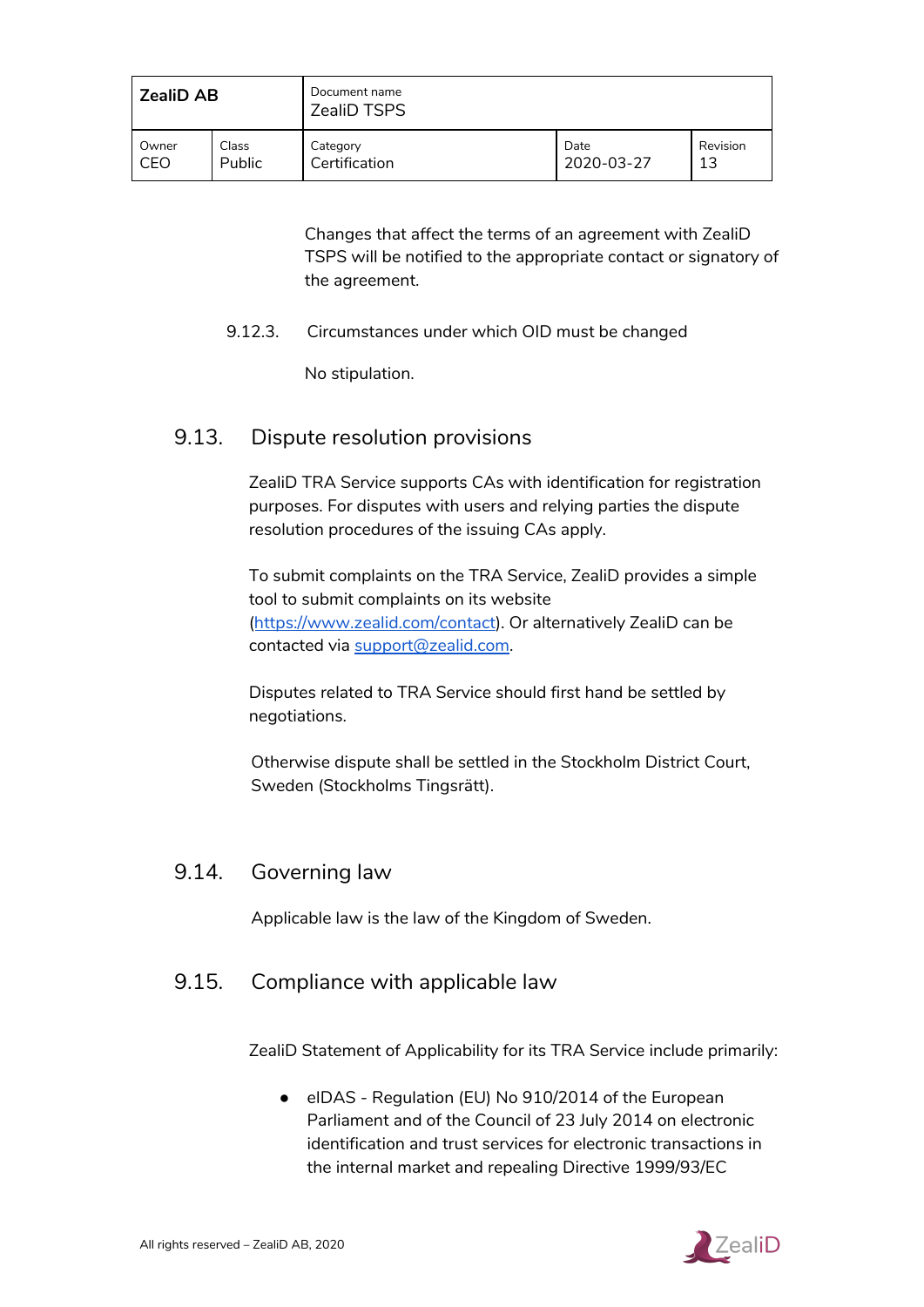| <b>ZealiD AB</b> |               | Document name<br><b>ZealiD TSPS</b> |            |          |
|------------------|---------------|-------------------------------------|------------|----------|
| Owner            | Class         | Category                            | Date       | Revision |
| CEO              | <b>Public</b> | Certification                       | 2020-03-27 | 13       |

- Regulation (EU) 2016/679 of the European Parliament and of the Council of 27 April 2016 on the protection of natural persons with regard to the processing of personal data and on the free movement of such data, and repealing Directive 95/46/EC (General Data Protection Regulation) effective from 2018-05-25
- PSD2 Directive (EU) 2015/2366 and national Swedish implementation in "Lagen (210:751) om Betaltjänster"

## <span id="page-58-1"></span><span id="page-58-0"></span>9.16. Miscellaneous provisions

9.16.1. Entire agreement

No stipulation

<span id="page-58-2"></span>9.16.2. Assignment

No stipulation

<span id="page-58-3"></span>9.16.3. Severability

Should parts of any of the provisions in this TSPS be deemed incorrect or invalid, this shall not affect the validity of the remaining provisions until the TSPS is updated.

The process for updating this CP is described in section 9.12.

<span id="page-58-4"></span>9.16.4. Enforcement (attorneys' fees and waiver of rights)

No stipulation

<span id="page-58-5"></span>9.16.5. Force Majeure

ZealiD and other parties cannot be held responsible for any consequences caused by circumstances beyond his reasonable control, including but without limitation to

- war,
- acts of government or the European Union,
- export or import prohibitions,